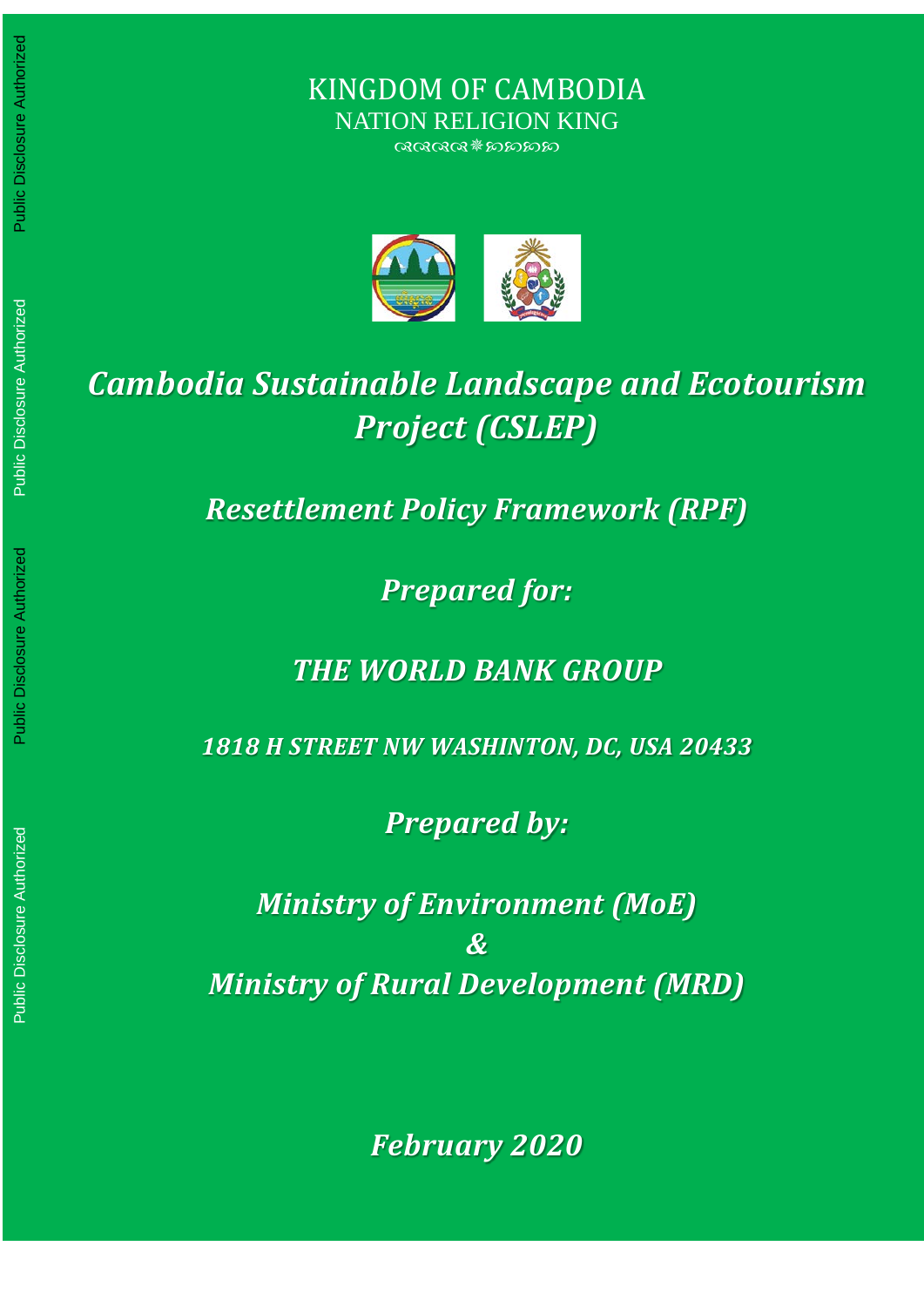| <b>BLE OF CONTENTS</b>                                                                    |    |
|-------------------------------------------------------------------------------------------|----|
| <b>INTRODUCTION</b>                                                                       | 8  |
| <b>PURPOSE</b>                                                                            | 8  |
| THE CAMBODIA SUSTAINABLE LANDSCAPE AND ECOTOURISM PROJECT                                 | 8  |
| PROJECT DEVELOPMENT OBJECTIVES                                                            | 8  |
| PROPOSED PROJECT DESIGN AND COMPONENTS                                                    | 8  |
| PRINCIPLES GOVERNING RESETTLEMENT                                                         | 21 |
| RESETTLEMENT PROCESS AND APPROVAL                                                         | 23 |
| CATEGORIES OF DISPLACED PERSONS                                                           | 25 |
| DISPLACED PERSONS' ELIGIBILITY CRITERIA                                                   | 26 |
| LEGAL FRAMEWORK ASSESSMENT                                                                | 28 |
| VOLUNTARY DONATION, REPLACEMENT COST AND ASSET VALUATION                                  | 34 |
| <b>VOLUNTARY DONATION</b>                                                                 | 34 |
| REPLACEMENT COST AND ASSET VALUATION                                                      | 34 |
| ORGANIZATIONAL PROCEDURES FOR RESETTLEMENT                                                | 44 |
| INTER-MINISTERIAL RESETTLEMENT COMMITTEE AND THE GENERAL DEPARTMENT OF RESETTLEMENT (GDR) | 44 |
| PROVINCIAL RESETTLEMENT SUB-COMMITTEE (THE "PRSC")                                        | 45 |
| PROJECT IMPLEMENTATION ARRANGEMENT                                                        | 46 |
| PREPARING THE VOLUNTARY LAND CONTRIBUTION REPORT                                          | 47 |
| APPROVAL OF THE LAND STUDY REPORT                                                         | 47 |
| LINKING RESETTLEMENT TO CIVIL WORKS                                                       | 48 |
| <b>CUT-OFF DATES OF ELIGIBILITY</b>                                                       | 49 |
| PROJECT IMPLEMENTATION PROCESS                                                            | 49 |
| <b>GRIEVANCE REDRESS MECHANISM</b>                                                        | 50 |
| ARRANGEMENTS FOR FUNDING RESETTLEMENT                                                     | 52 |
| PARTICIPATORY CONSULTATIONS DURING PROJECT PREPARATION                                    | 52 |
| PARTICIPATORY CONSULTATIONS DURING IMPLEMENTATION                                         | 53 |
| <b>MONITORING AND REPORTING</b>                                                           | 54 |
| <b>INTERNAL MONITORING</b>                                                                | 54 |
| <b>EXTERNAL MONITORING</b>                                                                | 54 |
| VOLUNTARY LAND DONATION (VLD) FRAMEWORK                                                   | 54 |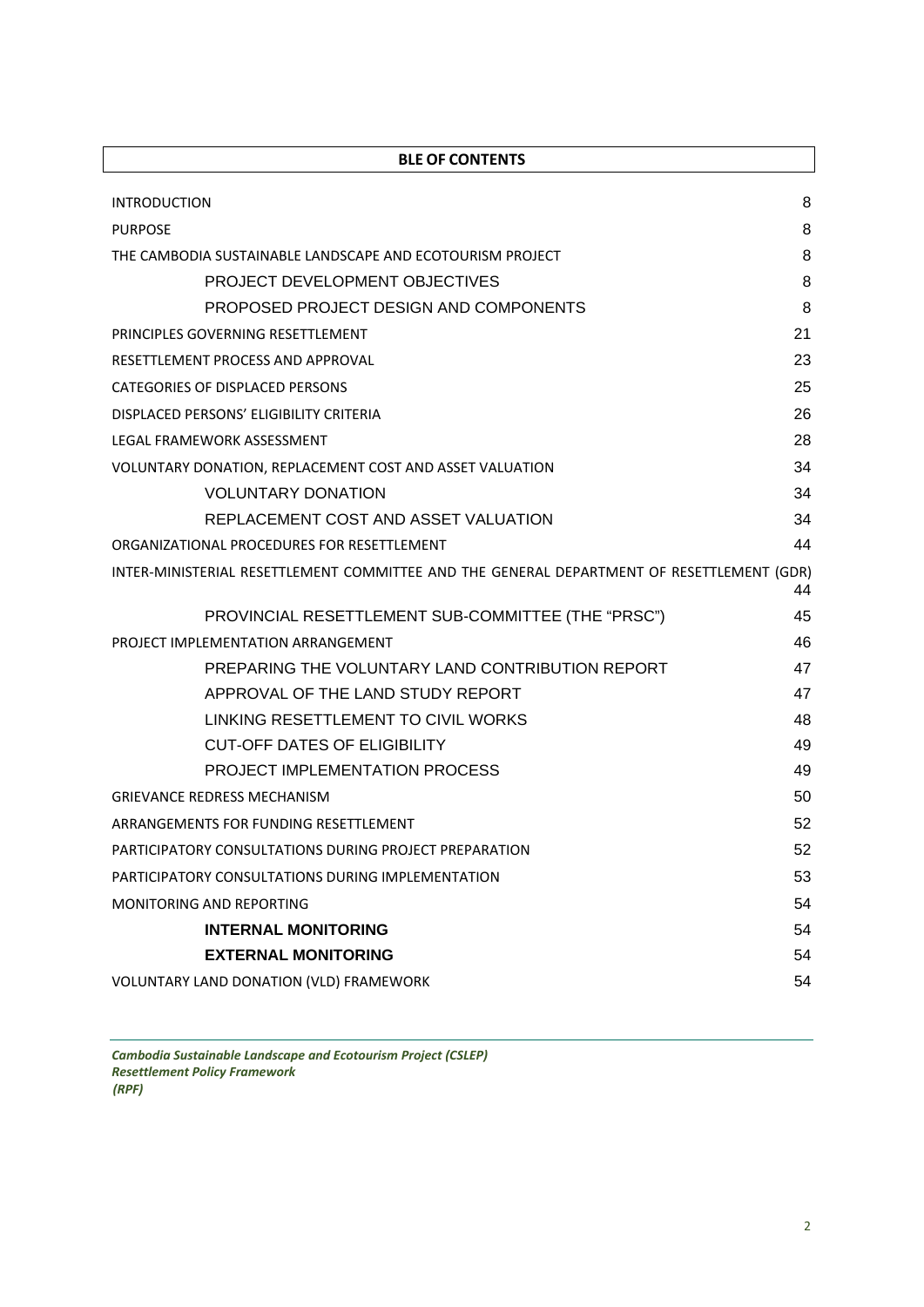- Appendix A1 Resettlement Plan Formats Appendix A2 Land Donation Protocols
- Appendix A3 Voluntary Land Donation Form

### **LIST OF TABLES**

- Table 1 Road and Railways ROW Dimensions
- Table 2 Entitlement Matrix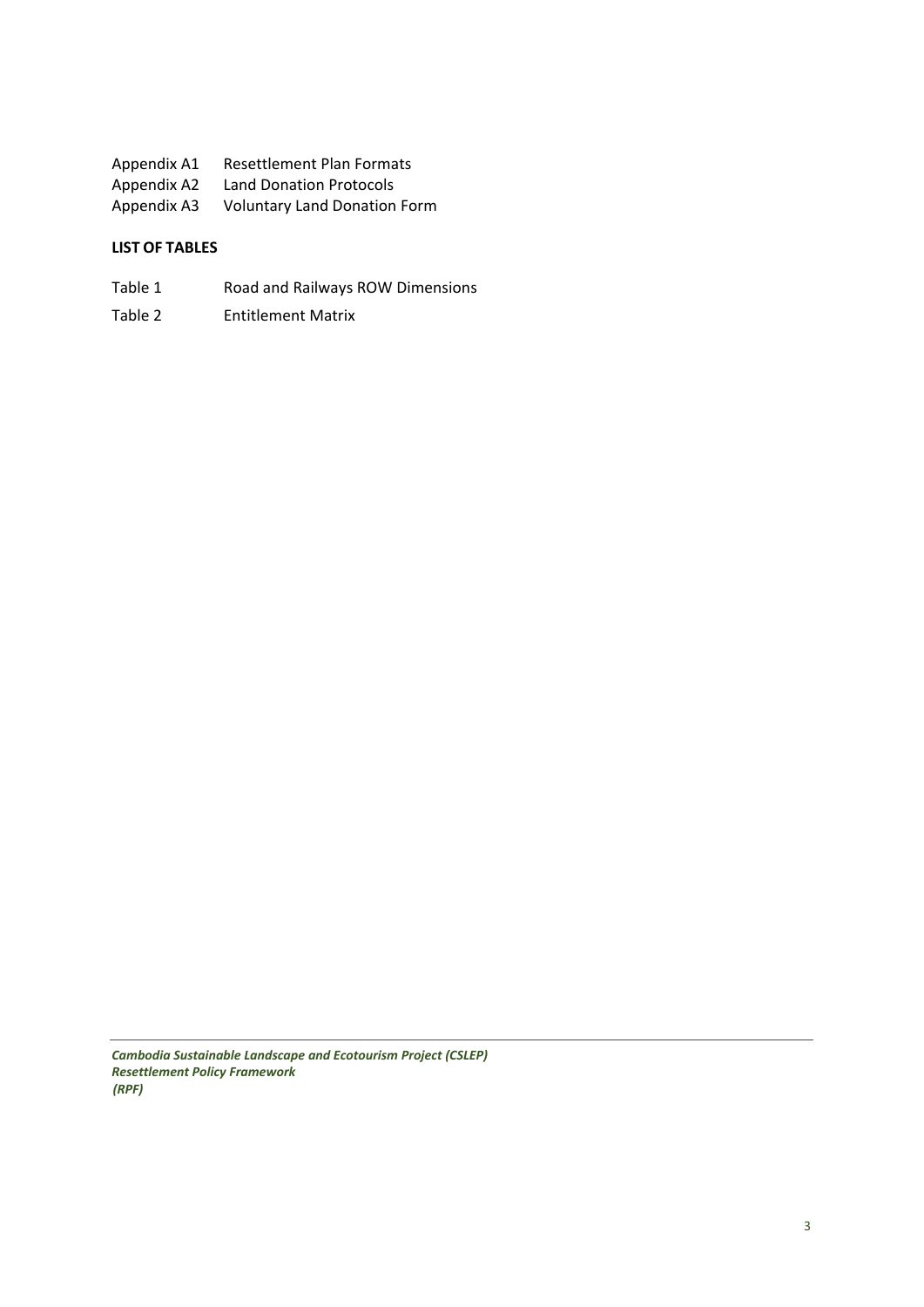| <b>AF</b>       | <b>Additional Financing</b>                            |  |  |  |  |
|-----------------|--------------------------------------------------------|--|--|--|--|
| <b>ARAP</b>     | Abbreviated Resettlement Action Plan                   |  |  |  |  |
| <b>BP</b>       | <b>Bank Policy</b>                                     |  |  |  |  |
| CBO             | <b>Community Based Organizations</b>                   |  |  |  |  |
| COI             | Corridor of Impact                                     |  |  |  |  |
| <b>CSELP</b>    | Cambodia Sustainable Landscape and Ecotourism Project  |  |  |  |  |
| <b>CSO</b>      | <b>Civil Society Organizations</b>                     |  |  |  |  |
| <b>DMS</b>      | <b>Detailed Measurement Survey</b>                     |  |  |  |  |
| <b>ESMF</b>     | Environmental and Social Management Framework          |  |  |  |  |
| <b>ESMP</b>     | Environmental and Social Management Plan               |  |  |  |  |
| <b>FPIC</b>     | Free, Prior and Informed Consultation                  |  |  |  |  |
| <b>GDR</b>      | <b>General Department of Resettlement</b>              |  |  |  |  |
| <b>GEF</b>      | <b>Global Environment Facility</b>                     |  |  |  |  |
| <b>IDA</b>      | <b>International Development Association</b>           |  |  |  |  |
| <b>IOL</b>      | Inventory of Loss                                      |  |  |  |  |
| IP              | <b>Indigenous Peoples</b>                              |  |  |  |  |
| <b>IPDP</b>     | Indigenous Peoples Development Plan                    |  |  |  |  |
| <b>IPPF</b>     | Indigenous Peoples Planning Framework                  |  |  |  |  |
| <b>IRC</b>      | Inter-Ministerial Resettlement Committee               |  |  |  |  |
| <b>IRC WG</b>   | Inter-Ministerial Resettlement Committee Working Group |  |  |  |  |
| KM              | Kilometer                                              |  |  |  |  |
| <b>LARD</b>     | Land Acquisition and Involuntary Resettlement          |  |  |  |  |
| M&E             | Monitoring and Evaluation                              |  |  |  |  |
| <b>MEF</b>      | Ministry of Economy and Finance                        |  |  |  |  |
| <b>MOE</b>      | Ministry of Environment                                |  |  |  |  |
| <b>MRD</b>      | Ministry of Rural Development                          |  |  |  |  |
| <b>NGO</b>      | Non-Governmental Organizations                         |  |  |  |  |
| <b>NR</b>       | <b>National Road</b>                                   |  |  |  |  |
| $\overline{OP}$ | <b>Operational Policy</b>                              |  |  |  |  |
| <b>PAH</b>      | Project Affected Households                            |  |  |  |  |
| <b>PAP</b>      | <b>Project Affected Persons</b>                        |  |  |  |  |
| <b>PRSC</b>     | Provincial Resettlement Sub-Committee                  |  |  |  |  |
| <b>PRSC WG</b>  | Provincial Resettlement Sub-Committee Working Group    |  |  |  |  |
| <b>RAP</b>      | <b>Resettlement Action Plan</b>                        |  |  |  |  |
| <b>RCS</b>      | <b>Replacement Cost Study</b>                          |  |  |  |  |
| <b>RF</b>       | <b>Resettlement Framework</b>                          |  |  |  |  |
| <b>RGC</b>      | Royal Government of Cambodia                           |  |  |  |  |
| <b>ROW</b>      | Right of Way                                           |  |  |  |  |
| <b>RP</b>       | Resettlement Plan                                      |  |  |  |  |
| <b>SOP</b>      | <b>Standard Operating Procedures</b>                   |  |  |  |  |
| <b>TOR</b>      | <b>Terms of Reference</b>                              |  |  |  |  |
| <b>WB</b>       | World Bank                                             |  |  |  |  |

#### **LIST OF ACRONYMS**

*Cambodia Sustainable Landscape and Ecotourism Project (CSLEP) Resettlement Policy Framework (RPF)*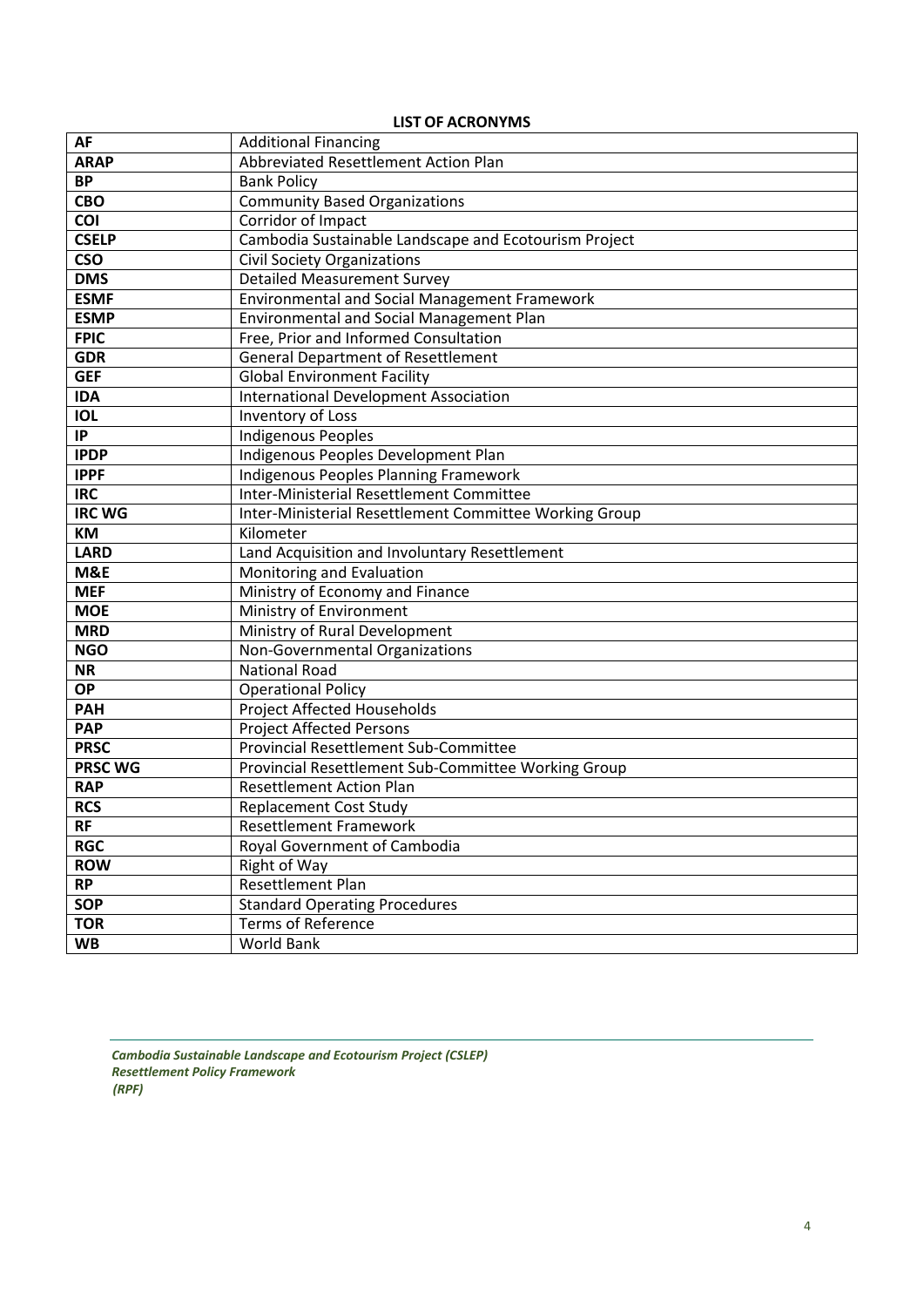#### **DEFINITIONS AND TERMS**

**Beneficiary** – All persons and households from the villages who voluntarily seek to avail of and be part of the project.

**Compensation** – Payment in cash or in kind for an asset or a resource that is acquired or affected by a project at the time the asset needs to be replaced.

**Cut-off Date** – Defined as the date prior to which the occupation or use of the Project areas makes residents/users eligible to be categorized as Project Affected Persons (PAP). The cut-off date for this Project will be the date of conducting public consultation with the Project Affected Persons (PAP) before conducting Inventory of Loss (IOL) or the Detailed Measurement Survey (DMS).

**Displaced persons** – Any person, household or entity that is physically displaced (relocation, loss of residential land or loss of shelter) and/or economically displaced (loss of land, assets, access to assets, income sources or means of livelihood) as a result of (i) involuntary acquisition of land, or (ii) involuntary restrictions on land use or on access to legally designated parks and protected areas. They are also referred to as Project Affected Person (PAP), Affected Persons (AP) or Affected Households (AH)

**Eligible land holders** – Refers to affected persons who (a) hold title to land; or (b) do not hold title but whose possession of land can be legalized with a title pursuant to the Land Law of Cambodia including those with recognizable rights.

**Entitlement** – Resettlement entitlements with respect to a particular eligibility category are the sum total of compensation and other forms of assistance provided to affected persons in the respective eligibility category.

**Household** – Refers to all persons living and eating together as a single social unit.

**Income restoration** – Refers to re-establishing income sources and livelihoods of project-affected households to at least pre-project level.

**Improvements** – Structures constructed (dwelling unit, fence, waiting sheds, pig pens, utilities, community facilities, stores, warehouses, etc.) and crops/plants planted by the person, household, institution, or organization.

**Land acquisition** – The process whereby a person involuntarily loses ownership, use of, or access to, land as a result of the project. Land acquisition can lead to a range of associated impacts, including loss of residence or other fixed assets (fences, wells, tombs, or other structures or improvements that are attached to the land).

**Project Authorities** – refers to the Ministry of Rural Development (MRD), Ministry of Environment (MOE), and the Ministry of Economy and Finance (MEF) and the General Department of Resettlement (GDR) of the Ministry of Economy and Finance.

*Cambodia Sustainable Landscape and Ecotourism Project (CSLEP) Resettlement Policy Framework (RPF)*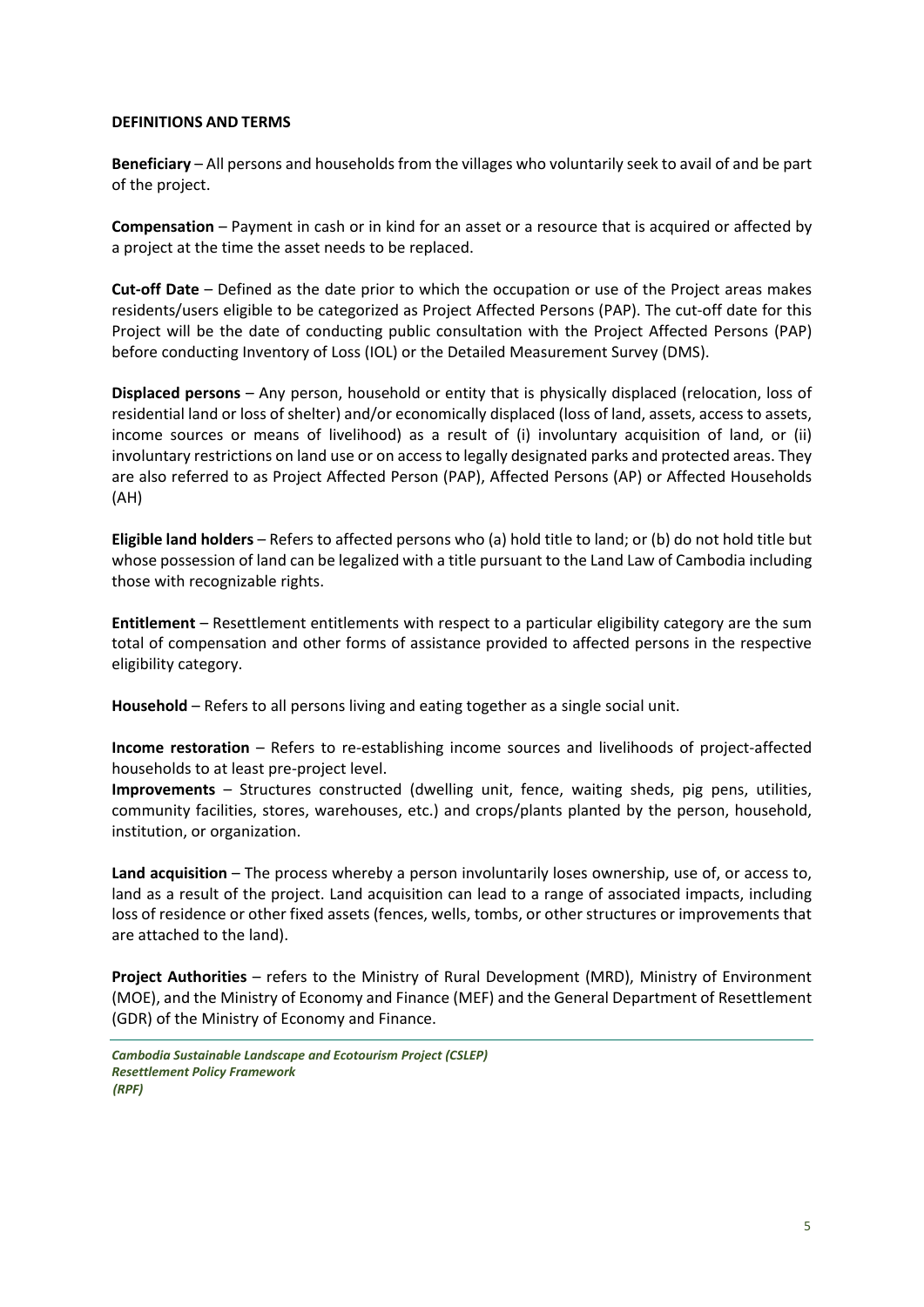**Project Affected Persons (PAP) or Project Affected Households (PAH)** – Includes any person, households, entity, organizations, firms or private institutions who, on account of changes that result from the project will have their (i) standard of living adversely affected, (ii) right, title, or interest in any house, land (including residential, commercial, agricultural, forest, plantations, grazing, and/organizing land), water resources, fish ponds, communal fishing grounds, annual or perennial crops and trees, or any other moveable or fixed assets acquired, possessed, restricted, or otherwise adversely affected, in full or in part, permanently or temporarily; and/or (iii) business, occupation, place of work or residence, or habitat adversely affected, permanently or temporarily, with or without displacement. This includes tenants and leaseholders, and illegal occupiers/squatters without legal titles or rights to land.

**Rehabilitation** – Refers to assistance provided to persons seriously affected due to the loss of productive assets, incomes, employment or sources of living, to supplement payment of compensation for acquired assets, in order to achieve, at a minimum, full restoration of living standards and quality of life. Compensation for assets often is not sufficient to achieve full rehabilitation.

**Replacement cost** – Involves replacing an asset, including land, at a cost prevailing at the time of its acquisition. This includes fair market value, transaction costs, interest accrued, transitional and restoration costs, and any other applicable payments, if any. Depreciation of assets and structures should not be taken into account for replacement cost. Where there are no active market conditions, replacement cost is equivalent to delivered cost of all building materials, labour cost for construction, and any transaction or relocation costs.

**Resettlement** – Refers to all the measures that should be taken to mitigate any and all adverse impacts of a project on PAP property and/or livelihoods, including compensation, relocation (where relevant) and rehabilitation as needed.

**Poor and Vulnerable Group** – Refers to (i) households living below the poverty rate as established by the RGC; (ii) elderly people headed households with no means of support; (iii) female headed households with dependents living below the poverty rate; (iv) disabled headed households, and (v) indigenous peoples (who often have traditional land rights but no formal titles).

*Cambodia Sustainable Landscape and Ecotourism Project (CSLEP) Resettlement Policy Framework (RPF)*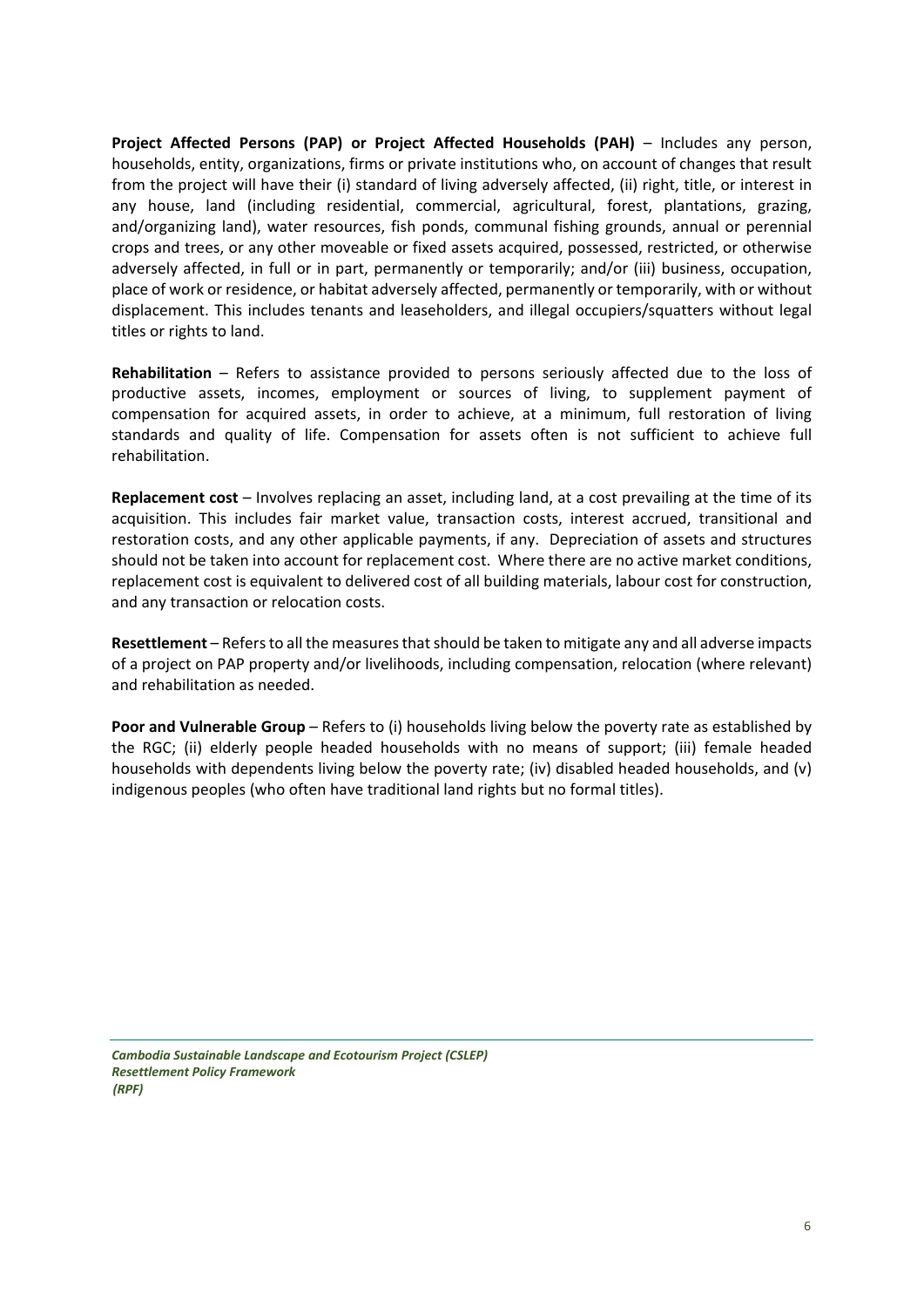#### **ACKNOWLEDGEMENTS**

This Resettlement Planning Framework was prepared as part of the proposed Cambodia Sustainable Landscape and Ecotourism Project to be funded by the World Bank Group through an International Development Association loan. The report was prepared by the Royal Government of Cambodia's Ministry of Environment, with inputs and support from the Ministry of Rural Development and inputs and final approval provided by the Ministry of Economy and Finance.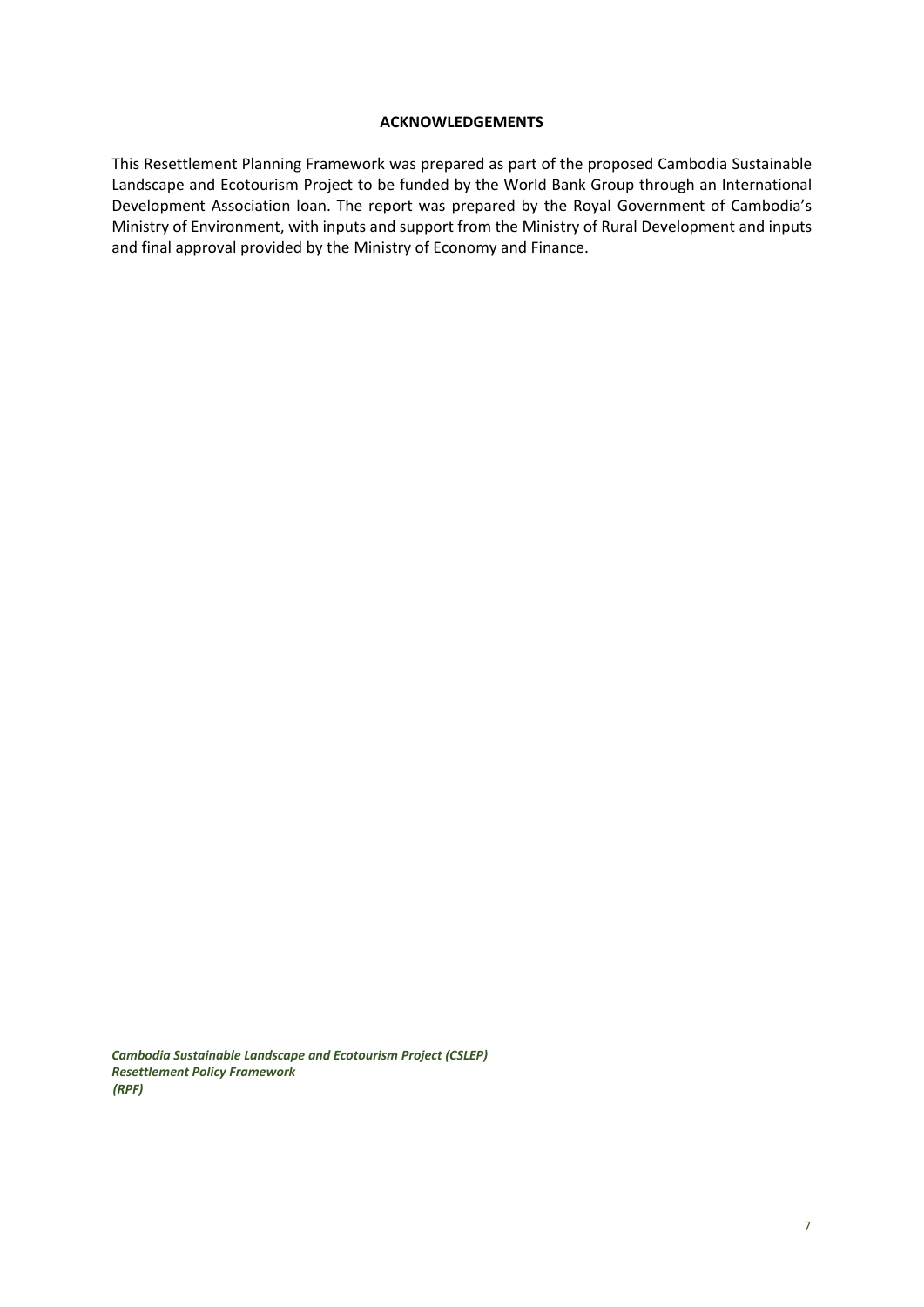#### <span id="page-7-0"></span>**INTRODUCTION**

1.This document is the Resettlement Policy Framework (RPF) for the proposed Cambodia Sustainable Landscape and Ecotourism Project (CSLEP) prepared by the Ministry of Environment (MOE) with support of the Ministry of Rural Development (MRD). Given that the CSLEP will involve connective infrastructure (e.g. improvement of rural roads) and the construction of small ecotourism facilities, there is a potential for land or land-fixed assets to be impacted. Therefore, the World Bank's Operational Policy 4.12 on Involuntary Resettlement is triggered and the Royal Government of Cambodia's Standard Operating Procedures (SOP) on Land Acquisition and Involuntary Resettlement (LAR) apply. However, given that the exact location of sub-projects will not be known until implementation, a Resettlement Policy Framework (RPF) has been prepared that details the requirements for the preparation and implementation of site-specific Resettlement Action Plans (RAPs) once locations are known.

#### <span id="page-7-1"></span>**PURPOSE**

This RPF applies to all activities receiving financial or technical assistance from the Cambodia CSLEP. The RPF describes the principles that MOE, MRD, and MEF will follow in order to avoid, minimize or mitigate adverse impacts by the CSLEP project on land acquisition and resettlement, if any. The RPF follows Royal Government of Cambodia (RGC) laws and regulations, as well as ensuring compliance with World Bank OP 4.12. While the CSLEP does not anticipate the need for resettlement, the project acknowledges that there is the potential for some small land acquisition, as a result of subcomponents 2.2 and 2.3 described below.

#### <span id="page-7-2"></span>**THE CAMBODIA SUSTAINABLE LANDSCAPE AND ECOTOURISM PROJECT**

#### <span id="page-7-3"></span>*PROJECT DEVELOPMENT OBJECTIVES*

The project development objective (PDO) is to improve protected areas management, and to promote ecotourism opportunities and Non-Timber Forest Product (NTFP) value chains in the Cardamom Mountains-Tonle Sap landscape.

#### <span id="page-7-4"></span>*PROPOSED PROJECT DESIGN AND COMPONENTS*

The CSLEP has five components and several subcomponents, summarized below. For more detailed information, please see the Project Appraisal Document (PAD) and other relevant project documentation.

The project is piloting a landscape approach in Cambodia, within the Cardamom Mountains-Tonle Sap, and is undertaking strategic investments that are strongly aligned with RGC's development plans, in targeted areas within this landscape. The project aims to improve the sustainability of economic growth and ecosystem services across the landscape. Ecotourism and NTFP value chains are strategic activities for economic growth and sustaining/ improving ecosystem services in the Cardamom

*Cambodia Sustainable Landscape and Ecotourism Project (CSLEP) Resettlement Policy Framework (RPF)*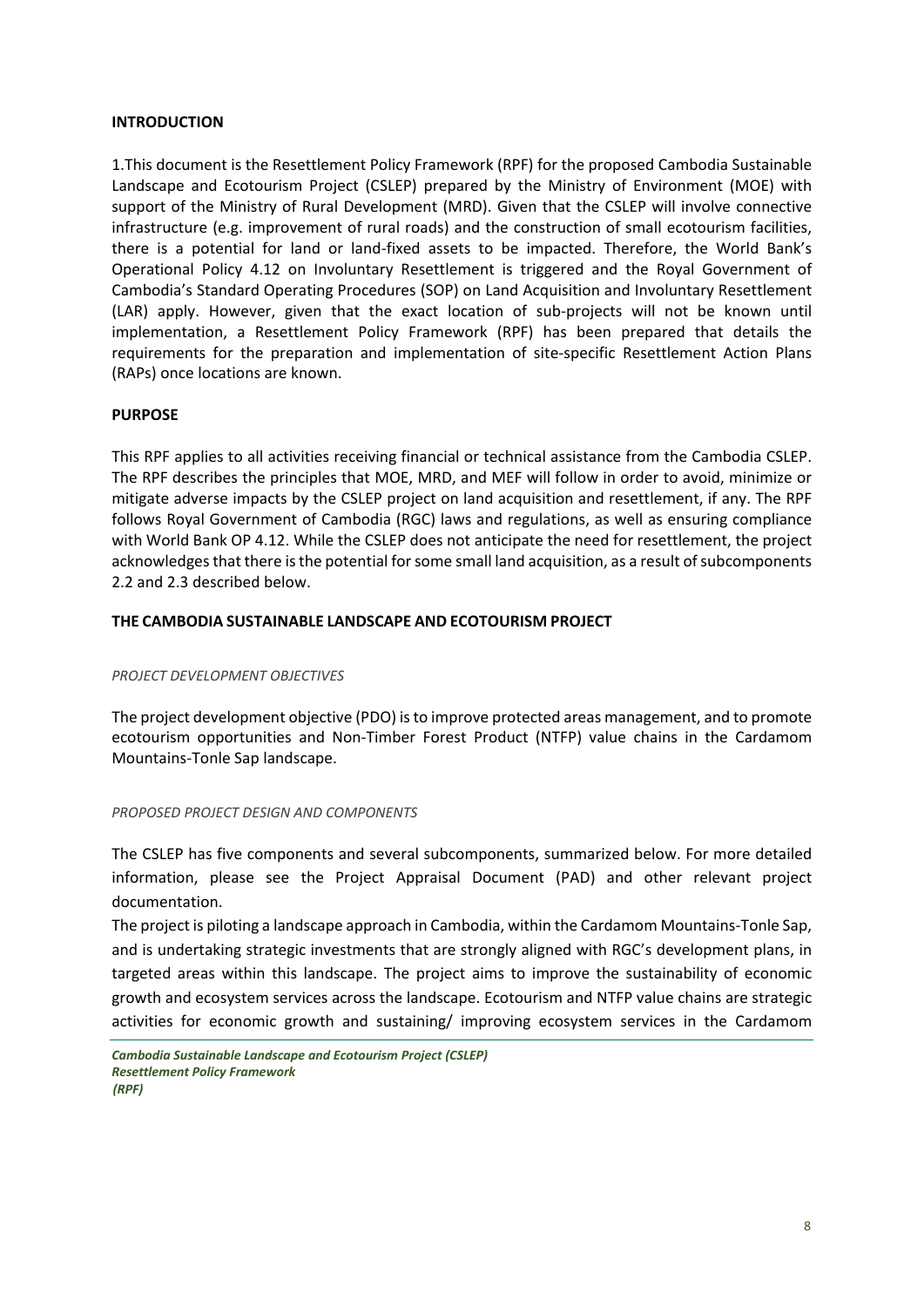Mountains and Tonle Sap landscape.[1](#page-8-0) The Cambodia Sustainable Landscape and Ecotourism Project (CSLET) comprises the following five components: (a) Strengthen Capacity for PA Landscape Planning and Management; (b) Strengthen Opportunities for Ecotourism and NTFP Value Chains; (c) Improve Access and Connectivity; (d) Project Management, Coordination, and Monitoring and Evaluation; and (e) Contingent Emergency Response.

The scope and sequencing of project activities is consistent with the development objective of the project. The activities will address a logical combination of: (i) strengthening the conservation and management of natural resources in the forest landscape with zoning, boundary demarcation, and land registration of PAs; development of PA management plans that include subsidiary plans for ecotourism and NTFP development; (ii) strengthening the enabling policy framework for ecotourism and NTFP value chain development, and private sector participation; (iii) enhancing communities' participation in the use and management of forest resources with the development of CPA management plans linked to ecotourism and/or NTFP development; and (v) strategic infrastructure investments to improve connectivity to ecotourism sites in the Cardamom Mountains and Tonle Sap landscape, and enhance ecotourism and NTFP value chains.

Within the CMTS landscape, seven PAs have been identified for development and management activities in this project, based on government priority, and relative importance. The government has prioritized the Tonle Sap Biosphere Multiple Use Area, Phnom Sankos, Phnom Aural, Tatai Wildlife Sanctuaries, Central Cardamom Mountains and Southern Cardamom Mountains National Parks, and the Cardamom BCC for development by 2022 as part of its National Protected Areas Strategic Management Plan (NPASMP). Project activities relating to ecotourism and NTFP value chains have also focused in on these priority PAs.

In addition to that, The Global Environment Facility (GEF) has provided to the project 4.42 million of USD as Additional Financing (AF) in order to help mitigate critical project risks, mainly environmental and social risks, through the delivery of capacity building and technical assistance activities to communities, which are an essential part of the Cardamom Mountains Protected Area Landscape. The additional activities proposed by the AF are not expected to affect the parent project's development objectives and design. It would not trigger a new safeguard policy or change the environmental category of the parent project. The AF is not expected to expand to new areas not covered by the original project or requires new safeguard instruments. The GEF financed activities which largely focused on technical assistance. As a result, there would be no major additional risks beyond what have been identified as part of the parent IDA project (P165344). Therefore, the environmental and social safeguards instruments of the parent project (P165344) is valid for the AF.

<span id="page-8-0"></span> <sup>1</sup> Management of fisheries in the Tonle Sap Lake is recognized as an important component of sustainable landscape management of the Cardamom Mts. Tonle Sap Lake landscape, and activities supporting the improved management of Lake fisheries are covered under the EU grant.

*Cambodia Sustainable Landscape and Ecotourism Project (CSLEP) Resettlement Policy Framework (RPF)*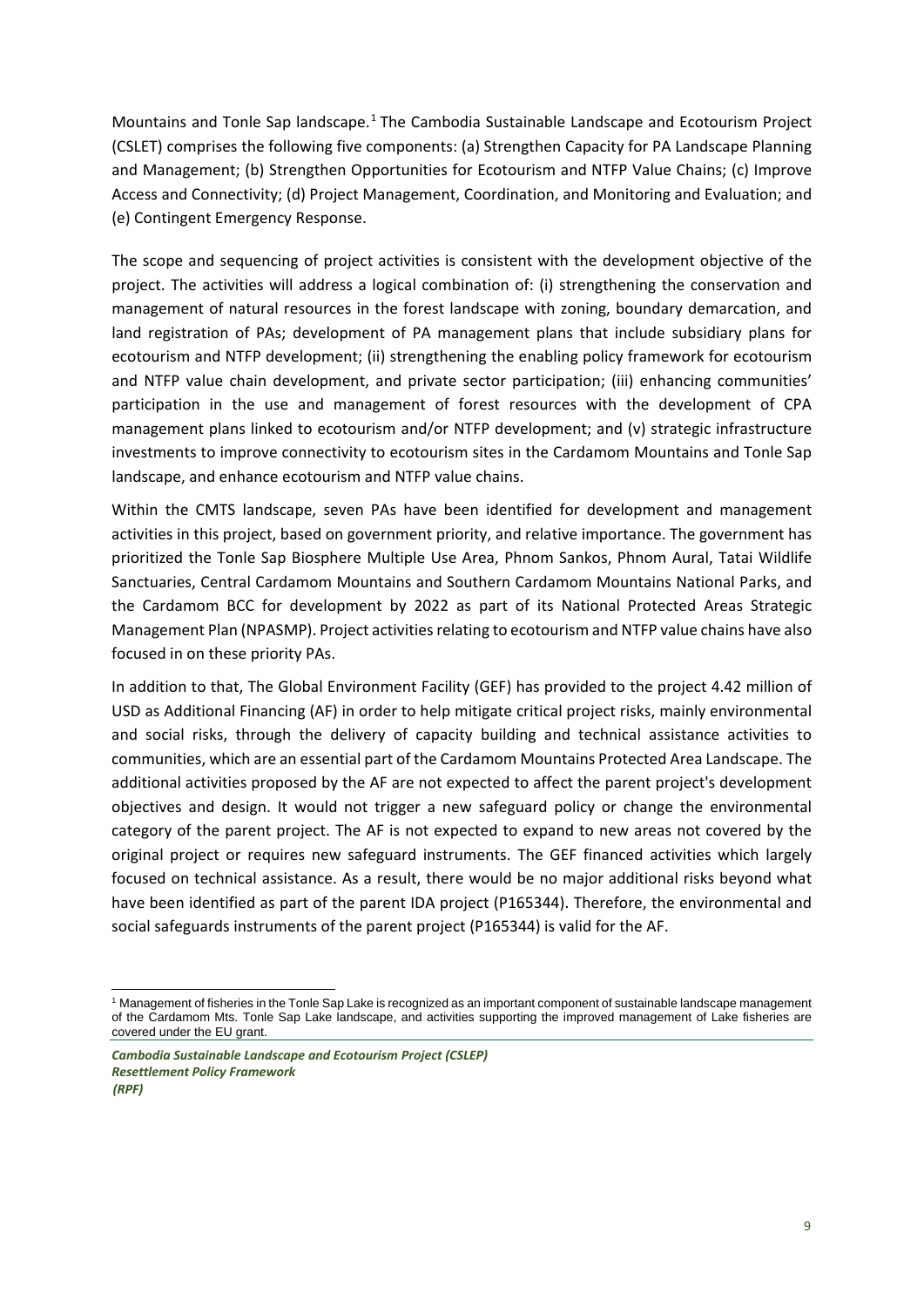The AF will also help to mitigate environmental risks by further strengthening forest governance in the Protected Areas. With the participation of the Recipient in the Global Wildlife Program, additional financial resources will enable MoE to increase the efficiency of the monitoring system of biodiversity and better interlink wildlife and biodiversity with ecotourism attractions. The project will also have access to better technological solutions for forest, biodiversity and wildlife monitoring and will be able to better interact with conservation Non-Government Organizations (NGOs) active in the Cardamom Mountains by engaging them in key natural resource management activities of the Project.

## **Component 1. Strengthen Capacity for PAs Landscape Planning and Management** *(Revised costs US\$ 8.5 million, of which US\$ 6.8 will be financed by IDA and US\$ 1.52 will be financed by GEF grant).*

Since the large forest areas have been transferred from MAFF to MoE, effective from April [2](#page-9-0)016, $^2$ overall good progress has been made in managing PAs, but challenges still remain to effectively manage them including: incomplete zoning of PAs; lack of MoE-approved management plans; inadequate capacities, specifically at the local level, among staff of MoE and PDoEs for PAs planning and law enforcement in PAs; inadequate system for data and information sharing to support PAs law enforcement; yet ineffective cross-Ministerial coordination; and an inadequate revenue management system for managing PAs revenues to provide sustainable finance for can support PAs management. This component will help address these issues through strategic investments in: information and decision support systems for PAs planning and management and that support PA law enforcement; strategy development, training, logistical support, and equipment for PA law enforcement; protected area zoning, boundary demarcation, and development of management plans; and the PAs revenue management model for Cambodia.

#### **Subcomponent 1.1: Information Systems and Decision Support (ISDS)**

The project will support development of an ISDS that will help bring together and analyze relevant information to support decision-making for the protection and management of PAs, and landscape planning in the CMTS. $3$  The ISDS will be developed as a cloud-based geospatial platform that can integrate data and information that is critical for PA planning and management for example biodiversity, land use spatial information, and systematically organize information collected by PDoE, rangers and communities for e.g. patrolling reports, illegal activities, and observations) that will support better planning, coordinating and implementing PA enforcement. The ISDS is aligned with MoE's strategy for Geospatial Data and Information Management and will build on existing work supported by UNDP and WCS to develop a decision support system for zoning of PAs.[4](#page-9-2) *In order to* 

<span id="page-9-1"></span><span id="page-9-0"></span><sup>&</sup>lt;sup>2</sup> 2016 Sub-decree on the Transfer of Protected Forest, Forest Conservation and Production Forest Areas, and ELCs <sup>3</sup> Support to spatial landscape planning in the CMTS is important given the dependence of rice fields in Pursat and Battambang provinces, and fisheries in the Tonle Sap lake on hydrological and sediment regulation ecosystem services provided by forests in the Cardamom Mountains.

<span id="page-9-2"></span>*Cambodia Sustainable Landscape and Ecotourism Project (CSLEP)* <sup>4</sup> MoE, 2018. Strategy for Environmental Geospatial Data and Information Management of Ministry of Environment, 2018-2022.

*Resettlement Policy Framework (RPF)*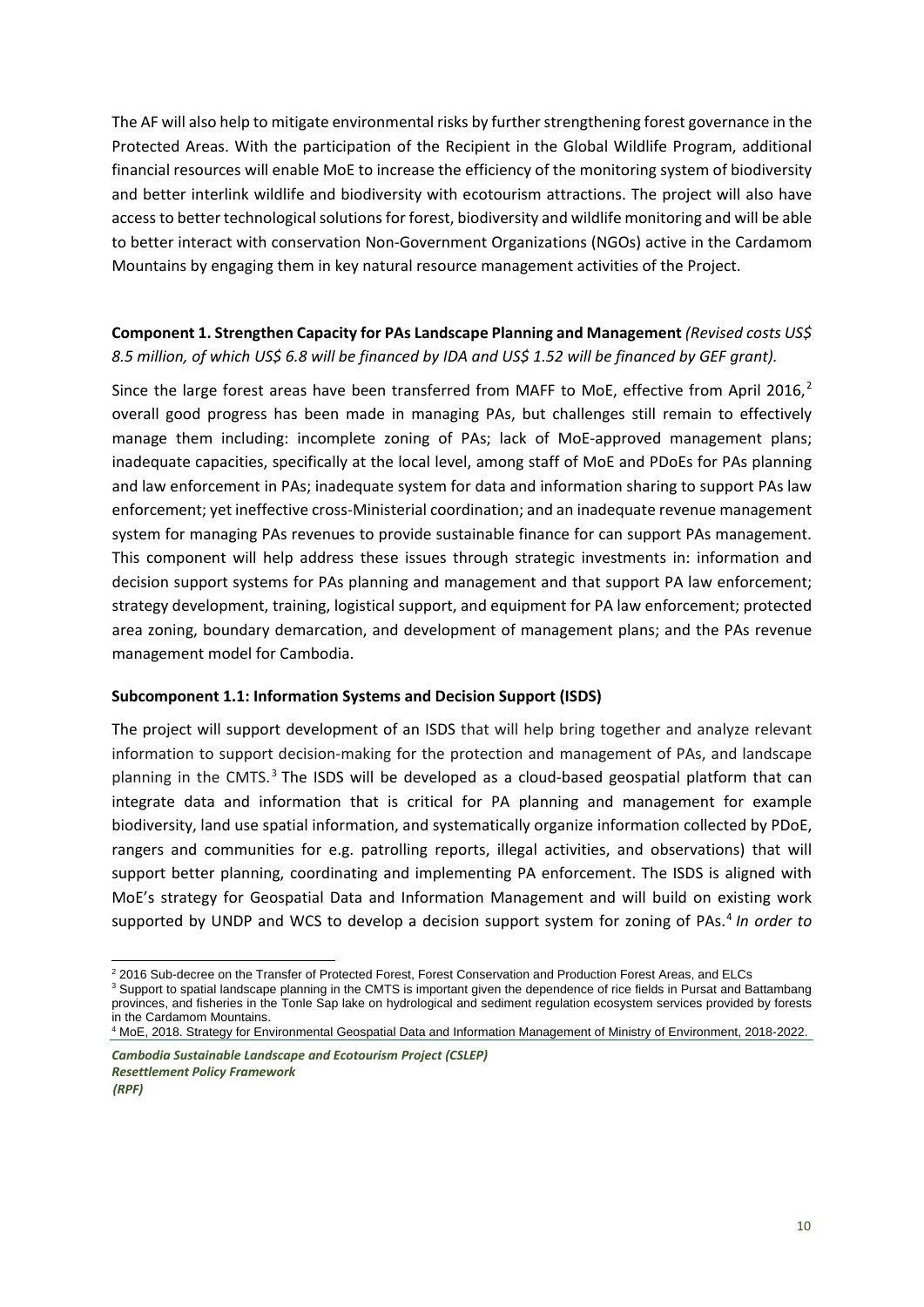*support this component, MoE will establish an inter-sectoral working group for the ISDS.* The project will finance:

- i. Technical support for MoE to develop and implement the ISDS;
- ii. Hardware and software needed for implementation of ISDS; and
- iii. Training for MoE staff to operate and manage the ISDS, and for stakeholders (PDoE, communities, development partners; NGOs) to use the ISDS.

#### **Subcomponent 1.2: PAs Landscape Planning, Management and Enforcement**

The Additional Financing from GEF for component 1.2 is to support PA Landscape Planning, Management and Enforcement.

Protected Areas Planning and Management. This project will support the RGC in developing PAs and PAs and CPAs management plans in close cooperation with subnational authorities, NGOs and local communities.[5](#page-10-0) The Government's NPASMP includes a strategic objective on the development of PAs, which this subcomponent will support. *To support activities within this sub-component, the draft NPASMP will be finalized and approved by the MoE Minister.*

- (i) The project will support MoE in enhancing the guidelines for: (i) PAs zoning; (ii) developing CPAs management plans. To support this, MoE will also identify and request the additional budget needed for monitoring the implementation of PA and CPA management plans after they are developed (planned for 2020);
- (ii) The project will undertake different activities in the PAs of the CMTS to support zoning, PA management plan development, boundary demarcation, and land registration of PAs' zoned boundaries (Table 2). Specifically:
	- The project will support activities in different types of PAs national protected areas, wildlife sanctuaries, multiple use areas and biodiversity conservation corridor. The PA Law provides guidance on the types of activities that are allowed in each PA, and therefore this has an influence on how these different types of PAs are zoned and managed.<sup>[6](#page-10-1)</sup>

<span id="page-10-0"></span><sup>&</sup>lt;sup>5</sup> The PA Law and Draft Environmental Code provide quidance on the types of plans that can constitute landscape plans in Cambodia. These include community PA plans, community forest area plans, commercial activity management plans and river basin plans.

<span id="page-10-1"></span><sup>&</sup>lt;sup>6</sup> National park: A natural area in land and/or water territories, which is established to: Protect the area's role or roles in the ecosystem for the benefits of people of all generations; Limit the use that may harm or destroy biological resources, natural resources, cultural resources, and functions/roles of the area in relation to the objectives of the established area; Serve as bases for recreation, visits, education, research, and belief, provided that these activities do not cause threats to the natural environment and local culture.

Wildlife Sanctuary: An area in land and/or water territories, which requires active interventions for management purposes to ensure maintenance of habitats and/or to meet necessary conditions for any species of animals or plants.

Multiple Use Area: An area in land and/or water territories, which is rich in natural resources that are intact and require management activities to ensure long-term protection and maintenance of biological resources and ecosystem. In the meantime, it provides natural products and services for use to meet the community needs.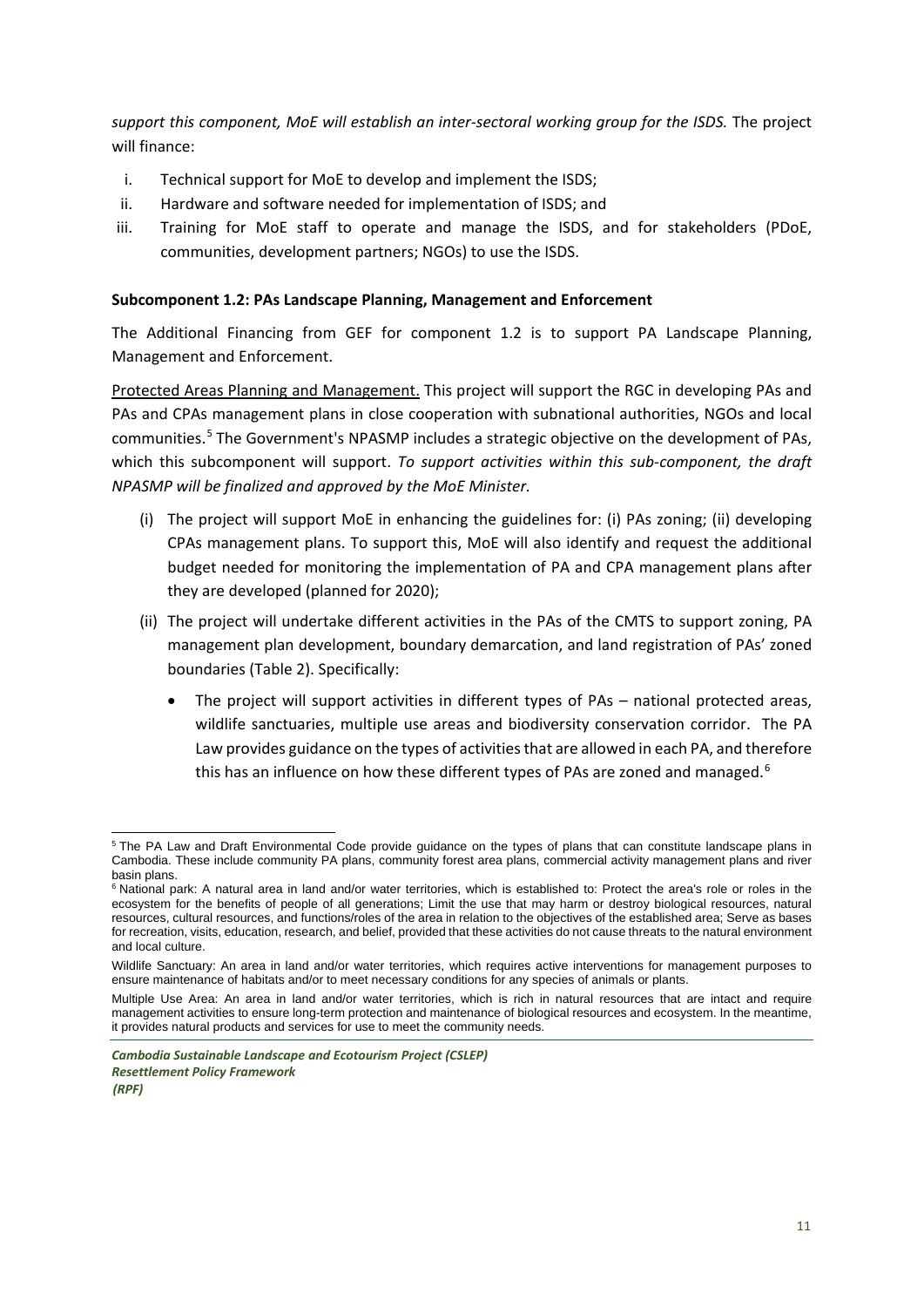- Zoning will be undertaken in all PAs of the CMTS except the Cardamom BCC.<sup>[7](#page-11-0)</sup> A preliminary map of zones was developed as part of a joint exercise between Wildlife Alliance and MoE. This activity will build on the preliminary zone map, by integrating additional biophysical spatial information through the ISDS, and undertaking additional consultations with stakeholders in PAs. Wildlife Alliance and Conservation International are working in Southern Cardamom National Park, Central Cardamom National Park, and Tatai Wildlife Sanctuary, and have already held consultations with communities on zoning.
- PA management plans will be developed for Southern Cardamom National Park, Central Cardamom National Park, Phnom Sankos Wildlife Sanctuary, Phnom Aural Wildlife Sanctuary, Tatai Wildlife Sanctuary, Tonle Sap Multiple Use Area, and Cardamom BCC. These protected areas were selected for development of management plans for several strategic reasons: i) these protected areas together comprise 81% of the CMTS protected areas land area, and bringing these areas under MoE approved management plans will be a significant step towards improving management of PAs there; (ii) the work of development partners in these PAs have helped with the readiness of communities and stakeholders in these PAs for PA management planning.

| <b>Targeted Protected Areas</b><br>Activity supported by the project |               |              |                    |                     |
|----------------------------------------------------------------------|---------------|--------------|--------------------|---------------------|
|                                                                      | <b>Zoning</b> | PA Mgt.      | <b>Boundary</b>    | Land                |
|                                                                      |               | <b>Plans</b> | <b>Demarcation</b> | <b>Registration</b> |
| <b>Central Cardamom</b>                                              | X             | X            |                    |                     |
| Southern Cardamom                                                    | x             | X            |                    |                     |
| Tatai                                                                | X             | X            | X                  |                     |
| <b>Phnom Sankos</b>                                                  | X             | x            | X                  | X                   |
| Phnom Aural                                                          | X             | X            | x                  | X                   |
| Cardamom BCC                                                         |               | X            |                    |                     |
| Tonle Sap Biosphere Multiple Use                                     | X             | x            |                    |                     |
| Area                                                                 |               |              |                    |                     |
| Other PAs in CMTS                                                    | x             |              |                    |                     |

#### **Table 2: Landscape Planning Activities Supported by the Project**

Notes:

- 1. X denotes activities that will be supported by the project for the PAs
- 2. Management plan, boundary demarcation and land registration were prioritized for selected PAs based on discussions with the government and several non-government stakeholders including those that work in the CMTS.

<span id="page-11-0"></span> <sup>7</sup> BCCs are not zoned.

*Cambodia Sustainable Landscape and Ecotourism Project (CSLEP) Resettlement Policy Framework (RPF)*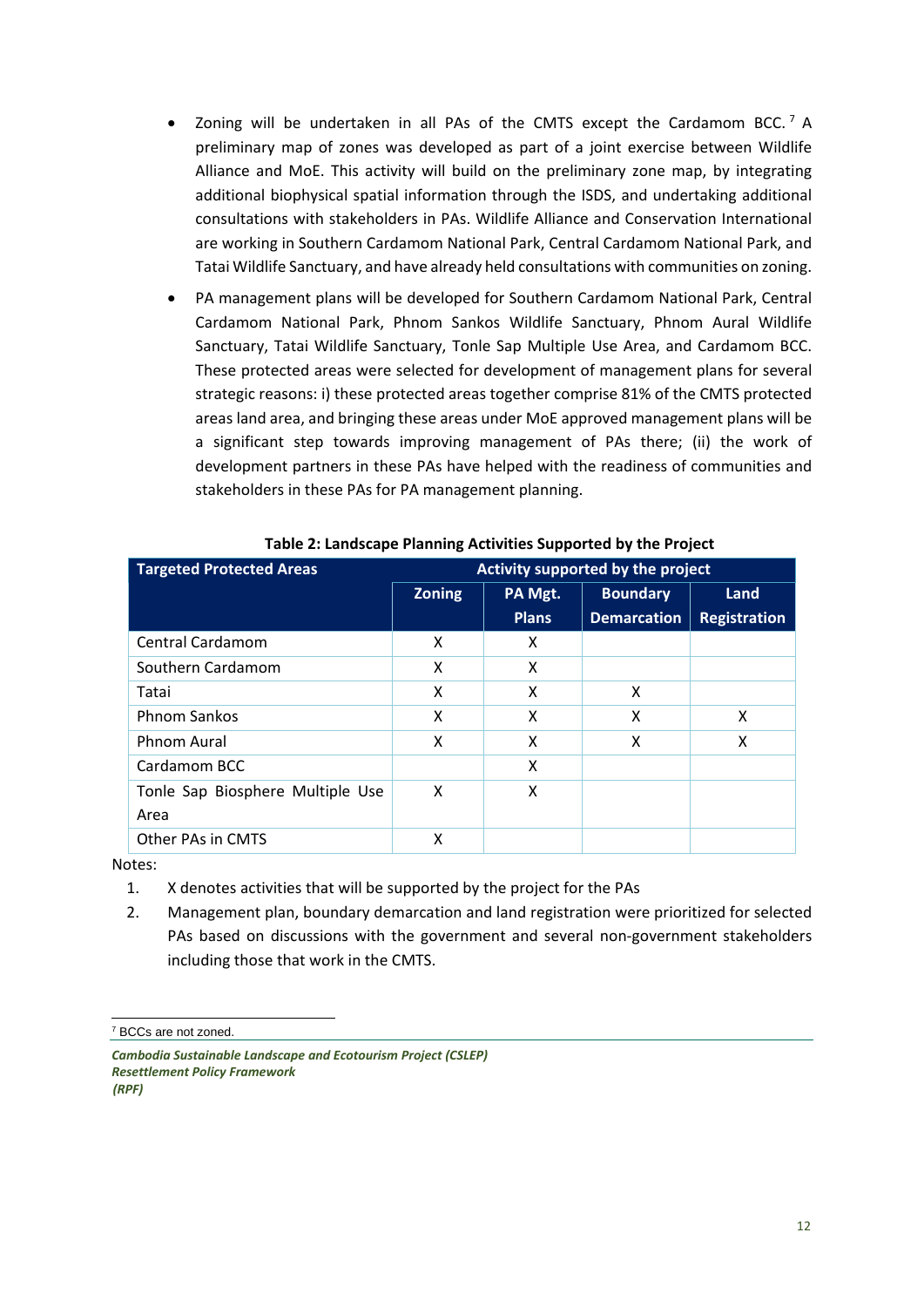- Boundary demarcation will be undertaken in Tatai, Phnom Sankos and Phnom Aural Wildlife Sanctuaries. MoE has prioritized these PAs for boundary demarcation given their importance as wildlife sanctuaries and the need to prevent encroachment, destruction and disturbance of habitats.
- Land registration of zone boundaries will be undertaken in Phnom Sankos and Phnom Aural Wildlife Sanctuaries. MoE has prioritized land registration for these areas given the threats of land encroachment and habitat disturbance and destruction already experienced there.
- (iii) The project will also finance participatory stakeholder processes for zoning and management plan development for priority CPAs that are within the target PAs. A list including 34 CPAs in the target PAs has been compiled, and CPAs for project intervention will be determined based on their readiness. Criteria for readiness are drawn from MoE's 8-step CPA development process and will include: (i) CPA is established according to MoE CPA guidelines<sup>[8](#page-12-0)</sup>; (ii) CPA has a management committee approved by the Commune Sangkat; and (iii) CPA has initiated boundary demarcation and by law development.
- (iv) Project financing will support training for MoE, local government, rangers and other stakeholders on PA development, and development of the various plans, and on coordinating and monitoring the implementation of these plans.

Protected Areas Enforcement. The project will finance technical assistance (TA) to the RGC for developing and implementing a PA enforcement framework which will include the processes, roles and responsibilities, and institutional arrangements for PA enforcement. It will develop an overall law enforcement strategy that will guide and coordinated actions in all PAs, develop priroties and action plans. An accompanying toolkit will be developed and include guidance for: ranger patrolling; use of SMART approaches; $9$  data gathering linked to the ISDS; collaborating with law enforcement including the judicial system; using drone, satellite, and remote sensing imagery and, telecommunications in forest monitoring.

The strategy and toolkit will be developed through a participatory process with government agencies, and NGO partners such as Wildlife Alliance (WA) and Conservation International (CI) that support ranger patrolling in CMTS. Equipment for forest patrolling and monitoring, and rehabilitation of ranger centers in CMTS will be supported by the project, as well as training of MoE, local government, forest communities, and other stakeholders on forest monitoring and enforcement, and support for logistical coordination by provincial government on law enforcement. To accompany this strengthening of PA

<sup>-</sup><sup>8</sup> MoE, 2017. Guideline on Procedure and Process for Community Protected Area Establishment.

<span id="page-12-1"></span><span id="page-12-0"></span><sup>9</sup> Spatial Monitoring and Reporting Tool (SMART) is a suite of best practices aimed at helping PA and wildlife managers better monitor, evaluate, and adaptively manage patrolling activities. SMART is being used in selected PAs in Cambodia.

*Cambodia Sustainable Landscape and Ecotourism Project (CSLEP) Resettlement Policy Framework (RPF)*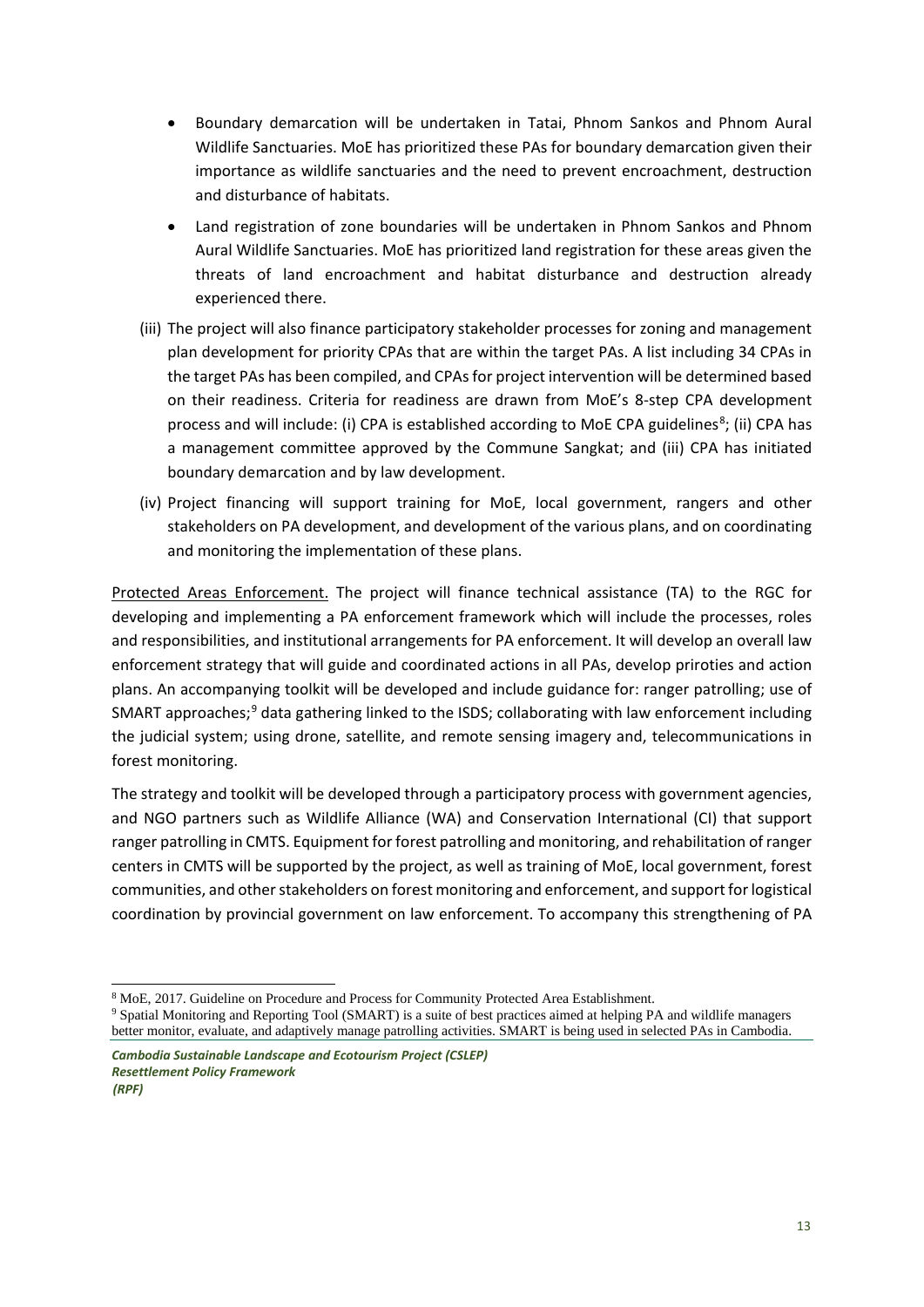enforcement, MoE will determine the number of additional rangers needed for each of the targeted PAs, and additional 2020 budget needed.

Sustainable Finance and Revenue Management. Management of PAs are challenged by lack of adequate funding for planning, capacity development, monitoring and engagement with communities. Many activities are currently co-funded by international NGOs and other partners, which is not a sustainable concept in the medium-term. The collection of ecotourism fees from tourists will contribute to the financial sustainability of the targeted PAs. Fees are currently applied for tourists visiting selected PAs (e.g. Kirirom PA), but there are not yet clear policies and guidelines on adequate fees, collection and management of revenues, and an agreement on the use of the fees of the resources. International best practice shows that benefit-sharing arrangements need to be developed to determine revenue allocations from tourism activities.

Beyond tourism fees, the project will analyze several other financing opportunities (Payment for Environmental Services – PES and REDD+) and will promote studies on valuation of hydrological ecosystem services in the context of natural accounting (WAVES). The Project will also enhance design and support the Environmental and Social Fund created by MoE.

The project will support the design and implementation of a financial management framework for the CMTS PAs. Specifically:

- i. Analytical work to support RGC to assess current practices of fee collection and handling, analyze different financial models, learn from best practice, and design an integrated financial management system for the Environmental and Social (E&S) Fund to receive and manage fees and other potential resources from REDD+ and PES;
- ii. Convene multi-stakeholder discussions on financing mechanisms (such as PES, REDD+ and tourism fees). Valuation of hydrological ecosystem services, and in the CMTS is being undertaken with support from WAVES to prepare technical underpinning for PES;
- iii. Workshops and hands-on training for capacity development at the subnational and national levels to manage fee collection and management of benefit sharing.

The Additional Financing (AF) would allow the Project to further strengthen following additional activities under subcomponent 1.2 in the project area (CMTS):

i. Accelerate and strengthen the preparation process of more CPA Management Plans and increase the quality of existing Plans. These plans will enable communities to better map and understand their natural resources and biodiversity, identify and implement conservation compatible economic activities, and improve community organization and management. The management plan processes will be enhanced by facilitated engagements with all communities, targeted capacity building and training, and implementation at the CPA level. The grant will provide resources for additional stakeholder consultations, targeted capacity building and training for CPA implementation, hiring of additional regional community

*Cambodia Sustainable Landscape and Ecotourism Project (CSLEP) Resettlement Policy Framework (RPF)*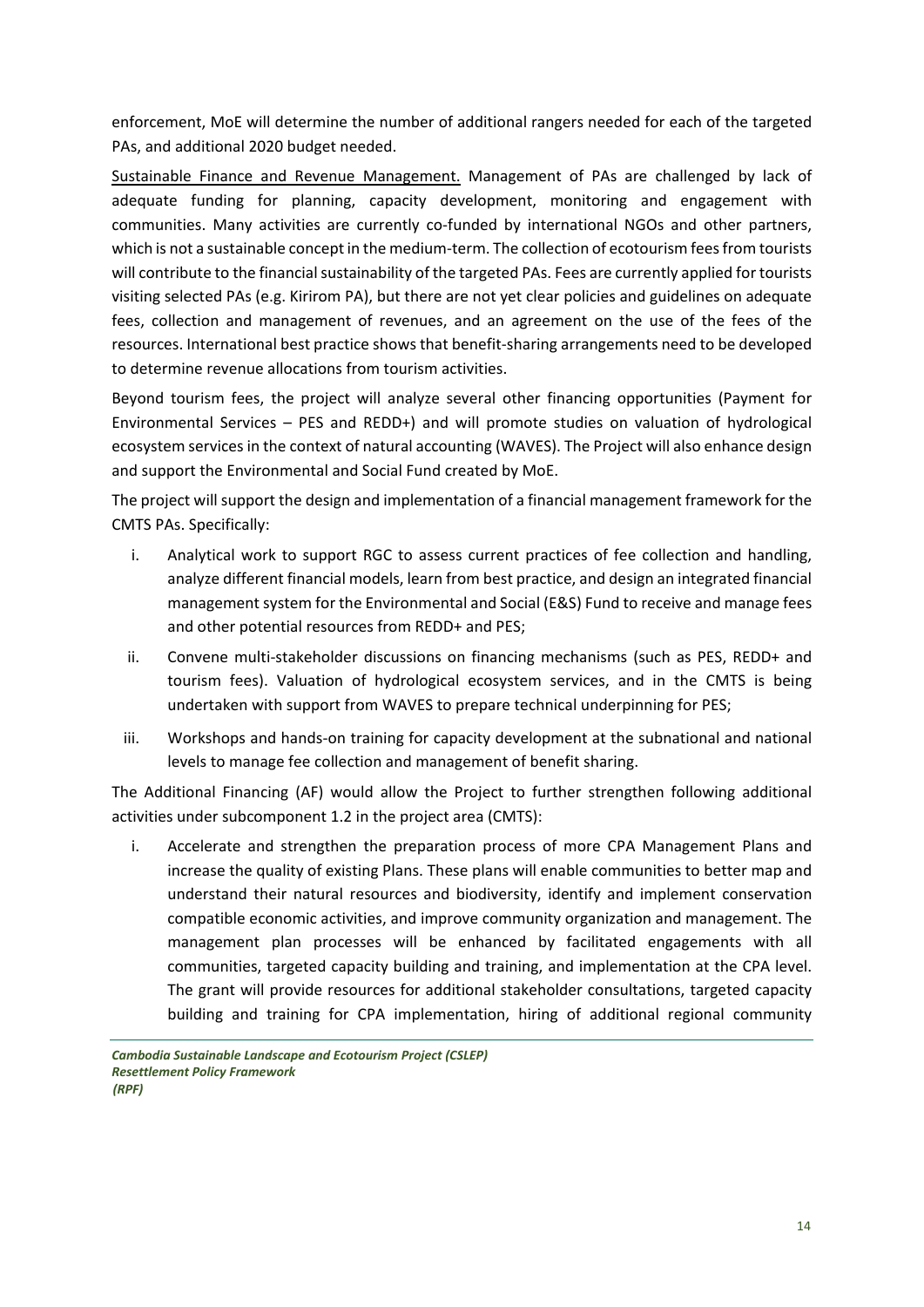facilitators to support the coordination of all project activities at the community level, and the development and implementation of CPA management plans in an accelerated fashion;

- ii. The AF will allow to conduct a comprehensive biodiversity assessment that covers all PAs in the Cardamom Mountain landscape. Findings will help strengthen the preparation and implementation of zoning and forest management processes, identify and manage wildlife, identify possible entry points for ecotourism and birdwatchers, and define action to reduce illegal wildlife trade. This activity will be accompanied by additional training for rangers, communities, and ecotourism entrepreneurs as well as by the preparation of communications tools and the integration of results in the information system;
- iii. In response to the wildlife crime and encroachment on forest areas in PAs, a more systematic approach on law enforcement will be needed. The project will support the development of a law enforcement strategy. The AF will allow to support a comprehensive participatory approach using the Law Enforcement Planning Toolkit (LEPT) to assess risks and current capacities to propose an Action Planning Framework for the Cardamom Mountain's PAs. Similar assessments are and will be undertaken in other PA landscapes in the country, leading to a national law enforcement strategy. This comprehensive approach will then also allow to support national policies on law enforcement strategies, by working closely with other PA program outside the CMTS landscape;
- iv. The AF will provide additional resources to law enforcement activities, specifically to purchase and apply surveillance technology and training for rangers in applying the SMART (Spatial Monitoring and Reporting Tool) Patrolling App for PA law enforcement. This tool will allow local rangers to increase patrolling efficiency and effectiveness by enabling the detection of hotspots and providing and managing information. The aim of this activity is to deploy scarce resources more rationally to intervene in any illegal activity rather than only monitoring border crossings and major roads. In addition to focusing on the use of the SMART Patrolling App, training for rangers will also strengthen their capacity to engage with local communities.

The AF will furthermore commit to develop and review PA management plans in two additional PAs (Kirirom National Park and Phnom Kulen National Park.

**Component 2: Strengthen Opportunities for Ecotourism and NTFP Value Chains** *(Revised Project cost US\$19.75 million, of which US\$ 16.75 will be financed by IDA and US\$ 2.70 will be financed by GEF grant)*This component aims to finance critical investments as well as to strengthen the enabling environment for expanding opportunities for ecotourism and NTFP value chains in Cambodia. A specific focus within this (and Component 3) will be to enhance and strengthen the enabling environment for private sector engagement, as well as invest in critical infrastructures (connectivity, visitor centers, etc.). The resulting improvements in governance, management and regulations relating to the target areas, coupled with investments in connectivity, ecotourism/NTFP infrastructure and value addition, are expected to stimulate private sector investments.

*Cambodia Sustainable Landscape and Ecotourism Project (CSLEP) Resettlement Policy Framework (RPF)*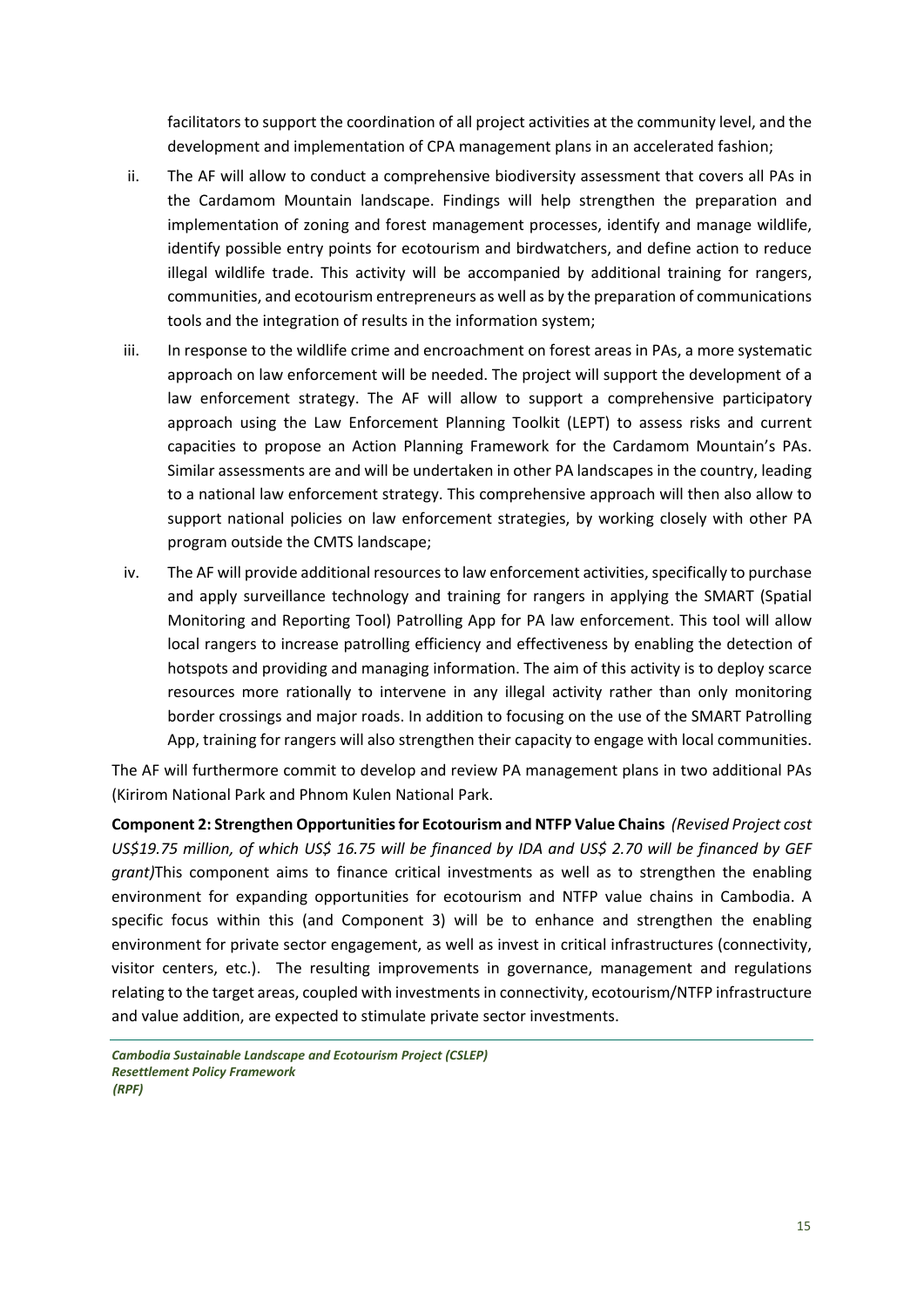#### **Sub-Component 2.1: Strengthen Opportunities for Ecotourism Development**

Central to optimizing Cambodia's ecotourism potential is establishing linkages between the main tourism gateways of Siem Reap and Phnom Penh to the natural asset base of the CMTS through a "hub-and-spoke" model of tourism development. The hub-and-spoke model, first, enhances access to and mobility in and around the urban centers, or hubs, and then develops the "spokes"—ecotourism sites closely linked to the hubs. This approach establishes new itineraries for tourists in a way that disperses tourism-related socioeconomic benefits to communities near ecotourism locations.

Four "hubs" for ecotourism development have been identified through geospatial analysis and stakeholder consultation. Geospatial analysis was used to determine spatial clusters of potential sites for ecotourism development, existing ecotourism development, community protected areas, and community groups. The four hubs identified are in Koh Kong, Siem Reap, Pursat and Kampong Speu. Initial criteria have been developed to help identify and prioritize ecotourism locations for potential financing from this project. These criteria include accessibility, attractiveness, land use/ tenure, sensitivity of location, access to services, existing ecotourism sites, socioeconomic, market demand, biodiversity, and diversity of ecotourism offering.

Improving Enabling Environment for Ecotourism. TA will be provided to develop a framework for the improvement, coordination and formalization of existing ecotourism management contracts/ agreements and the creation of national guidelines and best practices, as well as to strengthen the enabling environment for small and medium enterprise (SME) growth. This will include support to assist the RGC to design clear and consistent "*ecotourism management agreement*" modalities, to help towards the finalization of MoE policy quidelines (*prakas*) for ecotourism development in PAs (expected to be approved by the Minister by December 2019) and then in its implementation. Effectively, the project will help RGC to apply these guidelines (including on management, monitoring, benefit sharing mechanisms etc.) in the various ecotourism sites (selected using standardized criteria) within PAs.

The project will also support the development of business development services (BDS) within the multi-use centers, which comprise of training and technical guidance on business development for ecotourism and NTFP value chain enterprises. These BDS will help fill gaps in entrepreneurial skills and business advice and will promote competitiveness among private sector and community ecotourism groups. The facilities will provide training on business development needs including market identification and marketing, product development and management, and will assist private sector and community groups in preparing robust business plans. The BDS will include targeted services for women entrepreneurs to encourage their participation in ecotourism and related value chains.

Ecotourism Infrastructure. This component will be used to finance investments related to *establishing/ rehabilitating ecotourism infrastructure* in the target landscapes. As ecotourism is an

*Cambodia Sustainable Landscape and Ecotourism Project (CSLEP) Resettlement Policy Framework (RPF)*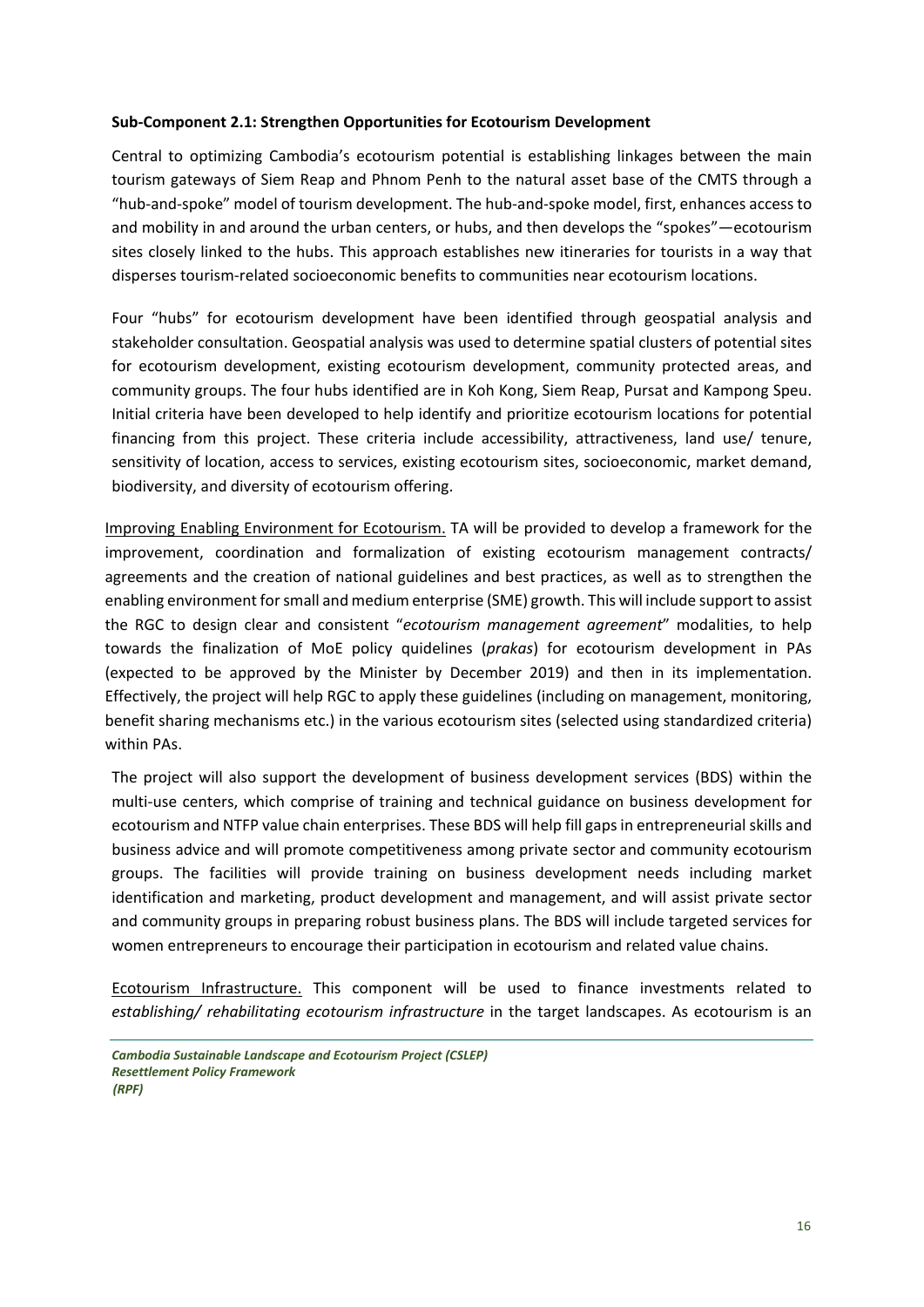activity based on the natural environment, supporting infrastructure must be designed to minimize human impacts and be in harmony with the landscape. The type and extent of infrastructure will depend upon the area's natural and cultural attributes and sensitivity as well as the style of ecotourism encouraged. Facilities will vary according to the style of ecotourism desired and the land tenure. In each ecotourism "*hub and spoke*", potential activities will include developing: (i) appropriate parking facilities, food stalls, solid waste management, shops and kiosks selling handicrafts in the community adjacent to site, (ii) visitor information centers, (iii) walking trails, observation towers, boardwalks, interpretive displays as needed at the ecotourism sites.

For community-based ecotourism (CBET) sites, additional financing will be available for (i) communitymanaged lodging (eco-lodges), (ii) potential handicraft facility and related equipment; and (iii) other environmentally appropriate facilities around the site. Communities/ CPAs can also use funds for equipment (e.g. tents, radios), and information and advertisement products

Initial discussions have pointed to two potential ecotourism hub-and-spoke areas ---one at Siem Reap, and a second around Koh Kong. With Siem Reap as the hub, "spokes" would be developed/ enhanced to several nearby ecotourism sites –expanding the range of offerings that showcase the natural capital. These include areas such as the Prek Toal bird sanctuary, several sites within the Kulen Mountains National Park, and across and around the Tonle Sap. Potential investments include the following:

- Floating/ lake-side interpretation center with interactive displays relating to the history, ecology, lake biodiversity, communities and heritage of the Tonle Sap;
- Improvement of nearby ecotourism facilities (accommodation, catering, services).
- Improvement of lake circuits to visit floating villages, upgrading lake cruise facilities; and
- Development of trails between Siem Reap and Tonle Sap relating to specialized ecotourism such as mountain biking, photo-hunting, special interest visitors (bird-watching, wildlife);

In the Koh Kong Ecotourism Hub, several offerings will be extended into the Cardamom Mountains, including potential options for private sector managed ecotourism. Connectivity will also take advantage of a planned private international airport to diversify current ecotourism attractions. Some examples include:

- Interactive center showcasing the biodiversity, ecosystems, communities of the Cardamom mountains;
- Upgrading/ improving shelters and demarcated trails for specialized ecotourism, such as mountain biking, for photo-hunting, and special interest visitors (bird-watching, wildlife);
- Facilities at ecotourism locations including parking, water and sanitation, handicraft and food stalls etc.
- Forest canopy walkways, viewpoints and observation stations; and
- Safety infrastructure at waterfalls and cliff/overlook-sites.

*Cambodia Sustainable Landscape and Ecotourism Project (CSLEP) Resettlement Policy Framework (RPF)*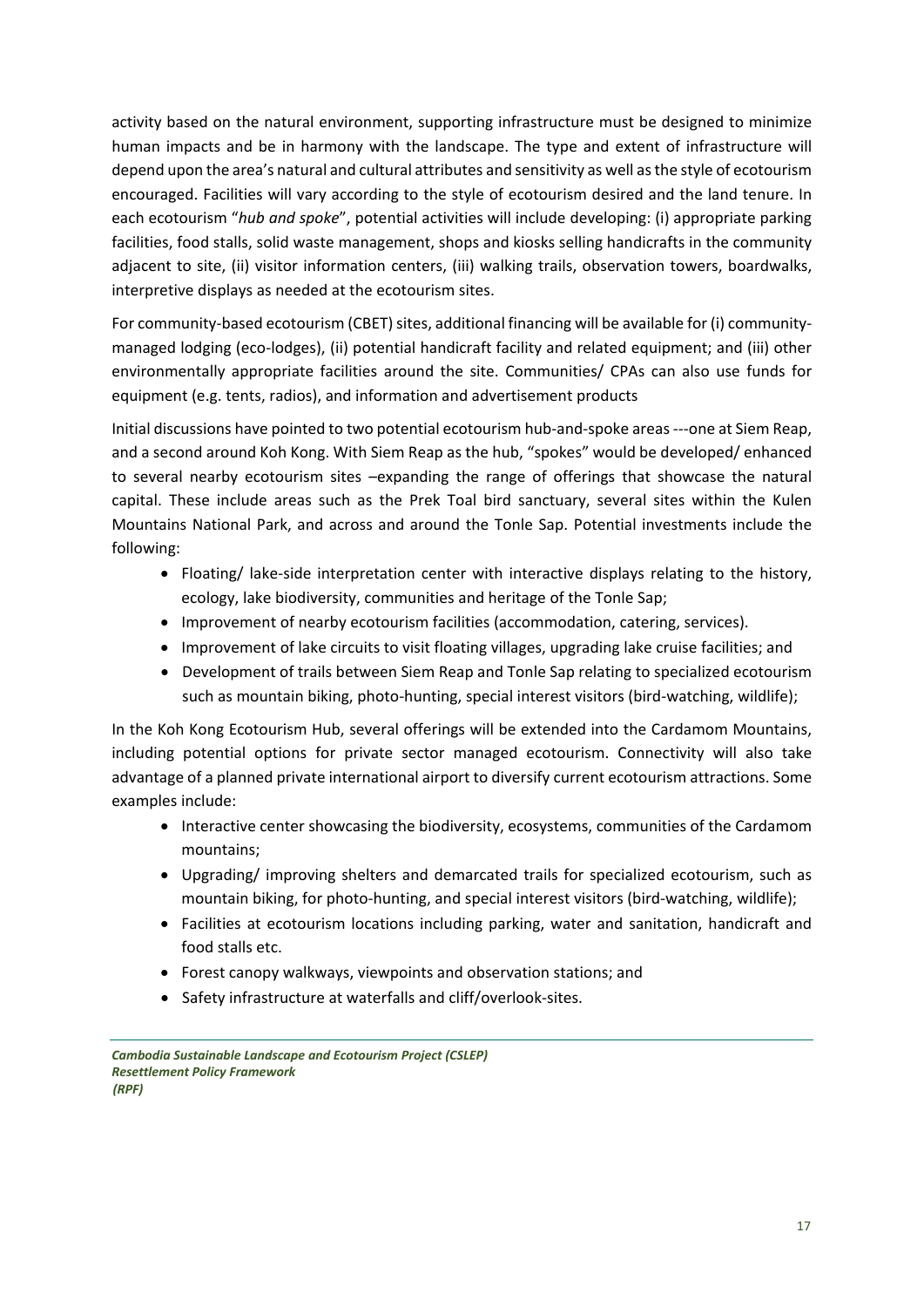#### **Component 2.2: Promotion of NTFP value chains**

The development of NTFP value chains has potential for supporting sustainable income generation for local communities but must be well developed and managed to prevent over-exploitation and to create jobs and income in the project areas. Opportunities range from extraction of resins and rattan, collection of fruits, cardamom, medicine plants, processing of vegetable oils to sustainable management of agarwood and bamboo. Although, some products have interesting market perspectives, several policies or incentives are yet poorly designed (fees, export taxes, management plans or licenses) which are considered prohibitive for formal businesses to engage in NTFP at large scale.

The Additional Financing from GEF for component 2.2 (Promotion of NTFP Value Chains) of the Project. The implementation arrangements and indicators from the Project will remain the same.

Under Component 1, the project will support the CPAs and PAs management plans (including NTFP and restoration plans), which will help orient economic activities within community areas in the target PAs. Priority for project interventions will be those CPAs that are closely located to ecotourism activities. Under this sub-component the project will promote (1) policy reforms for, and (2) smallscale investments in a few selected value chains. NTFP value chains will be selected that (i) provide the highest financial opportunities for local communities and (ii) highest growth potential. As mentioned in the context section above, there are several nascent NTFP value chains in the CMTS with potential for further development, including the sustainable production of rattan, resin, bamboo and agarwood.

The project will assess NTFP value chains, existing policy gaps, demand structures, value chains, viability and current production of NTFPs within and around the project area, community knowledge and ownership, level of community organization and capacity. The project will prioritize policy reforms, enabling environment for SMEs and will work with different Ministries to promote a more comprehensive enabling environment for NTFPs in general, but will focus on a few more promising value chains (first assessments point to bamboo, cardamom and yellow resin), over the lifetime of the project, including aspects of licensing, requirements for management plan, credit finance, underlying M&E and remove trade restrictions.

The project will also finance small-scale investments for activities related to sustainable harvesting, cultivation, processing and marketing of NTFPs with the overall objective to expand livelihood opportunities for local communities in the CPAs within the targeted PAs. The project will finance a consultancy to support MoE in policy assessment and a process to act as an honest broker between communities and companies to build partnerships with local, national and potentially international companies to access high priced markets, including with ecotourism companies active in the PAs and surroundings and (iv) skill development and capacity training for value added process and marketing for selected NTFP value chains.

*Cambodia Sustainable Landscape and Ecotourism Project (CSLEP) Resettlement Policy Framework (RPF)*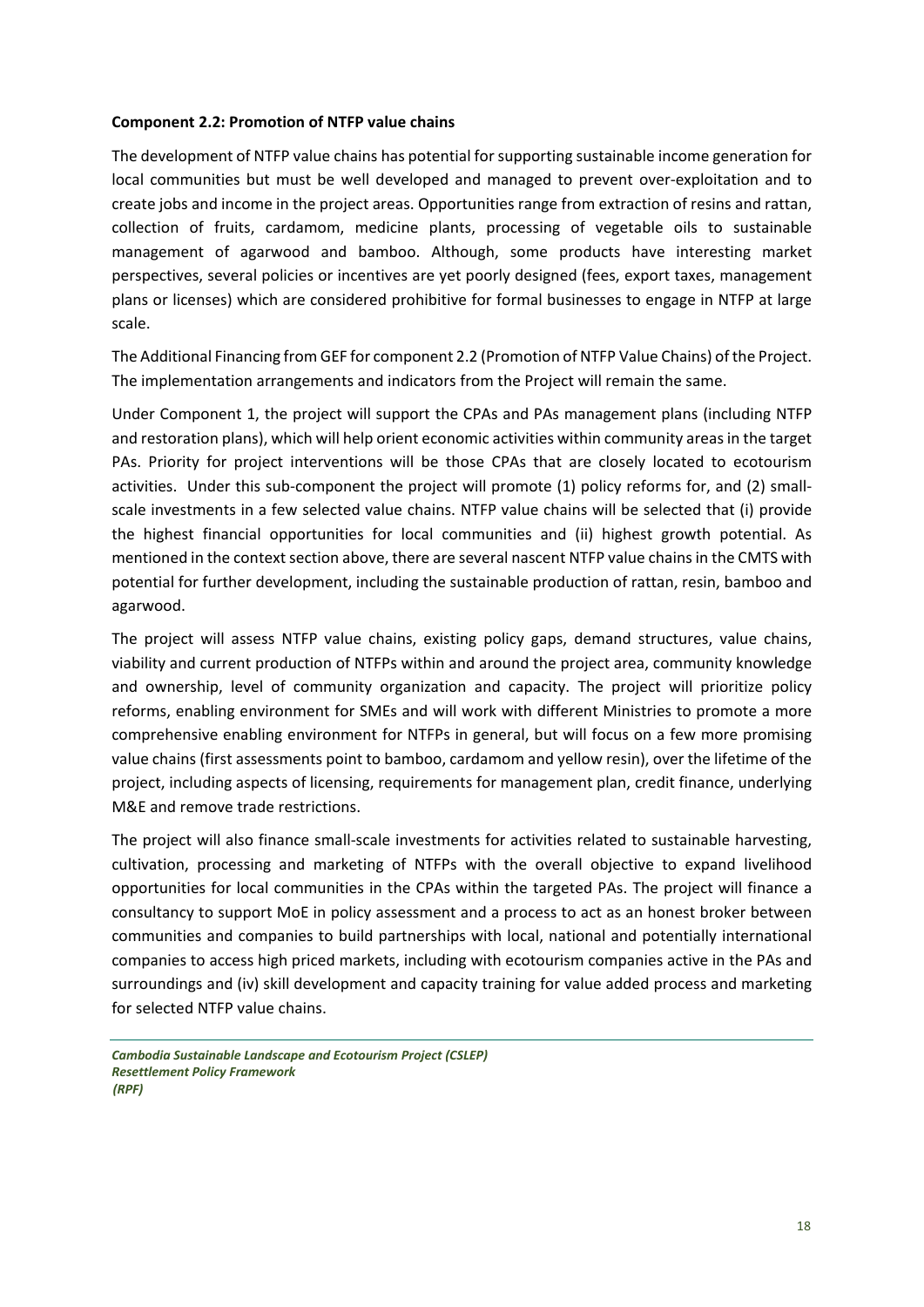Furthermore, finance can also be used to enhance opportunities for the private sector in select value chains and increase the income-earning opportunities for communities participating in the value chains and linked to the ecotourism industry. The types of investments that will be promoted and supported include: provision of processing equipment (e.g. hand-powered equipment), development including rehabilitation of facilities (e.g. processing factories and storage) to meet sanitation standards and to be fit for purpose, and packaging/ branding equipment.

The Additional Financing (AF) would allow the Project to go beyond the initial scope of NTFPs under 2.2, and look at economic activities more comprehensively:

- i. AF will provide additional TA to community producer groups in key CPAs and strengthen and coordinate public-private partnerships (PPPs) to support livelihood and NTFP development in the Cardamom Mountains. Specifically, this TA will be used to support community-based planning, prepare value chain assessments and feasibility studies, generate and disseminate market information, and promote private/community partnerships for specific products;
- ii. AF will provide additional TA to support entrepreneurial skills development and the creation of formal jobs. Skills training will include business and financial management, marketing, and operational management. The project will also support the establishment and development of private and group-owned enterprises through incubator programs for conservationcompatible economic activities, including priority NTFP and agricultural products;
- iii. AF will provide additional grants for small investments in selected conservation-compatible agricultural, agroforestry, and NTFP value chains to expand livelihood opportunities for local communities in the CPAs within the targeted PAs. Eligible activities could include sustainable cultivation, harvesting, processing, and marketing of conservation-compatible activities, including agroforestry, NTFPs, sustainable rice, and food production for ecotourism as well as small-scale water and sanitation systems;
- iv. AF will support landscape restoration activities in select PAs and CPAs. This activity will support planning and implementation of targeted restoration. Support will be provided for different interventions in selected areas, and in close cooperation with local communities: (i) training/skill development on sustainable land management practices that promote intensification of land already under agriculture production and climate-resilient, tree-based livelihood activities in selected CPAs and in the BCC; (ii) incentives for and development of partnerships with local private initiatives to support community-based agroforestry activities and productive restoration and reforestation activities; (iii) inputs to communities to implement agroforestry and other tree-based value chains (seedlings, TA) in CPAs and the BCC; (iv) incentives and inputs to restore degraded watersheds and riparian forests within the BCC and CMTS PAs, in close cooperation with local communities, and to restore forests alongside roads to increase their climate resilience; and (v) incentives for restoring priority forest areas for ecotourism development.

*Cambodia Sustainable Landscape and Ecotourism Project (CSLEP) Resettlement Policy Framework (RPF)*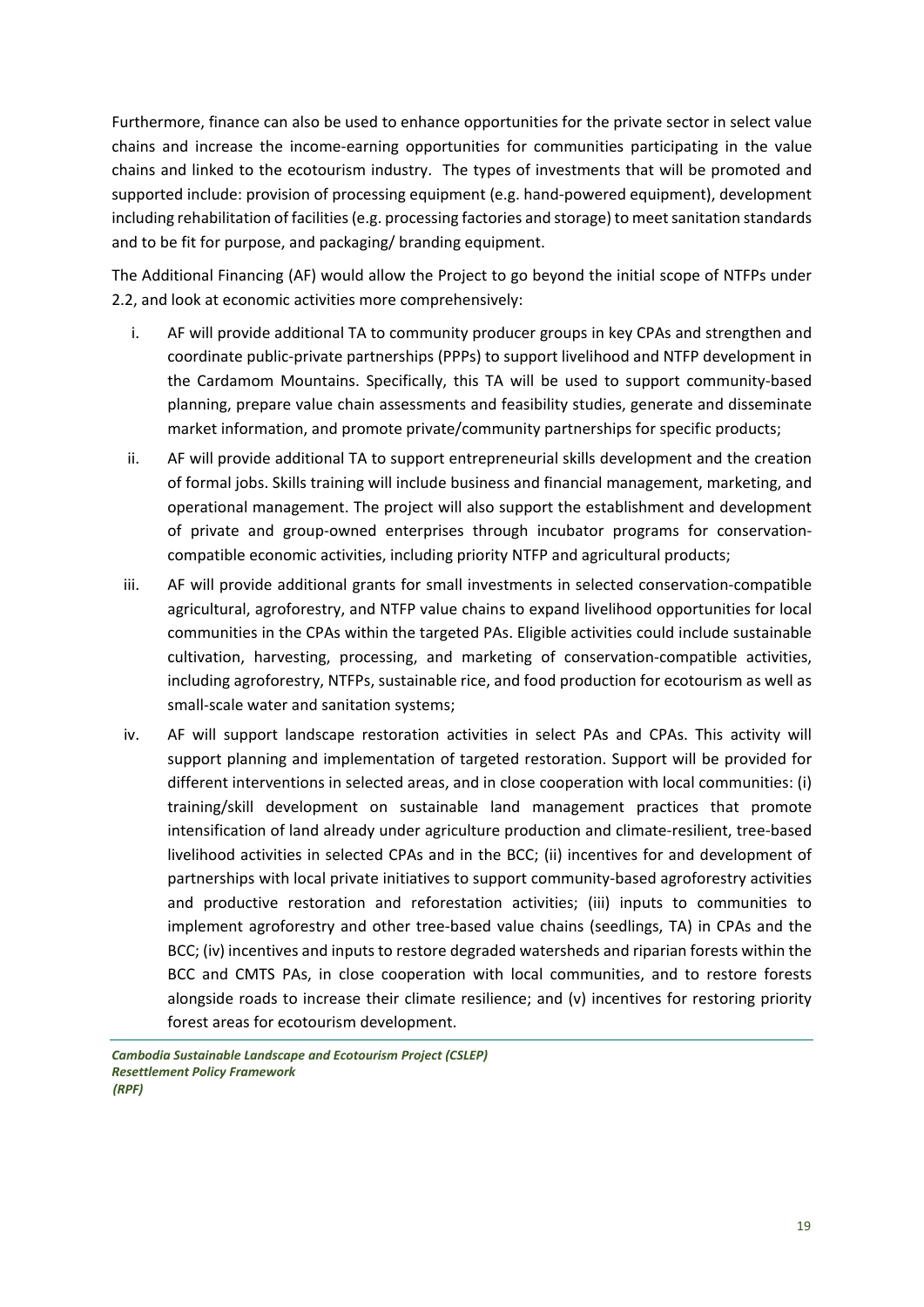**Component 3: Improving Access and Connectivity** *(total estimated cost US\$23.86 million; to be fully financed by IDA Credit).*

Rural roads in Cambodia lack adequate all-weather road surfaces, width, and capacity, and they are not adequate to accommodate the growing need for goods and people transport. Over 80 percent of rural roads in Cambodia are still receiving laterite or gravel surface covers, causing significant problems during the wet season due to road deformation and destruction as well as high operation and management costs and during dry season due to major dust development.

Extending ecotourism opportunities in the CMTS will require enhancing connectivity infrastructure to allow for an increase in visitor numbers from the identified gateways. These improvements are aimed at increased, sustainable visitor volume and reduced seasonality due to all-weather access. Specific investments may include the rehabilitation of rural roads and other related rural infrastructure to help in the development of ecotourism corridors, and linkages with main markets.

By adding last-mile access and support infrastructure, visitors will be offered public domain facilities that enable an appreciation of the destination. Combined with branded signage, this will help create a sense of place and comprises the (free) public domain side of a destination. The project will finance the upgrading and rehabilitation of select rural roads to all-season and climate resilient standards; road signage; and small-scale sanitation infrastructure. Cost-effective road design will be used, identifying where all-weather access is needed for the most critical road stretches, while less critical links will be sealed with concrete, accepting that they may be inundated for a few weeks each year but will not be washed away. Opportunities will also be explored to use the rural road network to strengthen flood control measures, by enhancing drainage canals and culverts and possibly raising the road levels to use as embankments. Sound engineering designs, sufficient drainage, and greening approaches will be applied to enhance the resilience of the road structures in these specific prioritized locations.

**Component 4. Project Management, Coordination, Monitoring and Evaluation** *(Revised Project cost US\$6.0 million, of which US\$5.8 million will be financed by IDA, and US\$0.2 million will be financed by GEF grant)*

MoE will be the main executing agency for implementation of all three components and overall project management/coordination arrangements. MoE will closely cooperate with the Ministry of Rural Development (MRD) as implementing partner that will take responsibility for the construction of rural access roads infrastructure. Support will be provided establishing a MoE-led project coordination and implementation unit. A high-level Steering Committee will be formed to advise on and deal with emerging cross-sectoral issues. Details are elaborated in the Project Implementation Manual (PIM).

Component 4 will support overall project management through: (a) providing necessary key contract staff and consultants in the coordination and implementation unit to assist MoE in managing project implementation; (b) monitoring and evaluation (M&E) of project implementation; and (c) consultant

*Cambodia Sustainable Landscape and Ecotourism Project (CSLEP) Resettlement Policy Framework (RPF)*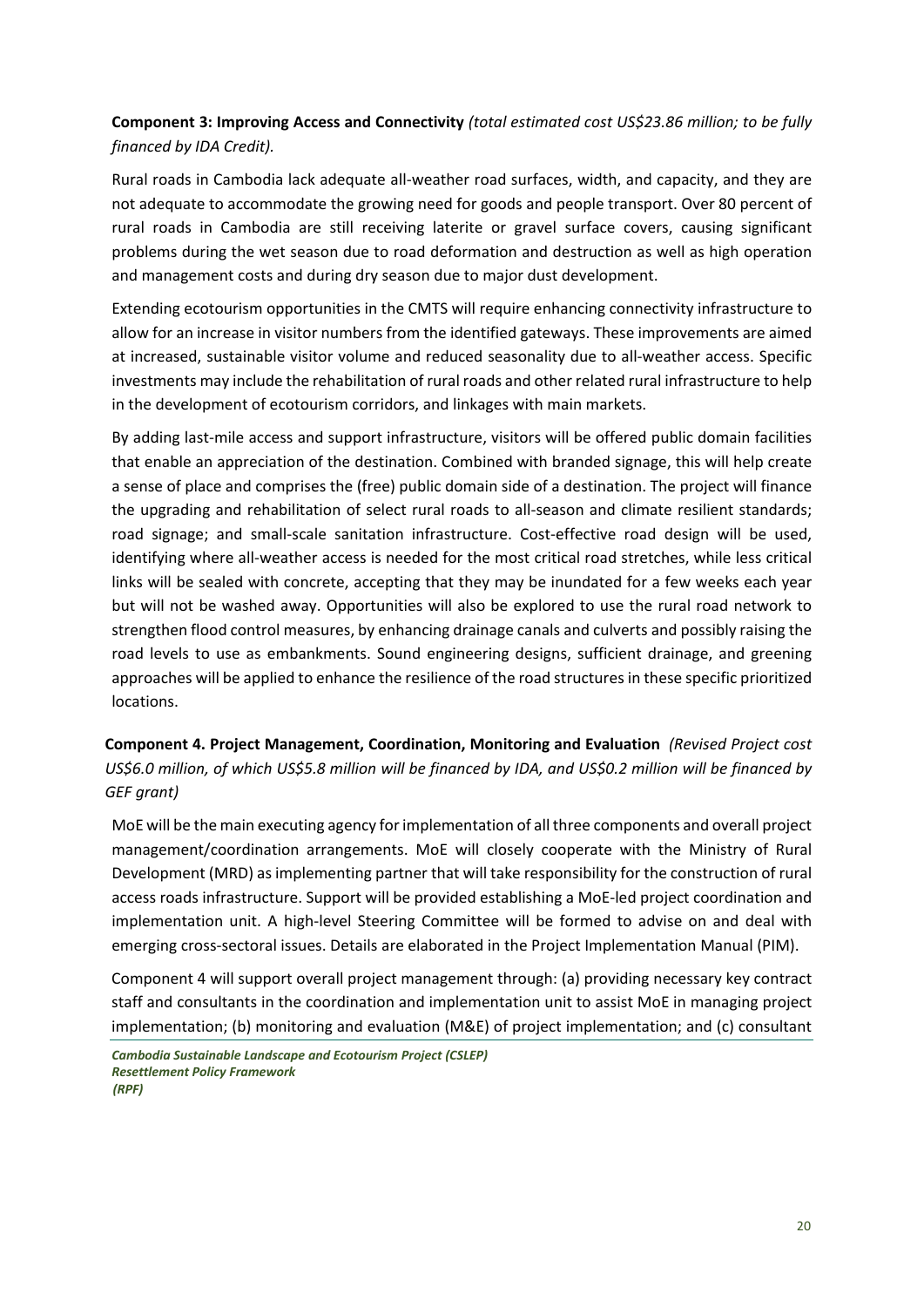and advisory services to support project implementation and capacity building of MoE and other key stakeholders.

The AF would allow the Project to further strengthen its knowledge management, which is building on the dialogue between the World Bank, RGC, UNDP, and NGOs, and can be clustered in three main areas:

- i. Provision of good practices to the RGC on GWP-related topics such as biodiversity and ecotourism;
- ii. Extraction of lessons learned and systematization of knowledge on the Project, which will feed into the World Bank's upcoming regional work on forest landscapes and serve as a basis for the RGC's engagement in international and regional networks;
- iii. Capture and dissemination of information at the community level to produce user-friendly tools and guidelines in Khmer.

### **Component 5: Contingent Emergency Response** *(US\$0 million)*

The objective of the contingent emergency response component, with a provisional zero allocation, is to allow for the reallocation of financing to provide immediate response to an eligible crisis or emergency, when/if needed. An Emergency Response Manual (ERM) will be developed for activities under this component, detailing streamlined FM, procurement, safeguard, and any other necessary implementation arrangements. In the event the component is triggered, the Results Framework will be revised through formal restructuring to include appropriate indicators related to the emergency response activities.

### <span id="page-20-0"></span>**PRINCIPLES GOVERNING RESETTLEMENT**

This RPF has been prepared as part of the Environmental and Social Management Framework (ESMF) for the Project to provide guidance to decision-makers in situations where a proposed sub-project may require the use of land on a temporary or permanent basis and/or voluntary land donations, particularly activities under subcomponents 2.2 and 2.3 as described above. Accordingly, the RPF is prepared to set out the policies and procedures for avoiding, minimizing or, if not possible, mitigating possible adverse impacts related to involuntary land acquisition and resettlement as a result of a proposed sub-projects. This RPF also establishes the process that need to be duly implemented regarding voluntary donation.

The purpose of the RPF is to ensure that all people affected by the project are able to maintain or improve their pre-project living standards. The objective of the RPF is to avoid, minimize or, if not possible, mitigate involuntary resettlement and to provide a framework for assessing concerns of PAP and PAH who may be subject to loss of land, assets, livelihoods and well-being or living standards because of the proposed sub-projects.

*Cambodia Sustainable Landscape and Ecotourism Project (CSLEP) Resettlement Policy Framework (RPF)*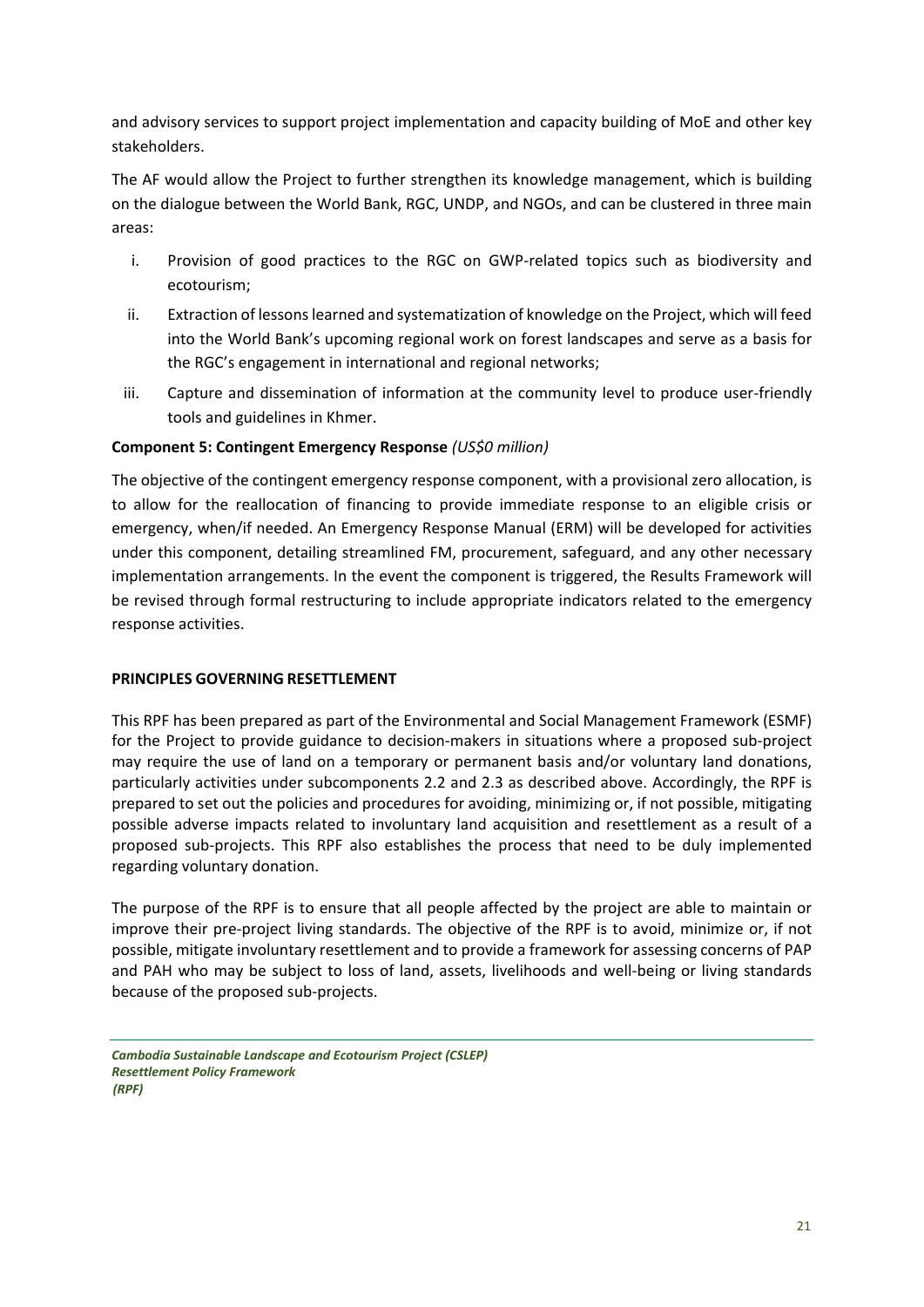The World Bank Involuntary Resettlement (OP/BP 4.12) policy is triggered when two related processes occur. In the first instance, a development project (sub-project) may cause people to lose land, other assets, or access to resources, which may cause disruption to, or loss of, livelihood (i.e., property and assets), wellbeing and/or other entitlements. In the second instance, if relocation and resettlement is warranted, it may affect PAP positively as their situation may improve, or at least be restored to the levels that existed at sub-project commencement. The RPF provides decision-makers with guidelines and processes for ensuring that PAP will improve their livelihoods and wellbeing or, at least, to restore them to levels prevailing at project commencement.

The RPF details the instruments and plans, and actions and measures to be taken during initial stages of sub-project design and prior to feasibility and subsequent implementation. The RPF establishes guidelines for determining land loss eligibility and includes a description of what a voluntary land contribution might entail. However, as the CSLEP sub-projects are in the planning stages Resettlement Action Plans cannot be developed at this stage. Once project subcomponents are determined and exact locations known, depending on impacts, Abbreviated Resettlement Action Plans (ARAPs) or Resettlement Action Plans (RAPs) can be prepared, guided by this RPF.

The RPF will apply if proposed sub-project initiatives negatively affect households and communities and lead to involuntary land/structure/livelihood loss, even on a temporary basis. Situations subject to land acquisition or relocation of PAP and PAH may involve physical works, such as repair and rehabilitation of roads, or site changes of existing/new infrastructure (in particular see description of subcomponents 2.2 and 2.3). In these situations, screening will help decision-makers determine the safeguards measures for avoiding, minimizing or mitigating adverse effects. However, in cases where land is voluntarily donated by individuals/communities, the Involuntary Resettlement policy will not be triggered but this RPF will guide the process for assessing and carefully documenting voluntary donations.

Most aspects of the WB Involuntary Resettlement (OP/BP 4.12) policy are adequately addressed in Cambodian laws and regulations (see section on Legal Framework). The overarching objective of the sub-project in relation to land and asset acquisition is to assist the PAP in restoring their livelihoods at least to the level equal to their pre-project level. Specific principles that apply include:

- In cases of road improvement, improve the road to avoid residential areas wherever possible to minimize physical relocation of people, and select alignments that minimize acquisition of privately or publicly held productive land;
- Ensure design standards minimize the need to impose land use restrictions on adjoining areas;
- Develop fair and transparent procedures, as defined in the Entitlement Matrix of this RPF to determine compensation at replacement cost (see section on Asset Valuation) for (i) temporary loss of land and/or assets during construction or improvement; (ii) permanent acquisition of land and/or assets; and (iii) restrictions on use of land that may be applied to areas adjoining the alignment and ROW;
- When possible, acquire land (or right to use land) through negotiated agreements and with the use of the power of eminent domain only as a last resort;

*Cambodia Sustainable Landscape and Ecotourism Project (CSLEP) Resettlement Policy Framework (RPF)*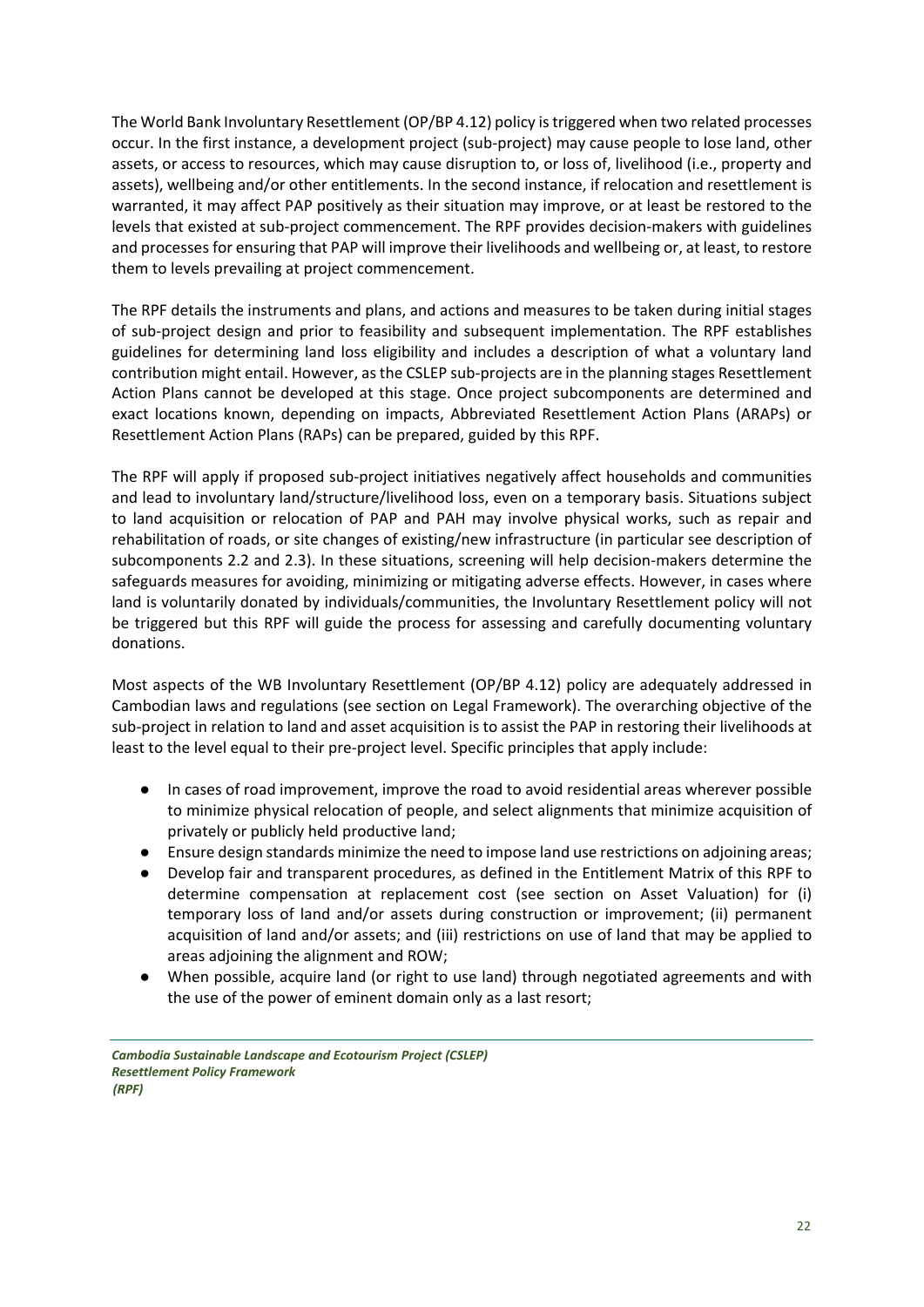- Upon completion of improvement or repair, restore land as best as possible to its original condition in the event of temporary disruption so as to enable landowners/users/lessees to resume their pre-sub-project activities;
- Keep PAP, PAH, and communities fully informed about the sub-project(s), the process that will be followed to acquire and compensate for land, and their related rights and avenues for redress;
- Ensure that aggrieved PAP and PAH will have redress and recourse options and that solutions are in line with principles stipulated in this RPF and, importantly, are employed;
- All PAP and PAH, without regard to legal status of property, will receive support of various kinds, as per the principles set out in the Entitlement Matrix, to assist them in their efforts to maintain their livelihoods and well-being prevailing prior to the sub-project. Squatters will not be compensated for loss of land but will receive compensation for loss of other assets, which have been established prior to the cut-off date with their own finances, and for loss of income such that they are assisted in their efforts to maintain their livelihoods and wellbeing. Detailed measures to be implemented will be determined based on a corridor of impact (COI) census and socio-economic baseline survey conducted when the ARAP/RAP is developed;
- PAP and PAH will be notified of the sub-project implementation schedule and consulted regarding the principles of land acquisition and loss of or damage to assets; and
- Damages to assets, such as standing crops, trees, fences and kiosks, and loss of income (including loss of harvest) will be minimized, however inevitable, and will be compensated without regard to legal status of ownership according to the Entitlement Matrix.

#### <span id="page-22-0"></span>**RESETTLEMENT PROCESS AND APPROVAL**

World Bank environmental and social safeguards policies require the borrower country (Cambodia) to prepare an ESMF and RPF consistent with RGC laws and WP OP/BP4.12. These safeguards documents must be prepared, publicly disclosed with free, prior and informed consultation undertaken to ensure proposed sub-project impacts (positive or adverse effects) are discussed before project appraisal. Once the specific proposed sub-project locations are known, if there is involuntary acquisition then an ARAP or RAP can be prepared as part of project implementation but before any works are undertaken. An ARAP is developed when a sub-project affects less than 200 people in terms of loss of assets, incomes, employment or business. However, a more extensive RAP is conducted when a sub-project will affect more than 200 people.

The RPF is focused on providing the necessary guidelines for the development of site-specific ARAP/RAPs (OP/BP 4.12) during proposed sub-project implementation. As previously noted, involuntary resettlement is not expected to occur as a result of the proposed sub-projects. However, involuntary land acquisition on a temporary or permanent basis may occur and, in this case, the RGC National Law on Expropriation (2010) and the World Bank safeguards policy (OP/BP 4.12) requires that an ARAP or RAP be developed to guide implementation.

In cases when land acquisition is related to road improvement, MRD, as the leading ministry, in association with relevant ministries such as the GDR of the MEF (secretariat of the Inter-Ministerial Resettlement Committee), provides the general direction for the planning of the relocation and

*Cambodia Sustainable Landscape and Ecotourism Project (CSLEP) Resettlement Policy Framework (RPF)*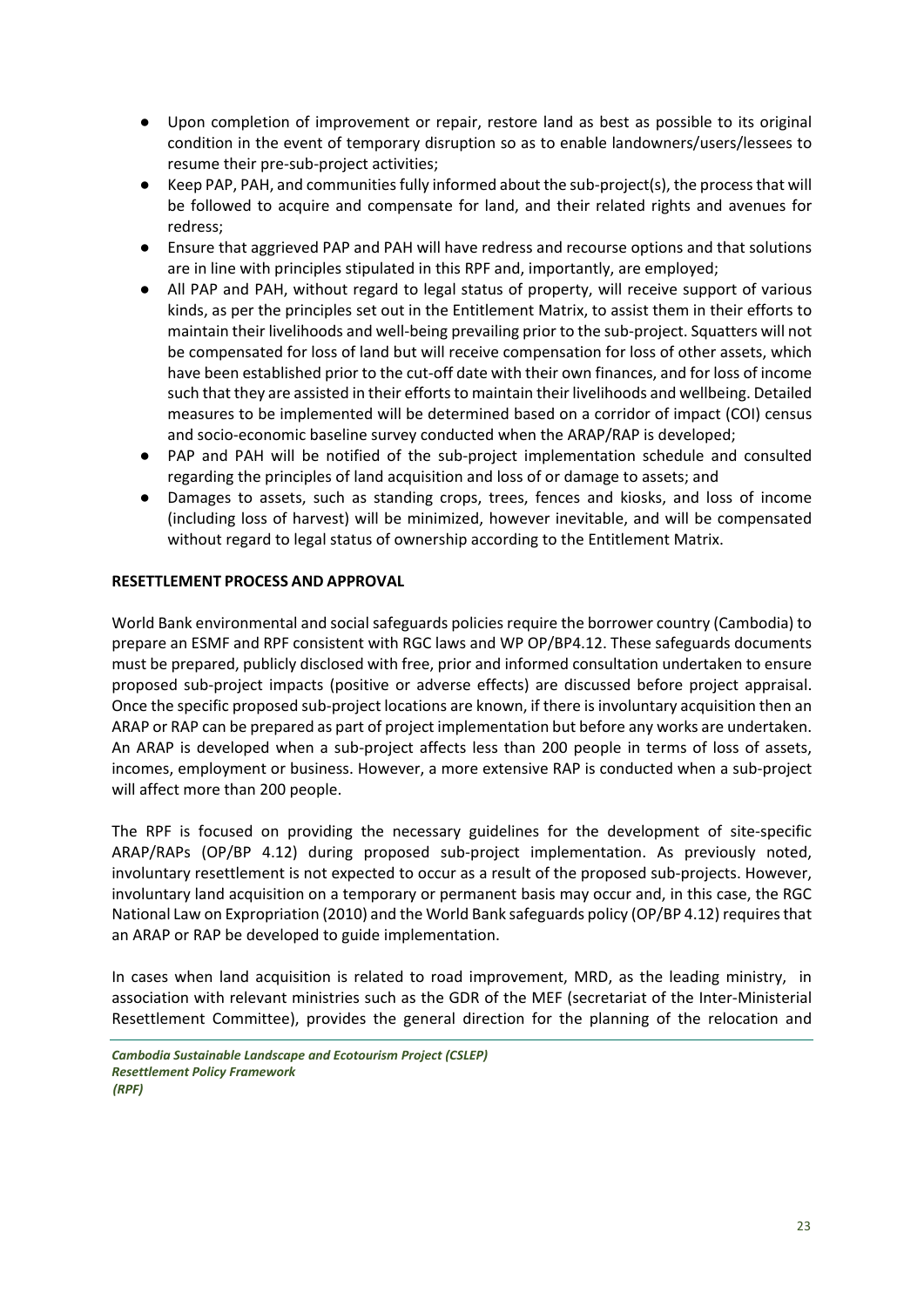acquisition process, ensures coordination between various stakeholders concerned with the subprojects including those directly connected with relocation and monitoring implementation. However, in cases relating to land acquisition as a result of other project subcomponents that are non-road improvement related, MOE will be the lead ministry and coordinate as above.

At commencement of sub-projects, stakeholders will be consulted to establish planning principles and work arrangements aimed at identifying and mitigating adverse social impacts induced by the subproject(s) initiatives and/or activities. The RP will obtain information through baseline surveys, valuation of properties, and a determination regarding compensation, whether in the context of temporary or permanent relocation and compensation or in the context of mitigating other subproject related social impacts.

In cases where an RP is needed, the RP preparation must include the following precepts for PAP and PAH so that they are:

- Informed about their options and rights pertaining to relocation and compensation;
- Consulted on, offered choices among, and provided with technically and economically feasible relocation and/or compensation alternatives; and
- Provided prompt and effective compensation at full replacement cost for losses of assets and access, which are attributable to the sub-project(s).

Adequate public consultation and participation are mandatory requirements of the RP process. In addition, PAP and PAH must be made aware of:

- Their options and rights pertaining to land donation, relocation and/or compensation;
- Specific technically and economically feasible options and alternatives for relocation or resettlement sites;
- Process of and proposed dates for relocation, resettlement and/or compensation;
- Effective compensation rates at full replacement costs for loss of assets and services; and
- Proposed measures and costs to maintain or improve their standards of living and wellbeing.

As the designated implementing agency, MOE and/or MRD will have one Resettlement Specialist to work alongside the General Department of Resettlement (GDR) and the Project Coordination Office team. Among other duties, the role of the Resettlement Specialist would be to prepare the ARAPs and RAPs and assist GDR to monitor implementation of both the RPF and site-specific ARAPs and RAPs so as to ensure that appropriate actions are addressed in relation to potential voluntary land contribution, relocation and/or resettlement issues. In cases of voluntary contribution, ARAPs and RAPs will not need to be prepared but the process will need to be carefully documented. It will be important to use a participatory approach to engage stakeholders, civil society organizations (CSO) and PAP and PAH to ensure broad acceptance of the ARAP and RAP.

A screening and review process should be used for land contribution, relocation or resettlement, and a voluntary land contribution planning process, if applicable. The main purpose of utilizing a screening and review process is to identify land donations, relocation or resettlement, and/or other issues

*Cambodia Sustainable Landscape and Ecotourism Project (CSLEP) Resettlement Policy Framework (RPF)*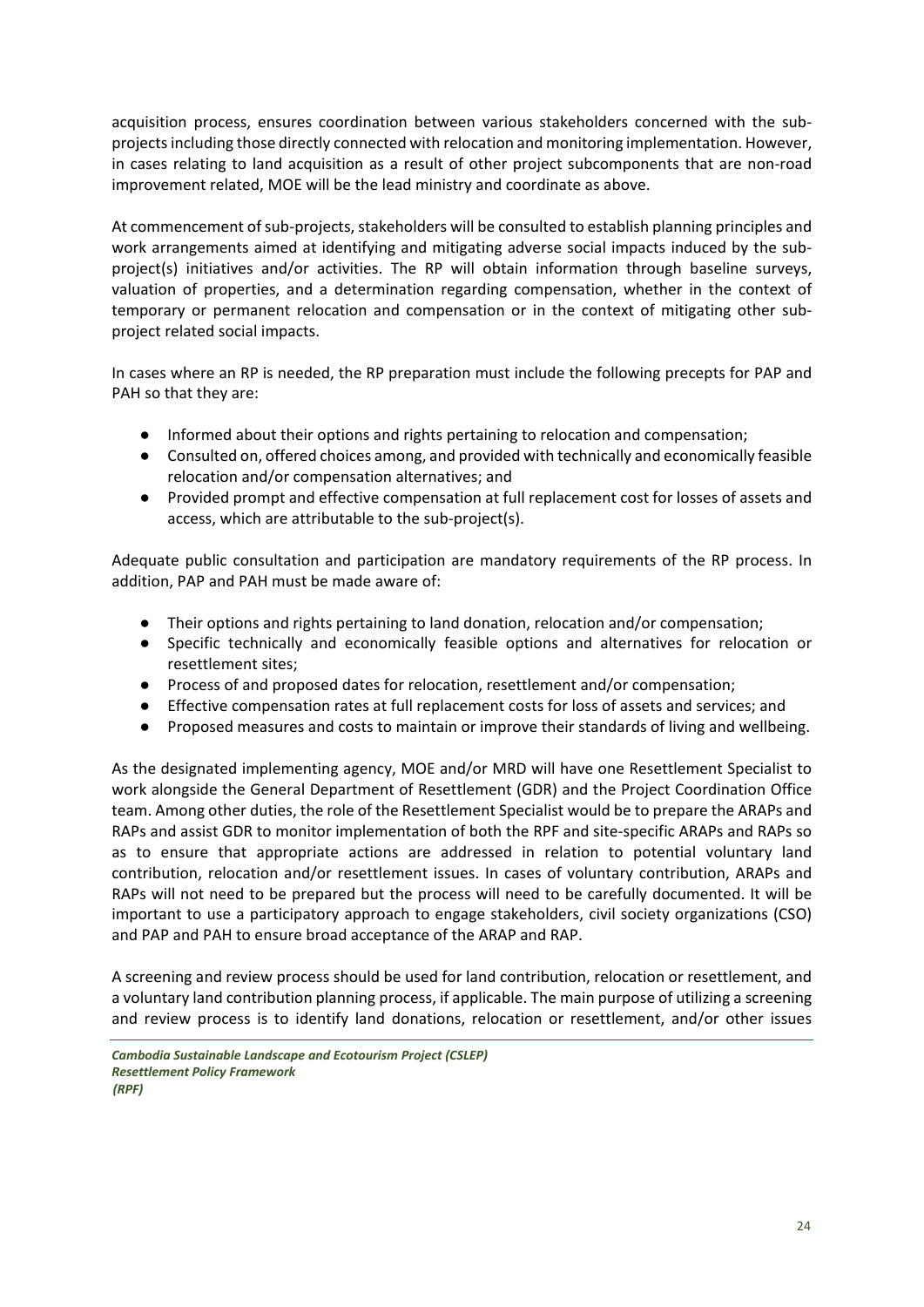associated with proposed sub-projects and/or activities in their respective footprint. For optimum planning, screening should take place during the initial stages of the subcomponent planning process so that the Resettlement Specialist is well informed to develop the ARAP or RAP/documentation. The ARAP or RAP requires site-specific comprehensive information to identify the following parameters:

- Persons who will be affected (positively and adversely) by the sub-projects;
- Persons eligible for compensation and/or assistance; and
- Type of land contribution and assistance and/or assistance required.

Following completion, the ARAP or RAP will be submitted to IRC for approval and submitted to the World Bank.

The ARAP includes the following information: (i) brief description of the sub-projects, location and their impacts; (ii) consultation with PAP and PAH; (iii) baseline information of PAP and PAH; (iv) category of PAP and PAH by degree and type of impacts; (v) entitlement for compensation, allowances and rehabilitation or restoration assistance by category of impacts in a compensation matrix; (vi) information on relocation site, where applicable; (vii) institutional responsibilities for implementation and monitoring; (viii) grievance redress procedures; (ix) estimated cost of resettlement and yearly budget; and (x) time-bound plan for implementation.

Meanwhile a RAP would typically include the following: (i) brief description of the sub-projects, location and their impacts; (ii) principles and objectives governing resettlement preparation and implementation; (iii) legal framework; (iv) baseline information of PAP and PAH; (v) category of PAP and PAH by degree and type of impact(s); (vi) entitlement to compensation, allowances, and rehabilitation or restoration assistance by category of impacts in a compensation matrix; (vii) information on relocation site together with socio-economic conditions on the secondary PAP and PAH and host communities; (viii) institutional arrangement for planning and implementation; (ix) participatory procedures during planning and implementation; (x) grievance redress procedures; (xi) estimated cost of resettlement and annual budget; (xii) time-bound action plan for implementation; and (xiii) internal and external monitoring procedures, including the terms of reference (TOR) for external monitoring.

### <span id="page-24-0"></span>**CATEGORIES OF DISPLACED PERSONS**

CSLEP sub-projects requiring land acquisition will potentially have both positive and adverse (negative) impacts on people. For instance, in terms of road improvement, it is reasonable to presume that households, commercial enterprises and public infrastructure (e.g., schools, health clinics' boundary fences) whose properties encroach on the road alignment and ROW will potentially be affected adversely, if only in a minor way.

It is reasonable to assume that while the proposed sub-projects will have positive impacts on a large majority of the population, only a limited number of persons are likely to be negatively impacted by certain activities related to the implementation of the proposed sub-projects. The issue of concern here is to provide an estimation of the latter and the likely categories of displaced persons. However,

*Cambodia Sustainable Landscape and Ecotourism Project (CSLEP) Resettlement Policy Framework (RPF)*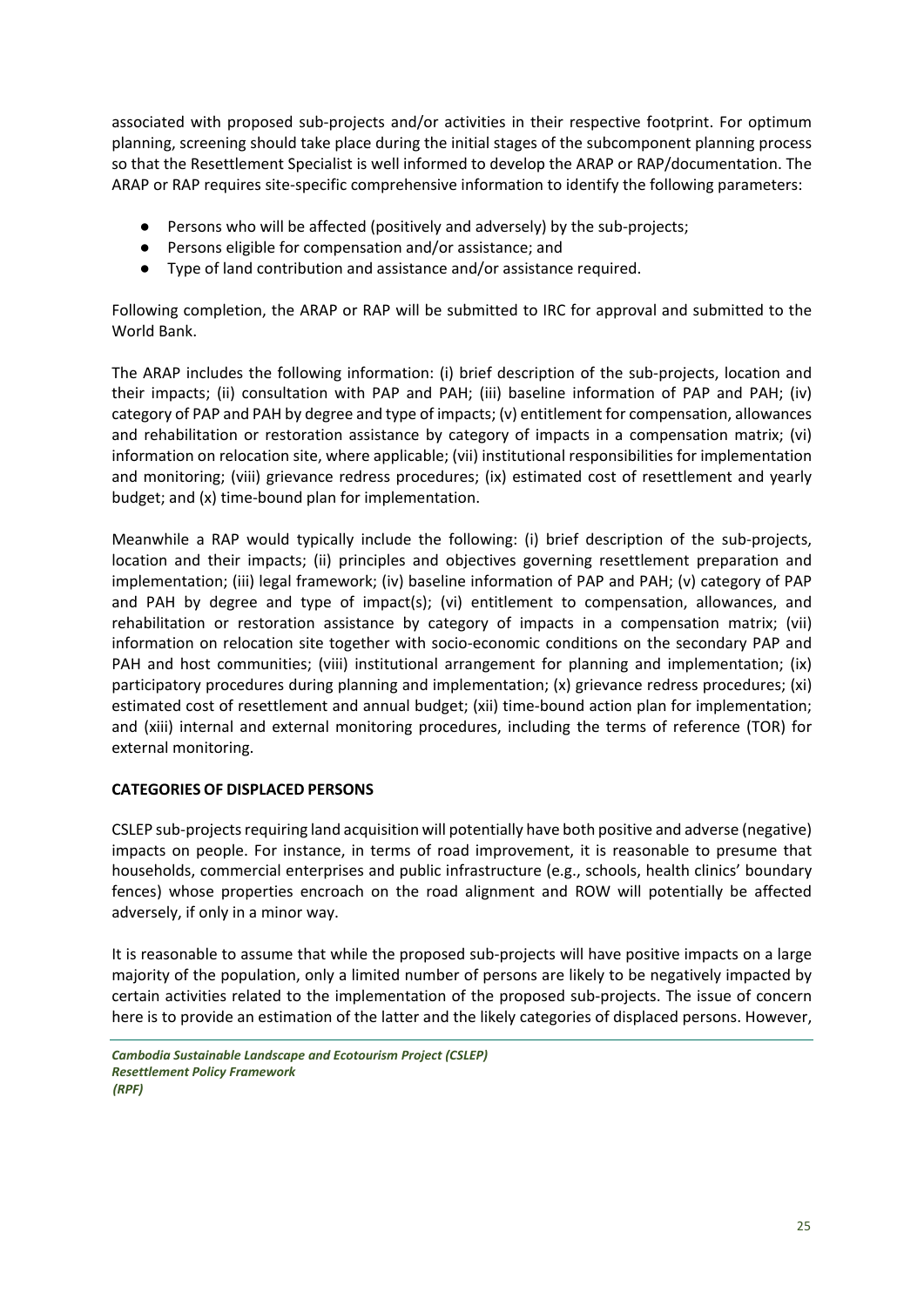as the location of the activities are currently unknown, providing a reasonable estimate of such persons or, who would be directly or indirectly affected for inclusion in the RPF is not possible at this stage. This determination will need to be conducted once the sub-projects location and extent of resettlement impacts are identified and prior to sub-project implementation.

Once the sub-project locations are known and land acquisition or any associated impacts are identified, resettlement planning should begin. In cases where involuntary land acquisition is necessary, MOE/MRD shall work closely with MEF-GDR, who is the lead agency for donor-related land acquisition involuntary resettlement. A census survey to identify and enumerate all PAPs, and a socioeconomic survey to determine the range and scope of impacts in the affected area will be carried out by the IRC working group in close coordination with the MOE/MRD and the provincial resettlement sub-committee working group during the implementation stage. The census survey must cover 100 percent of the persons to be displaced, whereas the socio-economic survey may be undertaken on a random sample basis. The surveys, which may be undertaken separately or simultaneously, determine whether a RAP or ARAP is necessary.

Although all of the activities have the potential to affect all categories of people in the respective locations (whether categorized by race, religion, ethnicity, gender, age, economic status, land tenure or other), only the activities that require relocation either on a temporary or permanent basis are considered to have the potential of causing serious displacement problems. The RPF recognizes that certain social groups may be less able to restore their living conditions, livelihoods and income levels and therefore, are at greater risk of impoverishment when their land and other assets are affected. During the RAP social assessment, the sub-project will identify any specific needs or concerns that need to be considered for the vulnerable groups such as landless, poor, and households headed by women, disabled, elderly or children without means of support, or indigenous groups. The vulnerability of each group will be identified and assessed during the socioeconomic survey. Gender integration will be considered during the planning and implementation of the ESMF, RPF, and Indigenous Peoples Planning Framework (IPPF) processes.

#### <span id="page-25-0"></span>**DISPLACED PERSONS' ELIGIBILITY CRITERIA**

All PAP and PAH comprised of different populations (i.e., ethnic minorities and vulnerable groups, etc.) will be provided with compensation and/or assistance if: (i) their land area is affected; (ii) income source is adversely affected; (iii) houses partially or fully demolished; and (iv) other assets (i.e., crops, trees, and facilities) or access to these properties will be reduced or damaged due to land acquisition. Lack of legal documents of their customary rights or occupancy certificates will not affect their eligibility for compensation.

Displaced persons may be classified in one of the following three groups:

a) Those who have formal legal rights to land (including customary and traditional rights recognized under the laws of the country), will be entitled to compensation for the land they lose, all assets affixed to the land, as well as income restoration measures if they have permanently lost their sources of income or livelihoods;

*Cambodia Sustainable Landscape and Ecotourism Project (CSLEP) Resettlement Policy Framework (RPF)*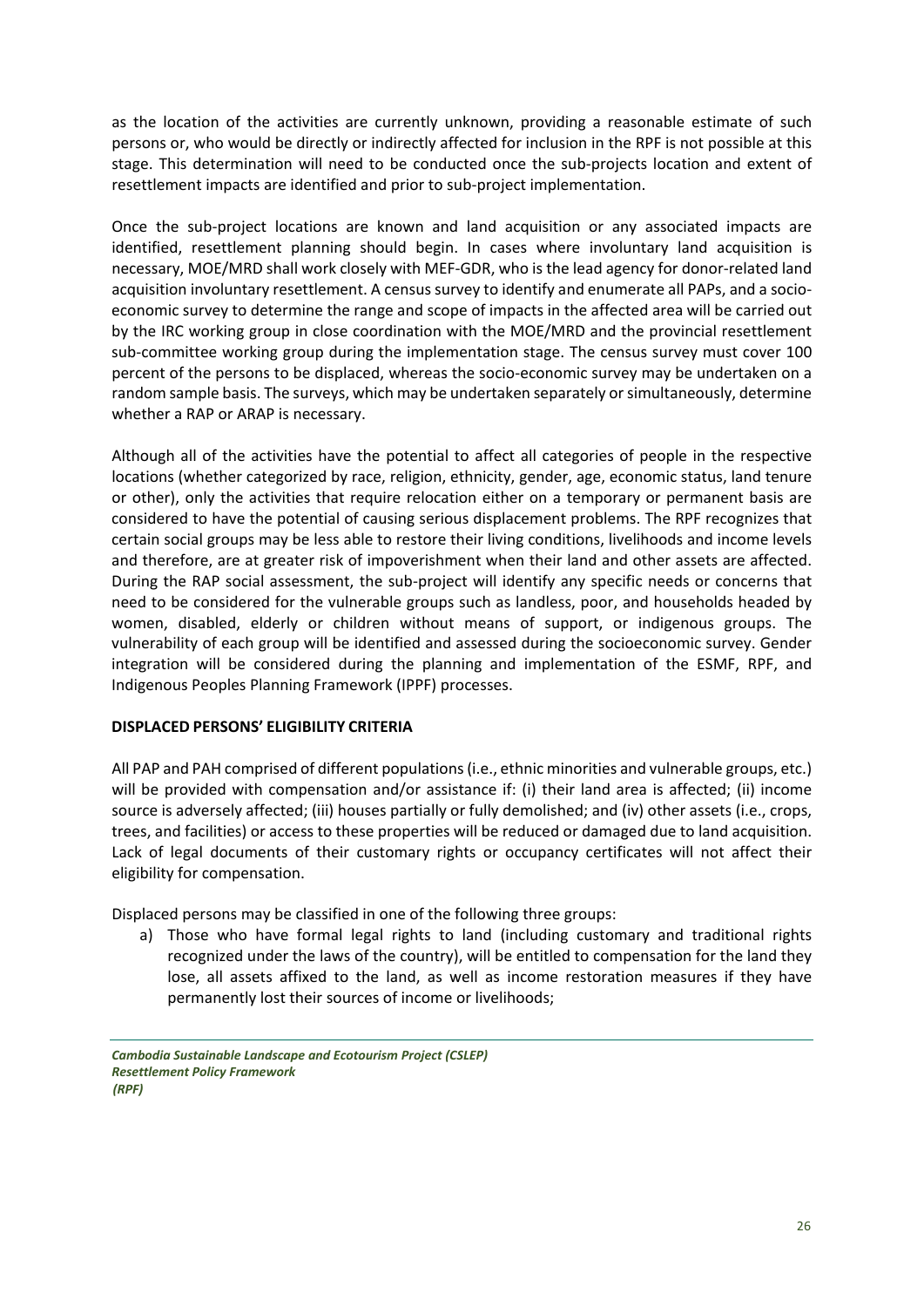- b) Those who do not have formal legal rights to land at the time the census begins but have a claim to such land or assets (e.g. soft titles)—provided that such claims are recognized under the laws of the country or become recognized through a process identified in the ARAPs and RAPs will be entitled to compensation for the land they lose, all assets affixed to the land, as well as income restoration measures if they have permanently lost their sources of income or livelihoods; and
- c) Those who have no recognizable legal right or claim to the land they are occupying, will be entitled to all assets affixed to the land, as well as income restoration measures if they have permanently lost their sources of income or livelihoods.

Persons covered under a) and b) are provided compensation for the land they lose, and other assistance in accordance with paragraph 6 of OP/ BP 4.12. Persons covered under c) are provided resettlement assistance in lieu of compensation for the land they occupy, and other assistance, as necessary, to achieve the objectives set out in this policy, if they occupy the sub-project area prior to a cut-off date established by the borrower and acceptable to the Bank. Persons who encroach on the area after the cut-off date are not entitled to compensation or any other form of resettlement assistance.

Two forms of acquisition of land will be considered under the sub-project including:

- Voluntary Land Contributions: will be accepted if they are free, prior and informed consultation process is adhered to and if the situation is well documented by local authorities. As such, PAP and PAH have the right to make a contribution of land or other assets of their own volition without seeking or being given any form of compensation. These situations can be justified because the proposed sub-projects will likely directly benefit the PAP and PAH. Voluntary contribution of land is not allowed if impacts is greater than 10% of the total land area or productive assets. In this case a RAP is not needed but there should be proper documentation of the land donation as per the guidelines found in this RPF;
- Involuntary Land Acquisition and Resettlement: persons who contribute land or other assets have the right to seek and receive compensation. In such cases, the sub-project authorities will ensure that ARAPs and RAPs based on this RPF are agreed to before works are undertaken.

This RPF applies to all proposed sub-projects in the CSLEP funded by the World Bank. The policy applies to all PAP/PAH regardless of the number or the severity of the induced impact.

As mentioned, particular attention is to be given to the needs of different populations, including ethnic minorities and vulnerable groups and, if appropriate, linkages should be made to the Indigenous Peoples Planning Framework (IPPF).

*Cambodia Sustainable Landscape and Ecotourism Project (CSLEP) Resettlement Policy Framework (RPF)*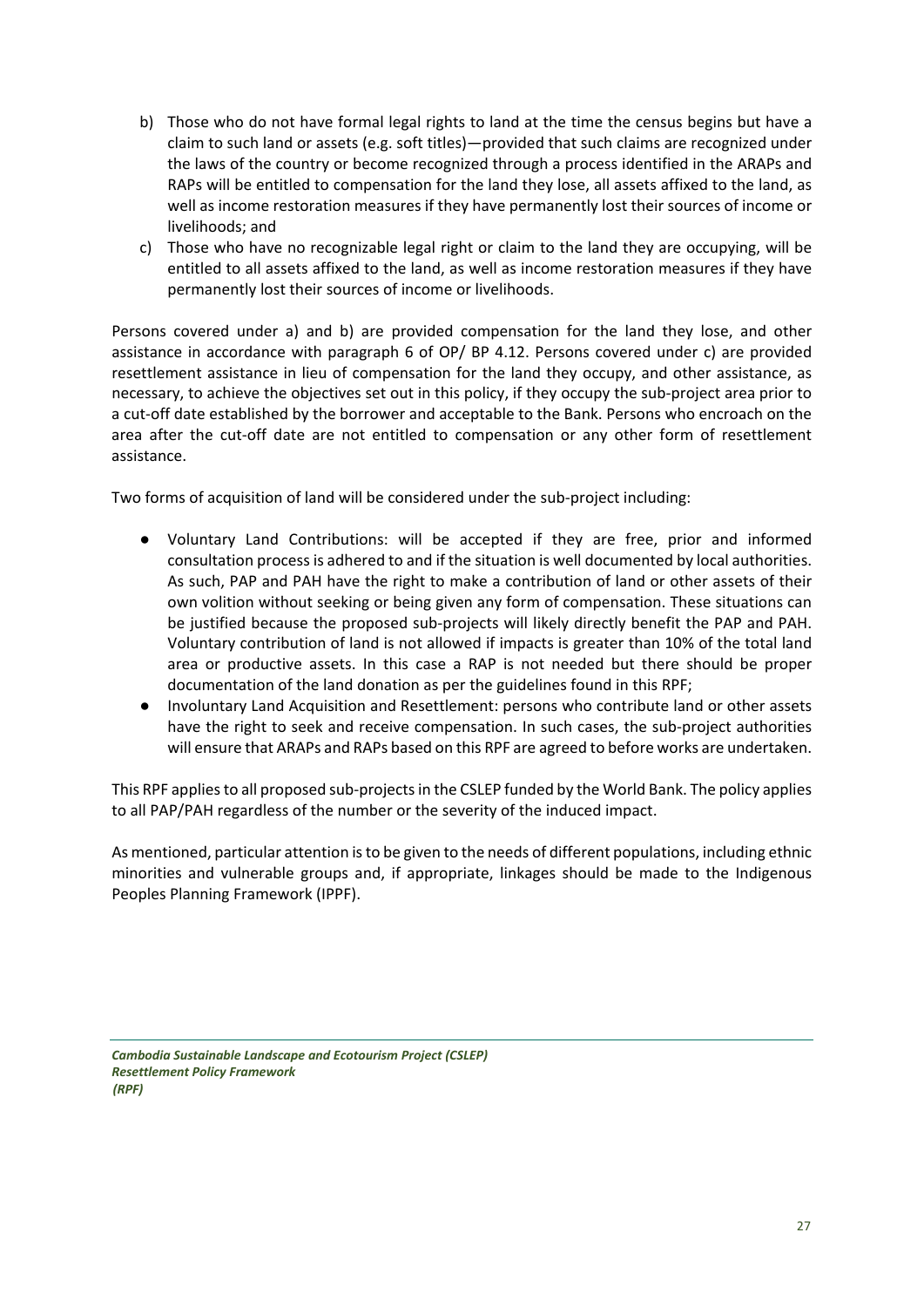#### <span id="page-27-0"></span>**LEGAL FRAMEWORK ASSESSMENT**

The following is a list of some of the laws and decrees most relevant to land acquisition and resettlement in the Kingdom of Cambodia.

- Standard Operating Procedures for Externally Financed Projects in Cambodia- Land Acquisition and Involuntary Resettlement (2018)
- Law on Environmental Protection and Natural Resources Management (1996);
- Land Law (2001);
- Law on Protected Area (2008);
- Law on Biosafety (2008);
- National Law on Expropriation (2010);
- Sub-Decree on Social Land Concession (2003);
- Sub-Decree on EIA Process (1999)
- Circular No. 02 (2007);
- Sech Kdey Prakas No.6, entitled "Measures to Crack down on Anarchic Land Grabbing and Encroachments", sets ROW for road and railway. In support of this Sech Kdey Prakas, MEF on 6 April 2000 issued Decree No.961 prohibiting compensation for structures and other assets located in the ROWs. Some road dimensions are modified by the Sub-decree No.197 adopted on 23 November 2009 on management of ROW along the national road (NR) and railway in Cambodia. Table 1 illustrates criteria for determining ROW;
- Ministry of Economy and Finance (MEF) Circular No. 006 (2014);
- Circular No. 02 dated on February 26th, 2007 stated clearly that (i) illegal occupants of state land have no right to compensation and can be punished in accordance to the land law 2001; and (ii) illegal occupants who are poor, landless, and belong to a vulnerable group can be provided a plot of land; and
- MEF Circular No.006 on the Resettlement Implementation Procedure for development projects dated on April 2nd, 2014. This new circular detail the administrative management and roles/responsibilities of relevant implementing agencies and provinces in implementing the resettlement for development projects.

| <b>Road Category</b>               | <b>ROW Dimensions under Prakas</b> | <b>ROW Dimensions under</b> |  |
|------------------------------------|------------------------------------|-----------------------------|--|
|                                    | <b>No.06</b>                       | Sub-decree No.197           |  |
| NR-1, 4, and 5                     | 30 meters (m) from the centreline  | 30 m from the centreline    |  |
| Other 1-digit NRs                  | 25 m from the centreline           | 30 m from the centreline    |  |
| 2-digit NRs                        | 25 m from the centreline           | 25 m from the centreline    |  |
| Provincial roads                   | 20 m from the centreline           | not specified               |  |
| Commune roads                      | 10 m from the centreline           | not specified               |  |
| Railway outside city, province and | 30 m from the centreline           | 30 m from the centreline    |  |
| crowned place                      |                                    |                             |  |
| Railways in forest area            | 100 m from the centreline          | from the centreline         |  |

#### **Table 1 Road and Railways ROW Dimensions**

*Cambodia Sustainable Landscape and Ecotourism Project (CSLEP) Resettlement Policy Framework (RPF)*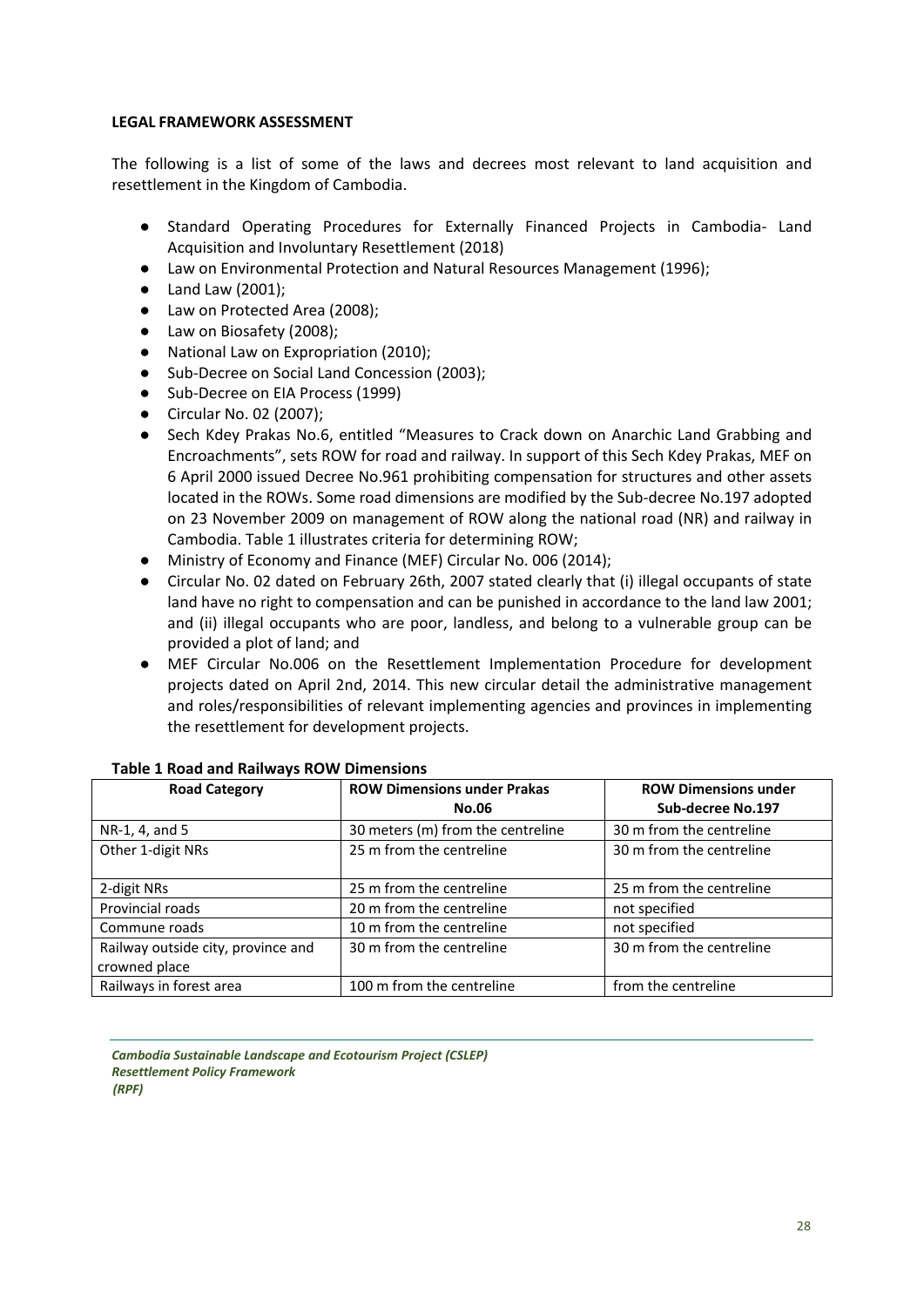The Constitution of Cambodia has provisions for land acquisition for public purposes. Article 44 states that "right to confiscate properties from any person shall be exercised only in the public interest as provided by law and shall require fair and just compensation in advance". Article 44 of the Constitution underlines the importance of providing "fair and just" compensation for cases when land acquisition is necessary. Some protection for vulnerable groups is also specified in Article 73: "The State shall give full consideration to children and mothers. The State shall establish nurseries and help support women and children who have inadequate support" and Article 74: "The State shall assist the disabled and the families of combatants who sacrificed their lives for the nation".

The World Bank states that economic development requires, to varying degrees, providing infrastructure and facilities that improve livelihoods and wellbeing through the expansion of economic opportunities. The World Bank investment projects must pass the litmus test of its own environment and social safeguards policies and the borrower country for a sub-project to receive funding. These safeguards policies help decision-makers to identify, avoid, minimize or mitigate harms to people and their environment. The World Bank safeguards policies also require borrower governments to address specific environmental and social risks as a prerequisite to obtaining World Bank financing for development projects.

Land acquisition and involuntary resettlement (LAR) becomes necessary when the Royal Government of Cambodia (RGC) undertakes an infrastructure investment project for the development of the economy and the interest of its people. This Standard Operating Procedures (SOP) Manual for LAR reflects RGC's laws and regulations relating to the acquisition of land and the involuntary resettlement of affected persons and the safeguard policies and procedures of Development Partners (DPs) as applied to public infrastructure investment projects. Where appropriate, the SOP includes references to international good practices in resettlement planning, implementation, monitoring and reporting.

The purpose of this SOP is to increase awareness and serve as a source of reference and guidelines for the planning and implementation of LAR activities that become necessary when an infrastructure investment project is planned and implemented under financial support from DPs. The SOP will ensure that all safeguard matters relating to LAR are addressed in a consistent, transparent and fair manner with due regard to the national laws, regulations and the safeguard policies and procedures of DPs for the economic wellbeing of the people of Cambodia. Paying attention to LAR concerns is essential to ensure that the investment project is designed, prepared and implemented in a timely, efficient and effective manner to realize the intended economic and financial benefits to the people of Cambodia. Moreover, SOP is used to fill the gap between the RGC law and regulation and the development partner policy.

*Cambodia Sustainable Landscape and Ecotourism Project (CSLEP) Resettlement Policy Framework (RPF)*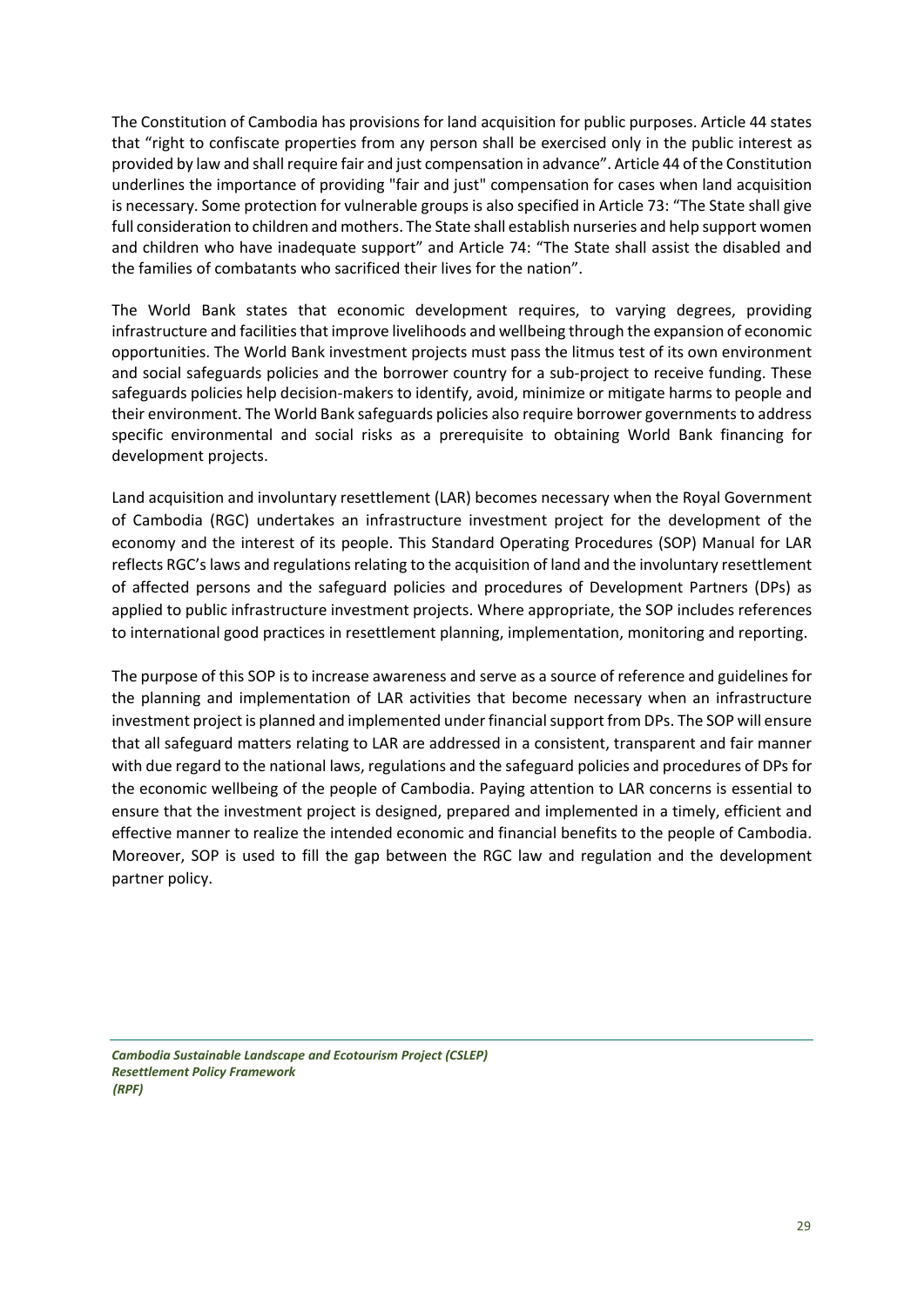### **GAP ANALYSIS**

## **Gaps between the National Legal and Regulatory Framework and the Requirements of OP 4.12**

| Items with                                                                                            | <b>RGC Legislation</b>                                                                                                                                                                                                                                                                                                                                                                                                                                                                                              | <b>WB OP 4.12</b>                                                                                                                                                                                                                                                                                                                                                                                                                                                                                                                                                                 | <b>Measures to Address</b>                                                                                                                                                                                                                                                                                                                                                                                                                                                                                                                  |
|-------------------------------------------------------------------------------------------------------|---------------------------------------------------------------------------------------------------------------------------------------------------------------------------------------------------------------------------------------------------------------------------------------------------------------------------------------------------------------------------------------------------------------------------------------------------------------------------------------------------------------------|-----------------------------------------------------------------------------------------------------------------------------------------------------------------------------------------------------------------------------------------------------------------------------------------------------------------------------------------------------------------------------------------------------------------------------------------------------------------------------------------------------------------------------------------------------------------------------------|---------------------------------------------------------------------------------------------------------------------------------------------------------------------------------------------------------------------------------------------------------------------------------------------------------------------------------------------------------------------------------------------------------------------------------------------------------------------------------------------------------------------------------------------|
| <b>Difference</b>                                                                                     |                                                                                                                                                                                                                                                                                                                                                                                                                                                                                                                     |                                                                                                                                                                                                                                                                                                                                                                                                                                                                                                                                                                                   | <b>Differences</b>                                                                                                                                                                                                                                                                                                                                                                                                                                                                                                                          |
| Eligibility for<br>compensation<br>and assistance<br>does not<br>include APs<br>without land<br>title | Illegal occupants are<br>not entitled to<br>compensation due to<br>violation on declared<br>land use plan; or if<br>they have constructed<br>without permit or have<br>encroached on<br>demarcated land for<br><b>ROW</b>                                                                                                                                                                                                                                                                                           | Those without titles to land or any<br>recognizable legal rights to land are<br>eligible for resettlement assistance<br>and compensation for loss of non-<br>land assets. PAPs (Project Affected<br>Persons) should be assisted in their<br>efforts to improve their livelihoods<br>and standards of living or at least to<br>restore them, in real terms, to pre<br>displacement levels or to levels<br>prevailing prior to the beginning of<br>project implementation, whichever<br>is higher                                                                                   | · All APs are eligible for<br>resettlement assistance and<br>compensation for loss of<br>non-land assets.<br>• PAPs will be assisted in<br>their efforts to improve their<br>standards of living as per WB<br>policy.<br>The<br>Standard<br>Operating<br>Procedures (SOP) of the RGC<br>includes provisions to assist<br>PAPs/PAHs in their efforts to<br>maintain their livelihoods<br>well-being prevailing<br>and<br>prior to the sub-project,<br>including those without legal                                                          |
| No<br>compensation<br>for those<br>illegally settled<br>on the ROW or<br>structures in<br>the ROW.    | Individuals who have<br>illegally occupied the<br>ROW or public<br>properties are not<br>entitled to any<br>compensation or<br>support.<br>Article 19 [Land Law]:<br>"any illegal and<br>intentional or deceitful<br>acquisition of the<br>public domain of the<br>State or public legal<br>entity shall be<br>punished"<br>Article 23<br>[Expropriation Law]:<br>"The owner and/or the<br>rightful owner has the<br>right to compensation<br>for actual damages<br>commencing from the<br>last date of declaration | All affected households including<br>those without titles or are within the<br>ROW are eligible to resettlement<br>assistance and compensation for<br>loss of non-land-based assets in<br>order to support them to improve<br>their livelihoods and standards of<br>living or at least to restore them, in<br>real terms, to pre-displacement<br>levels or to levels prevailing prior to<br>the beginning of project<br>implementation, whichever is<br>higher.<br>Compensation at full cost for all<br>structures regardless of legal status<br>of the PAP's land and structure. | rights.<br>Based on the SOP support<br>will be provided to all<br>PAPs/PAHs, including those<br>without legal rights in order<br>to support them to improve<br>their livelihoods and<br>standards of living or at<br>least to restore them in line<br>with WB policy. This may<br>include additional assistance<br>to vulnerable APs.<br>Based on SOP RGC will<br>provide compensation for<br>legal and illegal structures at<br>replacement cost without<br>deduction or depreciation of<br>salvage materials plus<br>transport allowance. |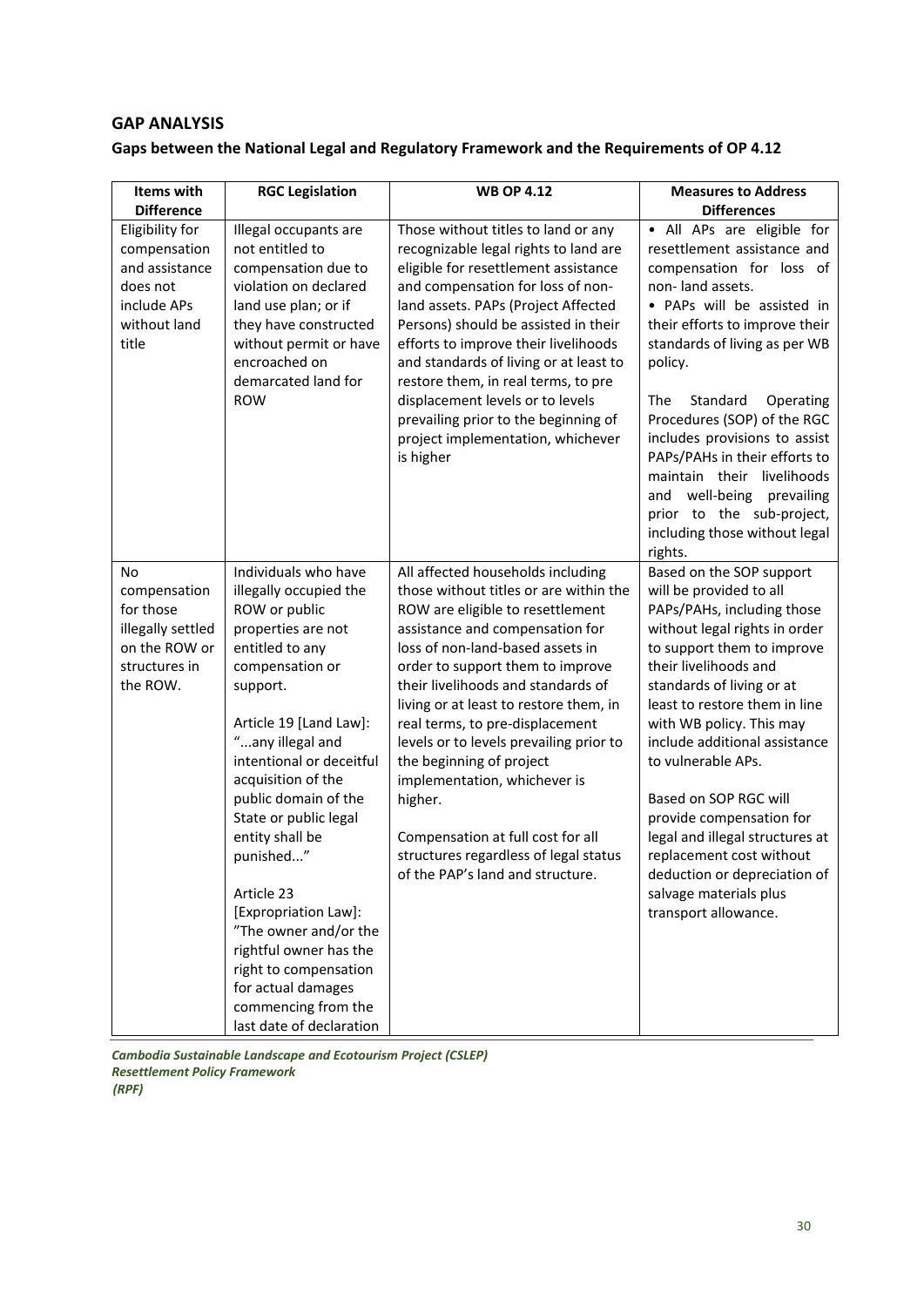| Items with<br><b>Difference</b>           | <b>RGC Legislation</b>                                                                                                                                                                                                                                                                                                                                                                                              | <b>WB OP 4.12</b>                                                                                                                                                                                 | <b>Measures to Address</b><br><b>Differences</b>                                                                                                                                                                                                                                                         |
|-------------------------------------------|---------------------------------------------------------------------------------------------------------------------------------------------------------------------------------------------------------------------------------------------------------------------------------------------------------------------------------------------------------------------------------------------------------------------|---------------------------------------------------------------------------------------------------------------------------------------------------------------------------------------------------|----------------------------------------------------------------------------------------------------------------------------------------------------------------------------------------------------------------------------------------------------------------------------------------------------------|
|                                           | of expropriation (cut-<br>off date) for which<br>they are entitled to fair<br>and just<br>compensation.<br>According to MEF<br>Decision No. 961, the<br>RGC will not spend<br>national budget to<br>make payments for<br>structures or other<br>items located on the<br>RGC claimed rights of<br>way, i.e. ROW for<br>roads and railroads.                                                                          |                                                                                                                                                                                                   |                                                                                                                                                                                                                                                                                                          |
| Calculating<br>compensation<br>for assets | Article 22<br>[Expropriation Law]:<br>"Financial<br>compensation given to<br>the property owner<br>and/or rightful owner<br>shall be based on a<br>market price or<br>replacement price on<br>the date of declaration<br>of the expropriation.<br>The market price or<br>the replacement price<br>shall be determined by<br>an independent<br>committee or agent<br>selected by the<br>Expropriation<br>Committee." | Compensation for lost land and<br>other assets should be paid at full<br>replacement costs, without<br>deduction or depreciation of salvage<br>materials, interest payments,<br>registration etc. | Based on the SOP, this RPF<br>includes provisions for<br>providing compensation at<br>full replacement cost<br>following the completion of<br>a replacement cost study, in<br>line with WB policy, without<br>deduction or depreciation of<br>salvage materials, interest<br>payments, registration etc. |
| Loss of income<br>sources                 | Article 29<br>[Expropriation Law]:<br>A lessee who is holding<br>a proper lease<br>agreement is entitled<br>to compensation for<br>disruptions arising<br>from dismantling                                                                                                                                                                                                                                          | Loss of income sources should be<br>compensated (whether or not the<br>affected persons must move to<br>another location)                                                                         | Based on SOP, relocating<br>shop will receive one-time<br>cash assistance and renter<br>will receive i) transport<br>allowance, ii) disruption<br>allowance, and iii) rental<br>allowance. In addition, the<br>standard operating                                                                        |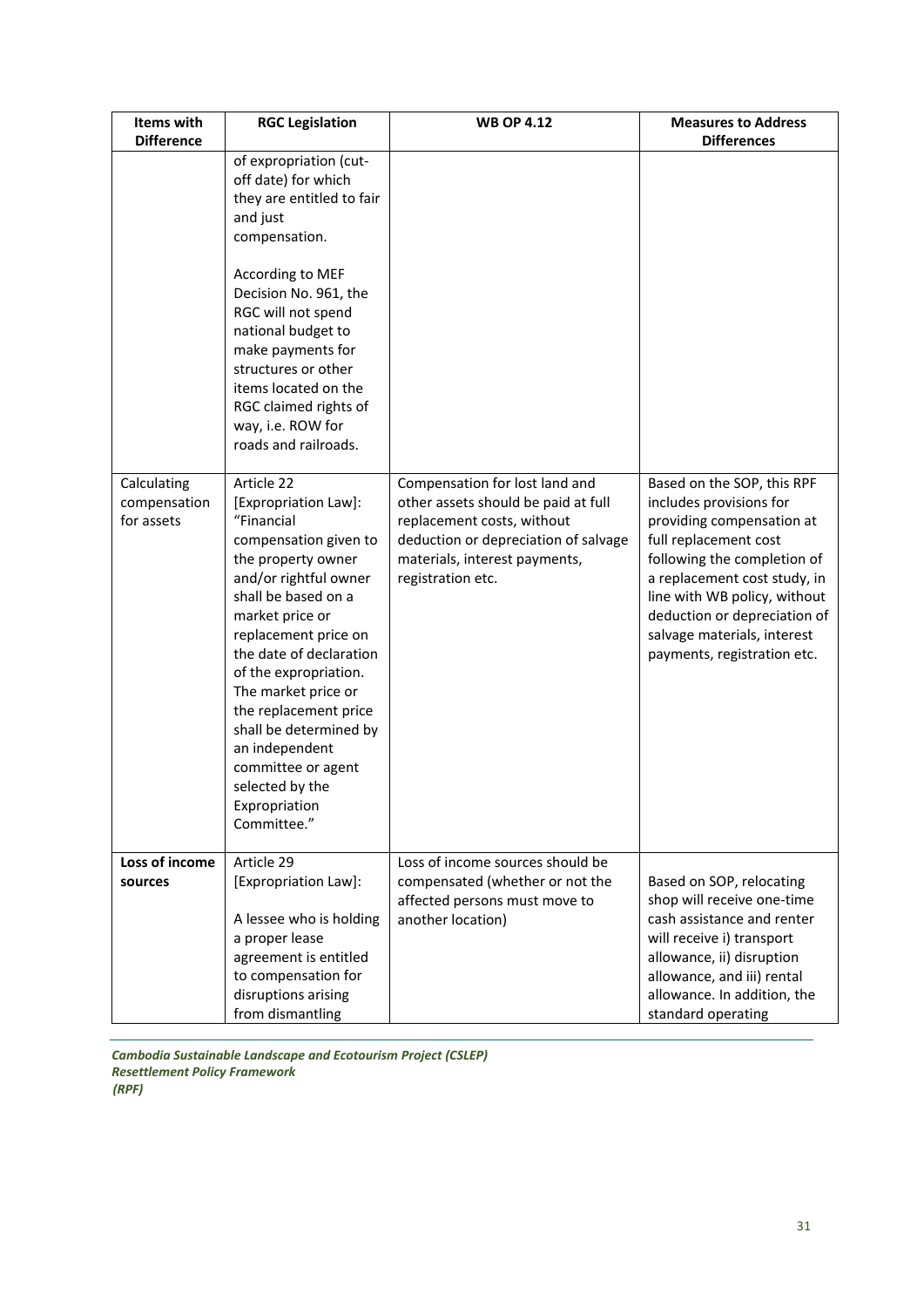| Items with                  | <b>RGC Legislation</b>                                                                                                                                                                                                                                                                                                                                                             | <b>WB OP 4.12</b>                                                                                                                                                                                                                                                                         | <b>Measures to Address</b>                                                                                                                                                                                                                                  |
|-----------------------------|------------------------------------------------------------------------------------------------------------------------------------------------------------------------------------------------------------------------------------------------------------------------------------------------------------------------------------------------------------------------------------|-------------------------------------------------------------------------------------------------------------------------------------------------------------------------------------------------------------------------------------------------------------------------------------------|-------------------------------------------------------------------------------------------------------------------------------------------------------------------------------------------------------------------------------------------------------------|
| <b>Difference</b>           |                                                                                                                                                                                                                                                                                                                                                                                    |                                                                                                                                                                                                                                                                                           | <b>Differences</b>                                                                                                                                                                                                                                          |
|                             | equipment and<br>transporting it to a<br>relocation site.                                                                                                                                                                                                                                                                                                                          |                                                                                                                                                                                                                                                                                           | procedures include<br>provisions for livelihood<br>restoration measures to<br>assist PAPs to restore                                                                                                                                                        |
|                             | The immovable<br>property's lessee who<br>is operating a business<br>shall have access to<br>compensation for<br>effects on the business<br>and to just and fair<br>additional<br>compensation for the<br>capital actually<br>invested for the<br>business operation.<br>The compensation<br>shall commence from<br>the date of the<br>declaration on an<br>expropriation project. |                                                                                                                                                                                                                                                                                           | incomes to at least pre-<br>project levels.                                                                                                                                                                                                                 |
|                             | For the expropriation<br>of a location where a<br>business is in<br>operation, the owner<br>is entitled to support<br>of additional<br>compensation at a fair<br>and just rate for the<br>cost of the property<br>that is actually<br>affected, commencing<br>from the date of the<br>declaration of the<br>expropriation.                                                         |                                                                                                                                                                                                                                                                                           |                                                                                                                                                                                                                                                             |
| Unregistered<br>businesses. | Recognizes businesses<br>or economic entities<br>only if they hold a<br>business certificate<br>(i.e. excludes non-<br>registered businesses).                                                                                                                                                                                                                                     | For non-land assets, all eligible<br>affected households, whether titled,<br>legitimate, or non-titled need to be<br>compensated at replacement cost<br>through cash or replacement assets.<br>Included among these AHs are<br>renters of buildings or tenants of<br>affected businesses. | Inclusion of those who are<br>economically displaced,<br>even those who are not<br>formally registered (e.g.<br>unregistered, businesses,<br>employees without labor<br>contracts). All affected<br>persons will be assisted to<br>ensure that their income |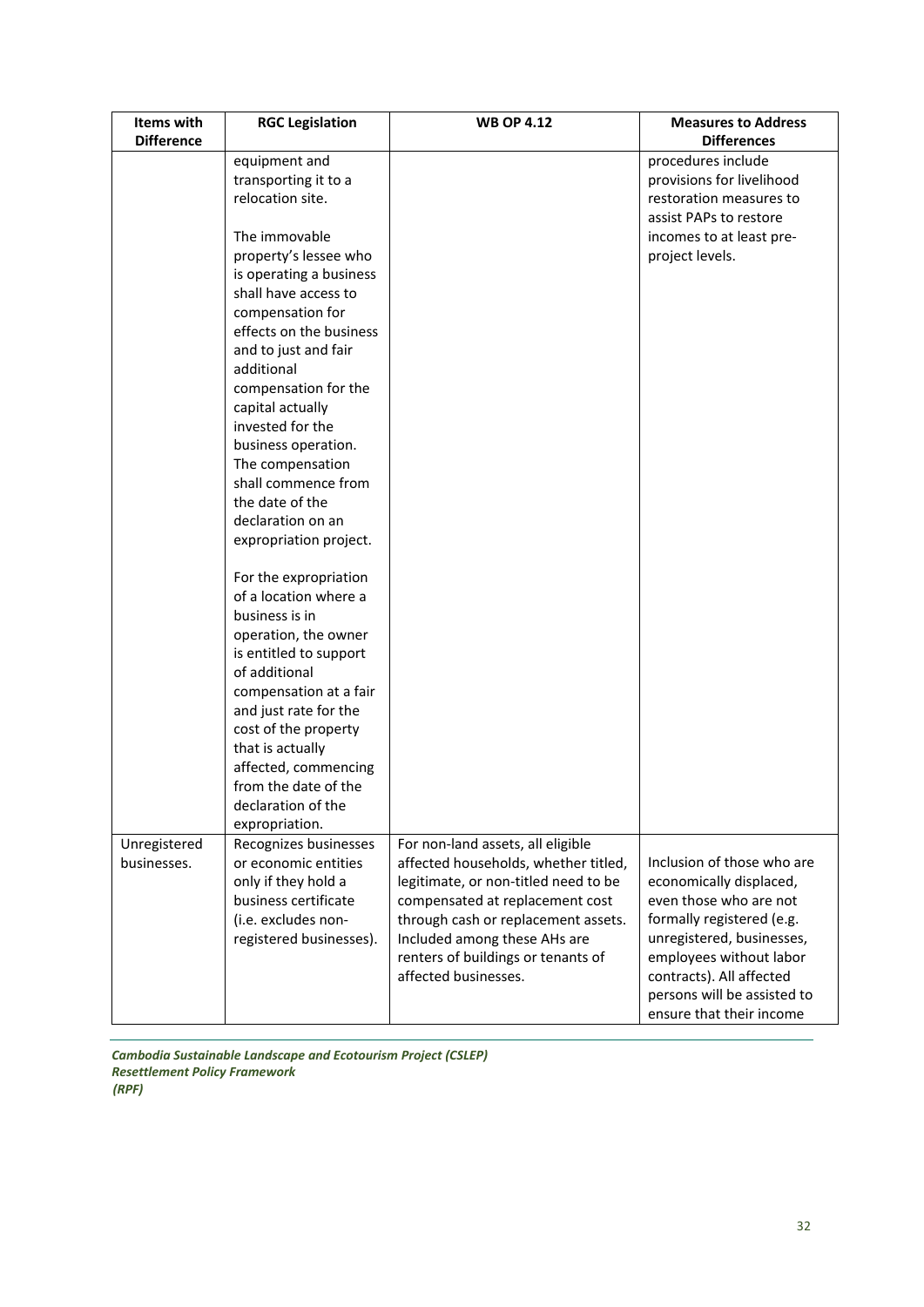| Items with                                  | <b>RGC Legislation</b>                                                                                                                                                                                                                                                                                                                                                                                                                                                                                                                                                                                                                               | <b>WB OP 4.12</b>                                                                                                                                                                                           | <b>Measures to Address</b>                                                                                                                                                                                                                                                                                                            |
|---------------------------------------------|------------------------------------------------------------------------------------------------------------------------------------------------------------------------------------------------------------------------------------------------------------------------------------------------------------------------------------------------------------------------------------------------------------------------------------------------------------------------------------------------------------------------------------------------------------------------------------------------------------------------------------------------------|-------------------------------------------------------------------------------------------------------------------------------------------------------------------------------------------------------------|---------------------------------------------------------------------------------------------------------------------------------------------------------------------------------------------------------------------------------------------------------------------------------------------------------------------------------------|
| <b>Difference</b>                           |                                                                                                                                                                                                                                                                                                                                                                                                                                                                                                                                                                                                                                                      |                                                                                                                                                                                                             | <b>Differences</b>                                                                                                                                                                                                                                                                                                                    |
|                                             |                                                                                                                                                                                                                                                                                                                                                                                                                                                                                                                                                                                                                                                      |                                                                                                                                                                                                             | sources are restored to at<br>least pre-project levels.                                                                                                                                                                                                                                                                               |
| Livelihood<br>restoration<br>and assistance | The government has<br>no clear policy in this<br>regard                                                                                                                                                                                                                                                                                                                                                                                                                                                                                                                                                                                              | Provision of livelihood restoration<br>and assistance to achieve the policy<br>objectives.                                                                                                                  | Based on SOP and Income<br>Restoration Program will be<br>in<br>provided<br>order<br>to<br>reestablish<br>of<br>sources<br>livelihoods for those APs<br>who have lost their sources<br>of livelihood. TOR is included<br>RAP<br>and<br>in<br>contracted<br>agency is carried out to<br>implement the IRP under<br>supervision of IRC. |
| <b>Consultation</b><br>and disclosure       | Article 16<br>[Expropriation Law]: In<br>conducting this survey,<br>the Expropriation<br>Committee shall<br>arrange a public<br>consultation with the<br>authorities at capital,<br>provincial, municipal,<br>district, khan levels,<br>and with the commune<br>and Sangkat councils<br>and village<br>representatives or the<br>communities affected<br>by the expropriation in<br>order to give them<br>clear and specific<br>information and to<br>have opinions from all<br>concerned parties<br>about the proposal for<br>a public physical<br>infrastructure project.<br>Grievance redress<br>mechanism is stated in<br>the Expropriation Law. | Participation in resettlement<br>planning and implementation,<br>specially confirming the eligibility<br>criteria for compensation and<br>assistance, and access to Grievances<br><b>Redress Mechanisms</b> | While largely similar, based<br>on SOP there will be<br>consultations with PAPs at<br>various stages including<br>during RAP preparation to<br>confirm eligibility criteria<br>and discuss entitlement<br>matrix, as well as to<br>introduce GRM.<br>Consultations will continue<br>through resettlement plan<br>implementation,      |
| Land Valuation                              | The price for land<br>compensation is<br>calculated based on                                                                                                                                                                                                                                                                                                                                                                                                                                                                                                                                                                                         | Independent/qualified land<br>appraiser should be engaged who<br>has working knowledge on property                                                                                                          | SOP<br><b>Based</b><br>on<br>an<br>independent/qualified<br>land<br>appraiser will be engaged to                                                                                                                                                                                                                                      |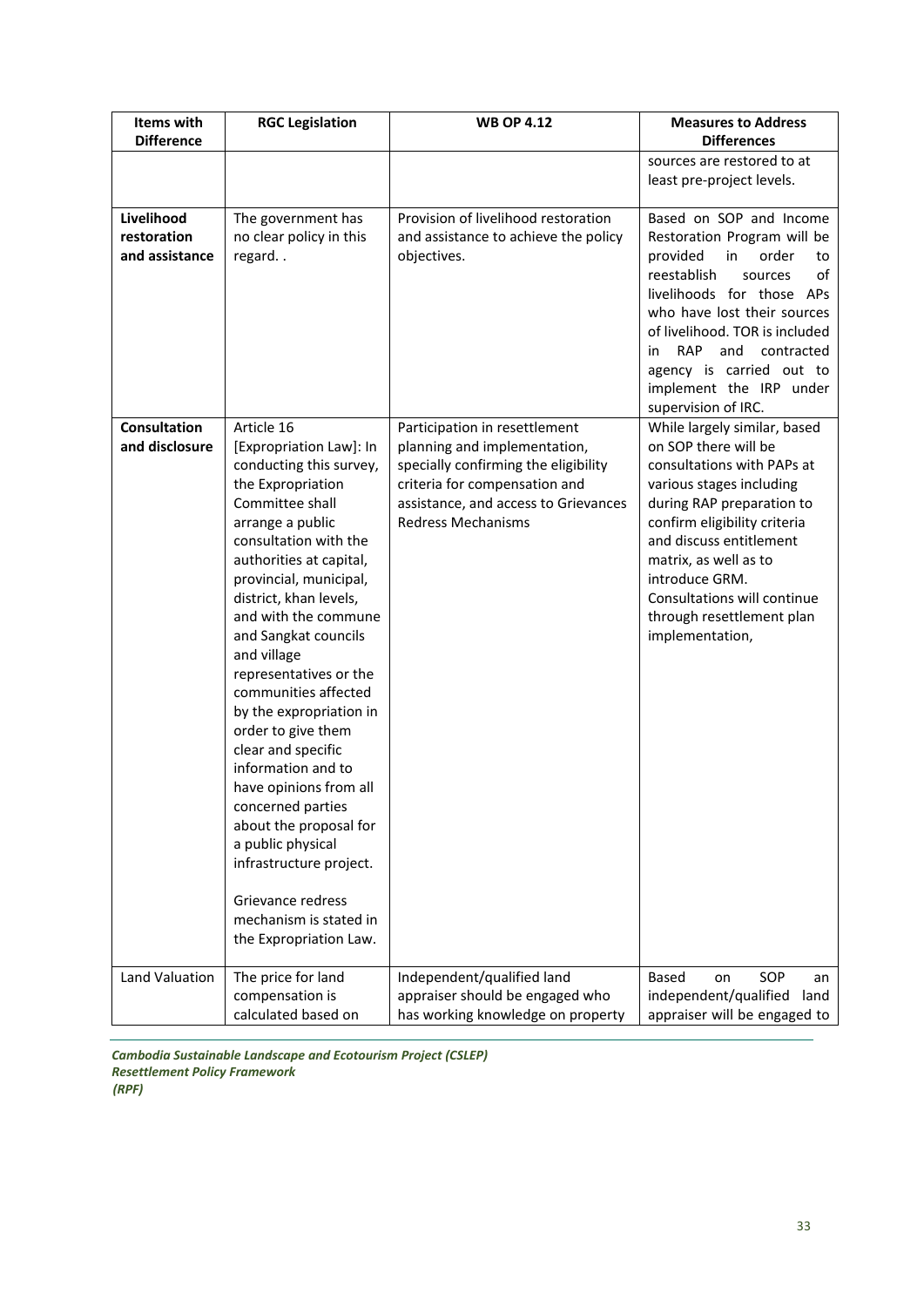| Items with<br><b>Difference</b> | <b>RGC Legislation</b>                                                                                                                                                                                                   | <b>WB OP 4.12</b>                                                                                   | <b>Measures to Address</b><br><b>Differences</b>                                                                                                                                                                                                     |
|---------------------------------|--------------------------------------------------------------------------------------------------------------------------------------------------------------------------------------------------------------------------|-----------------------------------------------------------------------------------------------------|------------------------------------------------------------------------------------------------------------------------------------------------------------------------------------------------------------------------------------------------------|
|                                 | the prevailing cost of<br>land at the time of<br>land acquisition. Land<br>payment is usually<br>based on negotiated<br>price between land<br>owner and the<br>government "willing<br>buyer-willing seller"<br>approach. | valuation and that the appraisal<br>methodology used is consistent with<br>international standards. | conduct the replacement<br>cost study during the DMS<br>for the project and the result<br>of the replacement cost<br>be will used for<br>studv<br>preparation of resettlement<br>plan(s) and to compensation<br>for the affected land and<br>assets. |

#### <span id="page-33-0"></span>**VOLUNTARY DONATION, REPLACEMENT COST AND ASSET VALUATION**

#### <span id="page-33-1"></span>*VOLUNTARY DONATION*

The sub-projects may impact PAP directly or indirectly and it may not be possible to eliminate the need for acquisition of land. Although involuntary resettlement is not expected during proposed subproject implementation, it is possible that local communities and households elect to make a voluntary contribution of affected land without compensation. In this case, the sub-project must address the issue of voluntary donation. This would only be acceptable only when benefits to PAP households can be assured, and if the impact is less than 10% of the total land area. The process of consultation with potential contributors should be conducted in an open and transparent manner with decisions regarding voluntary contributions based on free, prior and informed consultation by PAP households.

#### <span id="page-33-2"></span>*REPLACEMENT COST AND ASSET VALUATION*

Replacement cost is the method of valuation of assets, which determines the amount of compensation sufficient to replace lost assets, including any necessary transaction costs. Compensation at replacement cost is defined as follows:

- For agricultural land, it is the pre-project or pre-displacement, whichever is higher, market value of land of equal productive potential or use located in the vicinity of the affected land, plus the cost of preparing the land to levels similar to those of the affected land, plus the cost of any registration and transfer taxes.
- For land in urban areas, it is the pre-displacement market value of land of equal size and use, with similar or improved public infrastructure facilities and services and located in vicinity of the affected land, plus the cost of any registration and transfer taxes.

*Cambodia Sustainable Landscape and Ecotourism Project (CSLEP) Resettlement Policy Framework (RPF)*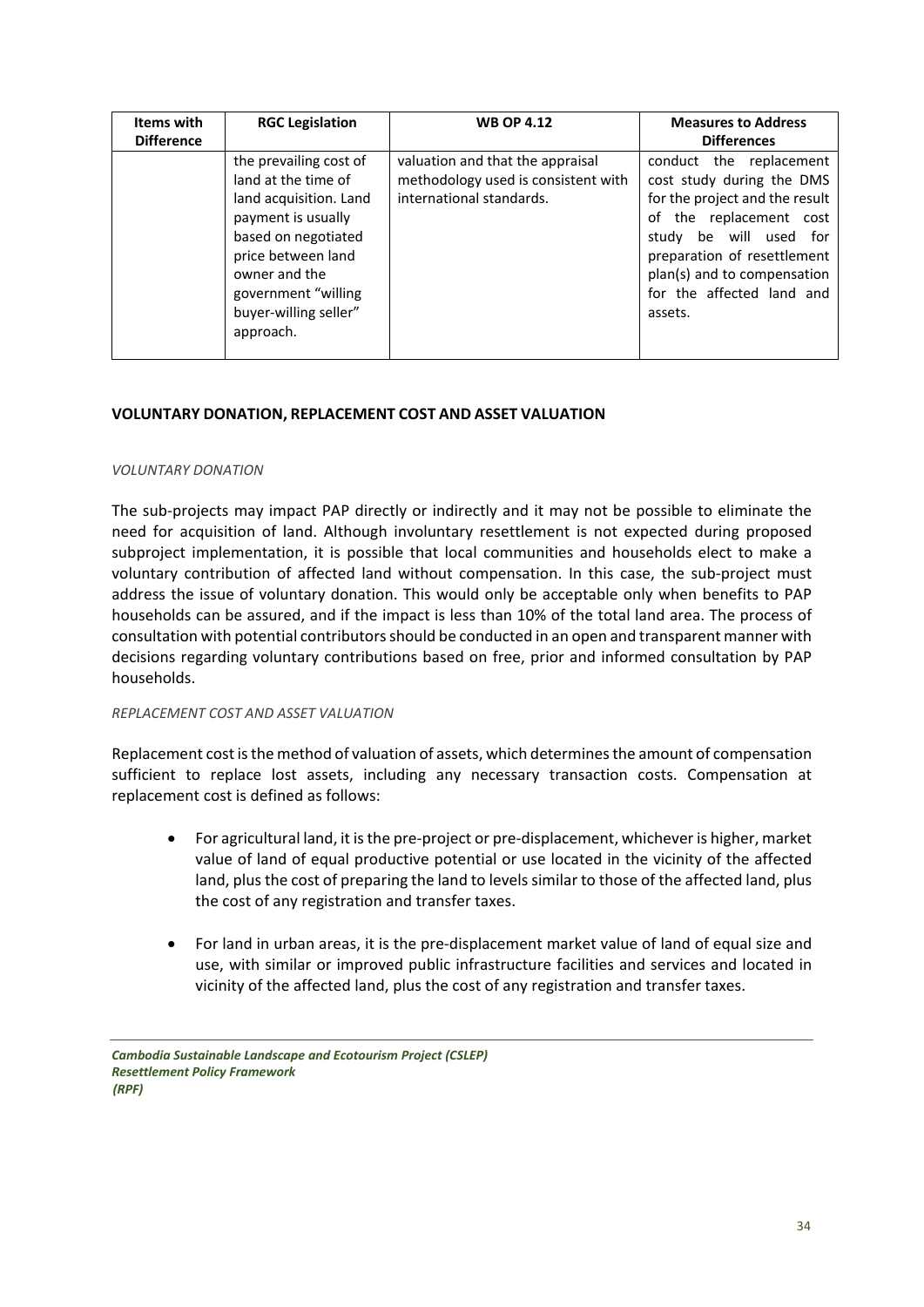- For houses and other structures, it is the market cost of the materials to build a replacement structure with an area and quality similar to or better than those of the affected structure, or to repair a partially affected structure, plus the cost of transporting building materials to the construction site, plus the cost of any labor and contractors' fees, plus the cost of any registration and transfer taxes.
	- For crops and trees, the data will be collected through interviews with owners, market vendors and seedling suppliers to determine the current selling farm gate price of fruits or crops in the subproject area. The market rates of crops and trees have been calculated based on the yield and the period of maturity of trees and crops as determined from interviews with farmers. The formula used for fruit trees is as follows:

Fruit Trees - ((quantity of harvested per year x market price) x (number of years it will mature)) + cost of seedling;

Perennial trees that have a growth period of more than five (5) years have been classified as follows:

- a) Sapling tree under I year will not be compensated as it can be replanted;
- b) Young tree (l-3 years): will be valued at one-third (1/3) of its full price because it can be replanted;
- c) Young tree (3-5 years), bearing some fruit will be valued at two-thirds (2/3) of its full price; and
- d) Mature tree (more than five years) fully bearing fruit will be compensated at full price.
- In determining the replacement cost, depreciation of the asset and the value of salvage materials are not taken into account, nor is the value of benefits to be derived from the project deducted from the valuation of an affected asset. Where domestic law does not meet the standard of compensation at full replacement cost, compensation under domestic law is supplemented by additional measures so as to meet the replacement cost standard. Such additional assistance is distinct from resettlement measures to be provided under other clauses in the World Bank (WB) Operational Policy (OP)/Bank Policy (BP) 4.12, Para. 6.
- A Detailed Measurement Survey (DMS) and Replacement Cost Study (RCS) will be conducted under management of the IRC-WG based the approved detailed designed and as requested by MRD. The DMS will be implemented by the IRC-WG in close cooperation with Provincial Resettlement Sub-Committee Working Group (PRSC-WG) and relevant local authorities. The RCS will be conducted by an independent agency experienced in asset valuation hired by IRC. Based on the result of DMS and RCS, MRD/MOE and concerned ministries will jointly update the ARAP or RAP. IRC will then calculate the compensation amount and subsequently request budget disbursement from RGC. Before conducting the DMS, a public consultation meeting will be held by IRC-WG assisted by PRSC-WG.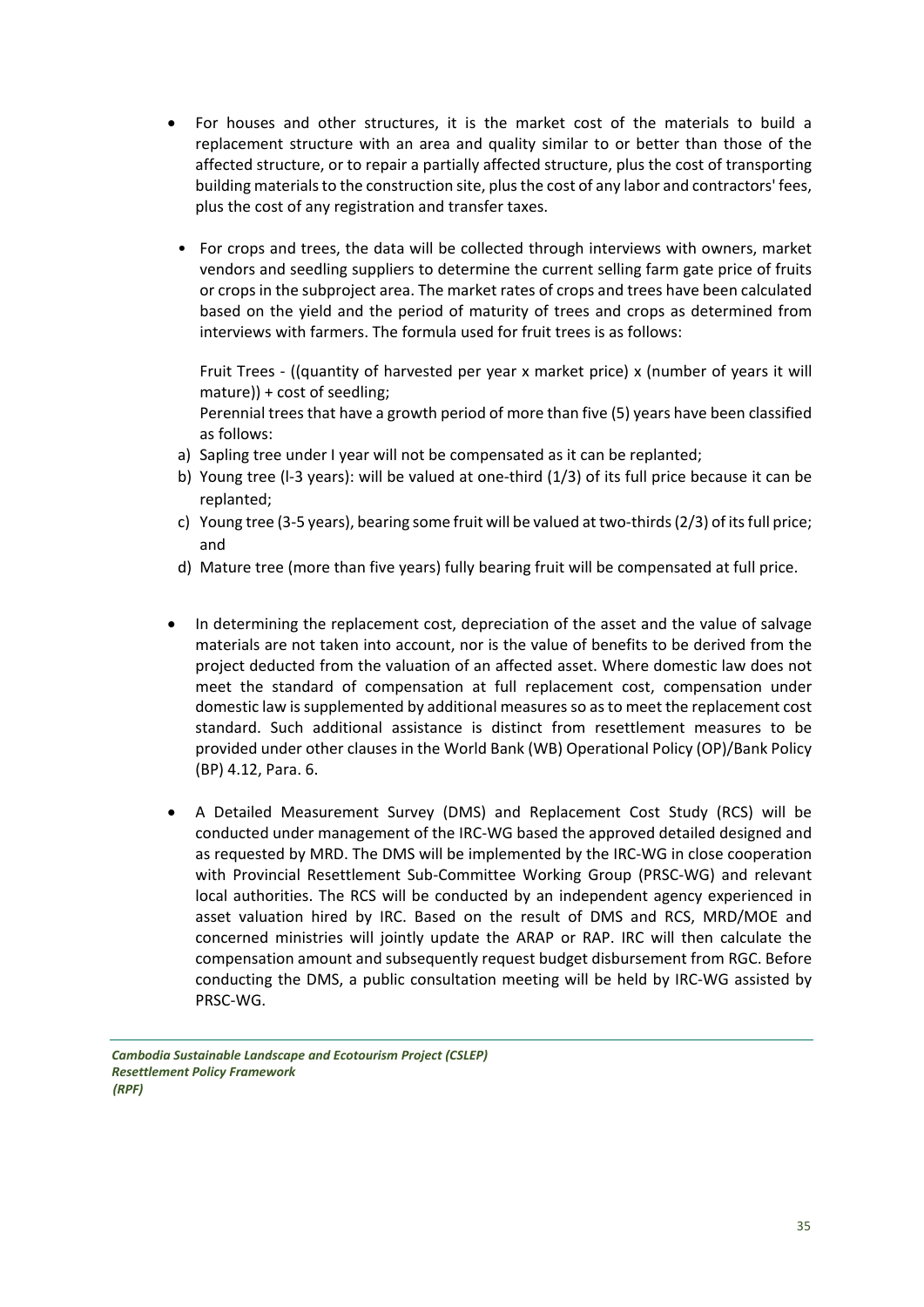Local authorities must document the consultation process and agreement as part of subprojects. It is possible that Indigenous Peoples (IPs) can be affected directly or indirectly by the proposed subprojects. In this case, an Indigenous Peoples Plan (IPP), based on the existing IPPF, would need to be prepared as a separate guiding document. Where IPs are affected directly or indirectly by the proposed sub-projects, then necessary safeguards instruments and measures will guide the subproject design and feasibility studies prior to project appraisal. Accordingly, the consultation process and any planned avoidance or mitigation measures must be documented. If IPs are adversely affected by sub-projects resulting in land acquisition or, other induced negative impacts (i.e., loss of livelihood, assets, well-being and/or entitlements, etc.) then, the IPP would discuss these direct or indirect effects in detail and provide guidance for their mitigation and opportunities to derive benefits.

An Entitlement Matrix (Table 2) has been prepared for the subproject considering all possible potential impacts that is envisaged during the detailed engineering design (DED) stage. The RPF and its Entitlement Matrix will guide the eligible entitlements and allowances at the ARAP or RAP stage, if additional impacts are found resulting from DED of the sub-project. This RPF level matrix shows the potential types of losses, entitled persons and units of entitlements. The entitlements in Table 2 below may not cover all types of impacts and will be enhanced or improved in the preparation of ARAPs or RAPs based on the findings of the social assessment and sub-project LAR impacts during the DED stage, but not downgraded in case there will be LAR related impacts identified and/or arose during the subproject implementation stage.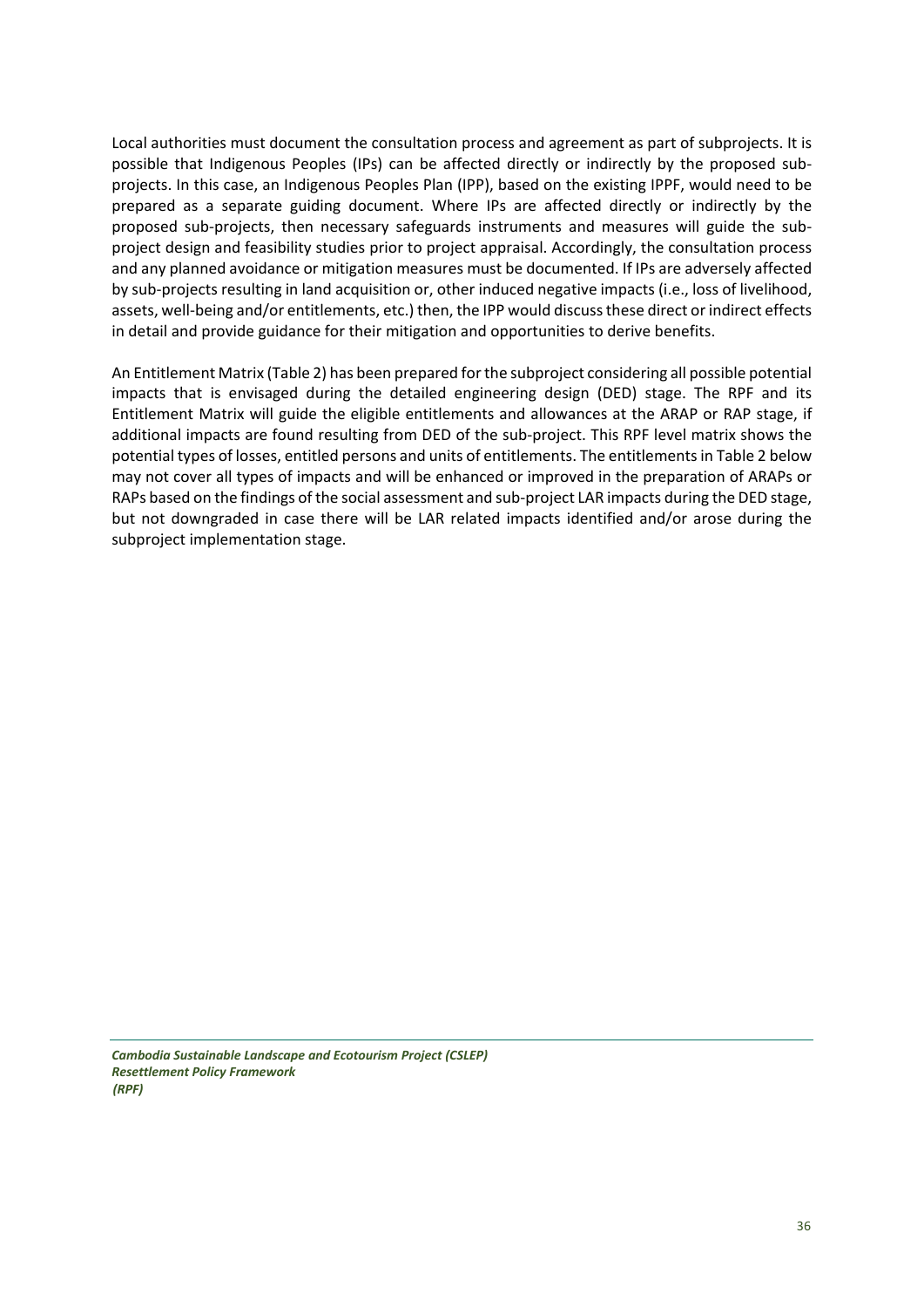#### **Table 2 Entitlement Matrix.**

|    | <b>Type of Loss</b> | <b>Application</b> | <b>Category of AH</b>  | <b>Entitlements</b>          | Clarification     |
|----|---------------------|--------------------|------------------------|------------------------------|-------------------|
|    |                     |                    | <b>Loss of Land</b>    |                              |                   |
| 1a | Loss of Land        | Agricultural,      | Legal<br>and<br>owners | • Cash compensation for land | If land for land  |
|    |                     | residential        | holders of real right  | at full replacement cost or  | is offered, title |
|    |                     | and                | including<br>of land,  | land swap of equal           | will go to both   |
|    |                     | commercial         | covered<br>those<br>by | productive value.            | husband<br>and    |
|    |                     | land               | customary rights       |                              | wife.             |
|    |                     |                    |                        | · Provision of stamp duties, |                   |
|    |                     |                    |                        | land registration fees and   |                   |
|    |                     |                    |                        | other similar taxes, if      |                   |
|    |                     |                    |                        | applicable, for acquiring    |                   |
|    |                     |                    |                        | legal rights in case of      |                   |
|    |                     |                    |                        | replacement land (land for   |                   |
|    |                     |                    |                        | land swap)                   | Applies to only   |
|    |                     |                    |                        |                              | partial loss of   |
|    |                     |                    |                        | · Includes option of         | land              |
|    |                     |                    |                        | compensation at same         |                   |
|    |                     |                    |                        | replacement cost for         |                   |
|    |                     |                    |                        | affected land that remain    |                   |
|    |                     |                    |                        | after acquisition if         |                   |
|    |                     |                    |                        | remaining land becomes       |                   |
|    |                     |                    |                        | unviable or unusable.        |                   |
|    |                     |                    |                        |                              |                   |
|    |                     |                    |                        | For customary ownership,     |                   |
|    |                     |                    |                        | replacement land to sustain  |                   |
|    |                     |                    |                        | livelihood and way of life.  |                   |
|    |                     |                    |                        | Land registration, stamp     |                   |
|    |                     |                    |                        | duty and other fees to       |                   |
|    |                     |                    |                        | register land ownership or   |                   |
|    |                     |                    |                        | right to use will be         |                   |
|    |                     |                    |                        | reimbursed at cost           |                   |
|    |                     |                    |                        |                              |                   |
|    |                     |                    |                        |                              |                   |
|    |                     |                    |                        |                              |                   |
|    |                     |                    |                        |                              |                   |
|    |                     |                    |                        |                              |                   |
|    |                     |                    |                        |                              |                   |
|    |                     |                    |                        |                              |                   |
|    |                     |                    |                        |                              |                   |
|    |                     |                    |                        |                              |                   |
|    |                     |                    |                        |                              |                   |
|    |                     |                    |                        |                              |                   |
|    |                     |                    |                        |                              |                   |
|    |                     |                    |                        |                              |                   |
|    |                     |                    |                        |                              |                   |
|    |                     |                    |                        |                              |                   |
|    |                     |                    |                        |                              |                   |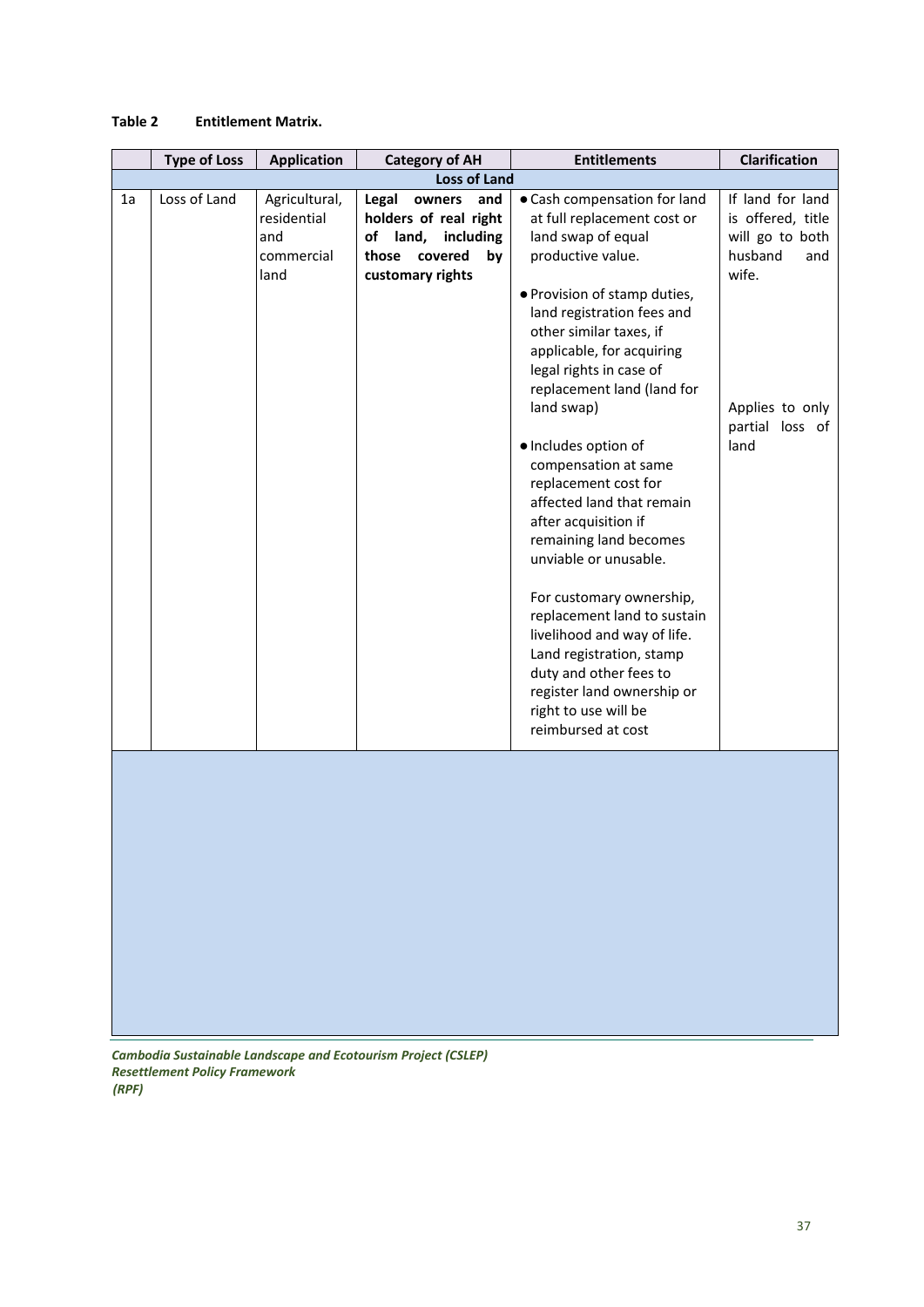|   | <b>Type of Loss</b>           | <b>Application</b>   | <b>Category of AH</b>                                                        | <b>Entitlements</b>                                                                                                                                                                                                                                                                                                                                                                                                                                                                                                                                                                    | Clarification                                                                                          |
|---|-------------------------------|----------------------|------------------------------------------------------------------------------|----------------------------------------------------------------------------------------------------------------------------------------------------------------------------------------------------------------------------------------------------------------------------------------------------------------------------------------------------------------------------------------------------------------------------------------------------------------------------------------------------------------------------------------------------------------------------------------|--------------------------------------------------------------------------------------------------------|
|   |                               |                      | Loss of Use of Land                                                          |                                                                                                                                                                                                                                                                                                                                                                                                                                                                                                                                                                                        |                                                                                                        |
| a | Loss of Crops<br>Fruit<br>and | Agricultural<br>land | All<br>AHs who<br>are<br>engaged in farming                                  | • For rice/crop farming:                                                                                                                                                                                                                                                                                                                                                                                                                                                                                                                                                               |                                                                                                        |
|   | <b>Trees</b>                  |                      | (including)<br>Tenants<br>and Leaseholders                                   | Net annual income X 1year                                                                                                                                                                                                                                                                                                                                                                                                                                                                                                                                                              |                                                                                                        |
|   |                               |                      | Illegal<br>occupiers/squatters<br>without legal titles or<br>rights to land) | In addition, AHs can harvest<br>retain<br>from<br>and<br>income<br>standing crop.<br>· For fruit trees, replacement<br>cost of loss based on<br>following formula:                                                                                                                                                                                                                                                                                                                                                                                                                     | <b>RCS</b><br>will<br>determine<br>the<br>amounts                                                      |
|   |                               |                      |                                                                              | [(Quantity Harvested per Year)<br>X (Market Price) X (Number<br>of years it will bear fruit)] +<br>Cost of Seedling                                                                                                                                                                                                                                                                                                                                                                                                                                                                    | Market Price is<br>based on Farm-<br>Gate Price                                                        |
|   |                               |                      |                                                                              | Perennial trees that have a<br>growth period of more than<br>5 years are classified as<br>follows:<br>• Sapling Trees under 1 year-<br>not compensated as it can<br>be replanted. Cost of<br>seedling provided.<br>• Young Tree (1 to 3 years):<br>Valued at 1/3 of its full price<br>as it can be replanted plus<br>the cost of seedlings<br>● Young Tree (More than 3 to<br>5 years) bearing some fruits:<br>valued at 2/3 of its full price<br>plus cost of seedlings<br>• Mature Tree (more than 5<br>years) full bearing fruits<br>valued at full price plus cost<br>of seedlings | Price is amount<br>calculated<br>from<br>the<br>formula<br>shown in [ ]<br>without cost<br>of seedling |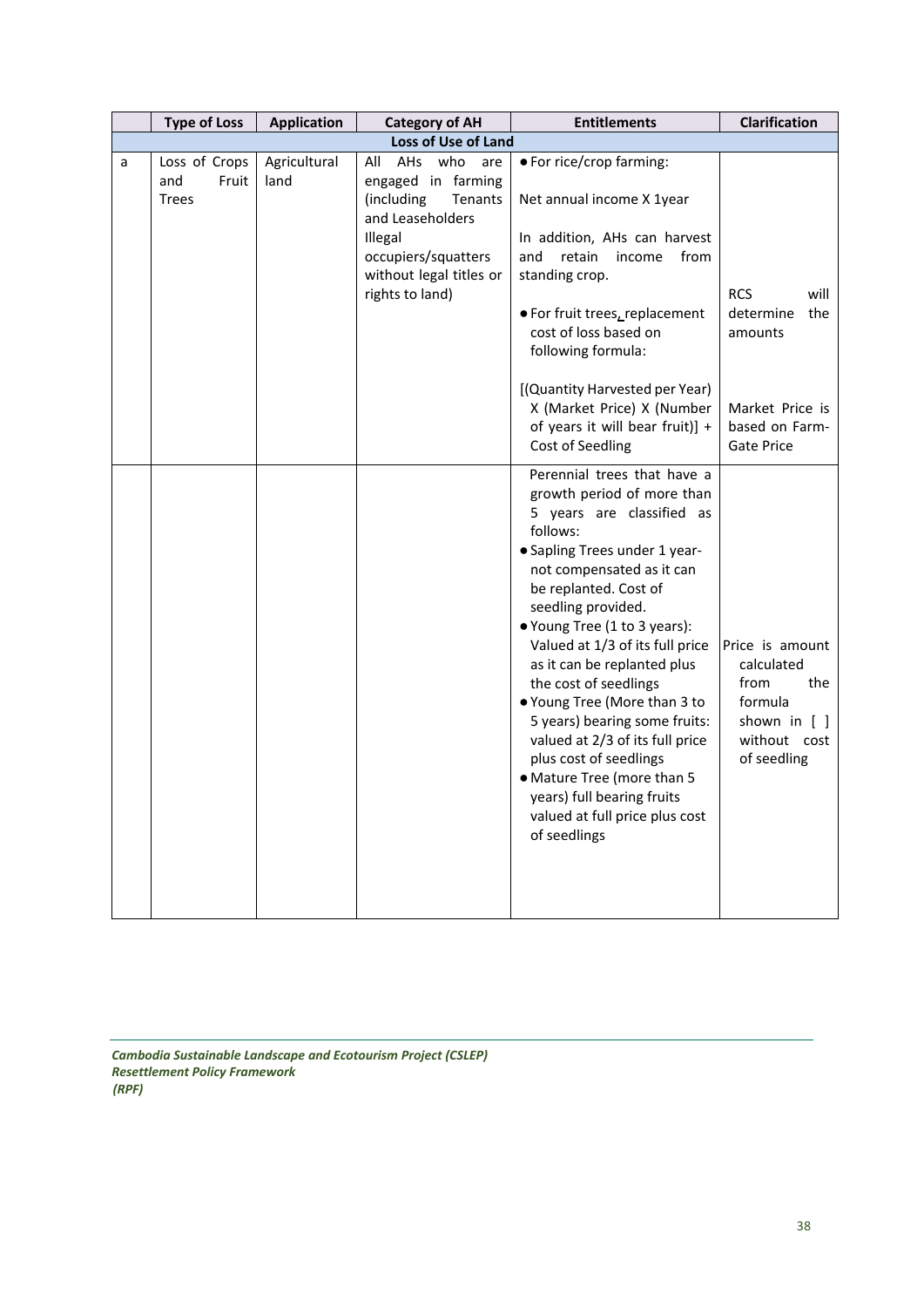|                | <b>Type of Loss</b>           | <b>Application</b>                      | <b>Category of AH</b>                                                                                                                                                                              | <b>Entitlements</b>                                                                                                                                                                                                                                                                                                                                                                                                          | <b>Clarification</b>                                                                                                                                                                            |
|----------------|-------------------------------|-----------------------------------------|----------------------------------------------------------------------------------------------------------------------------------------------------------------------------------------------------|------------------------------------------------------------------------------------------------------------------------------------------------------------------------------------------------------------------------------------------------------------------------------------------------------------------------------------------------------------------------------------------------------------------------------|-------------------------------------------------------------------------------------------------------------------------------------------------------------------------------------------------|
| 2 <sub>b</sub> | of<br>Loss<br><b>Business</b> | Commercial<br>land<br>and<br>businesses | All<br>AHs<br>who<br>are<br>engaged<br>in<br>businesses (including<br><b>Tenants</b><br>and<br>Leaseholders<br><b>Illegal</b><br>occupiers/squatters<br>without legal titles or<br>rights to land) | • For businesses which need<br>to be relocated to a new<br>site, an amount equal to<br>loss of projected net income<br>for 2 months<br>• For businesses relocated on-<br>site (move back or same<br>area), an amount equal to<br>loss of projected net income<br>for one month.<br>• For operating of illegal<br>nature of businesses like<br>gambling, prostitution,<br>drugs and similar types, no<br>compensation is paid | <b>RCS</b><br>will<br>determine<br>the<br>amounts<br>Both registered<br>and<br>unregistered<br>businesses are<br>compensated<br>when<br>except<br>the nature<br>of<br>business<br>is<br>illegal |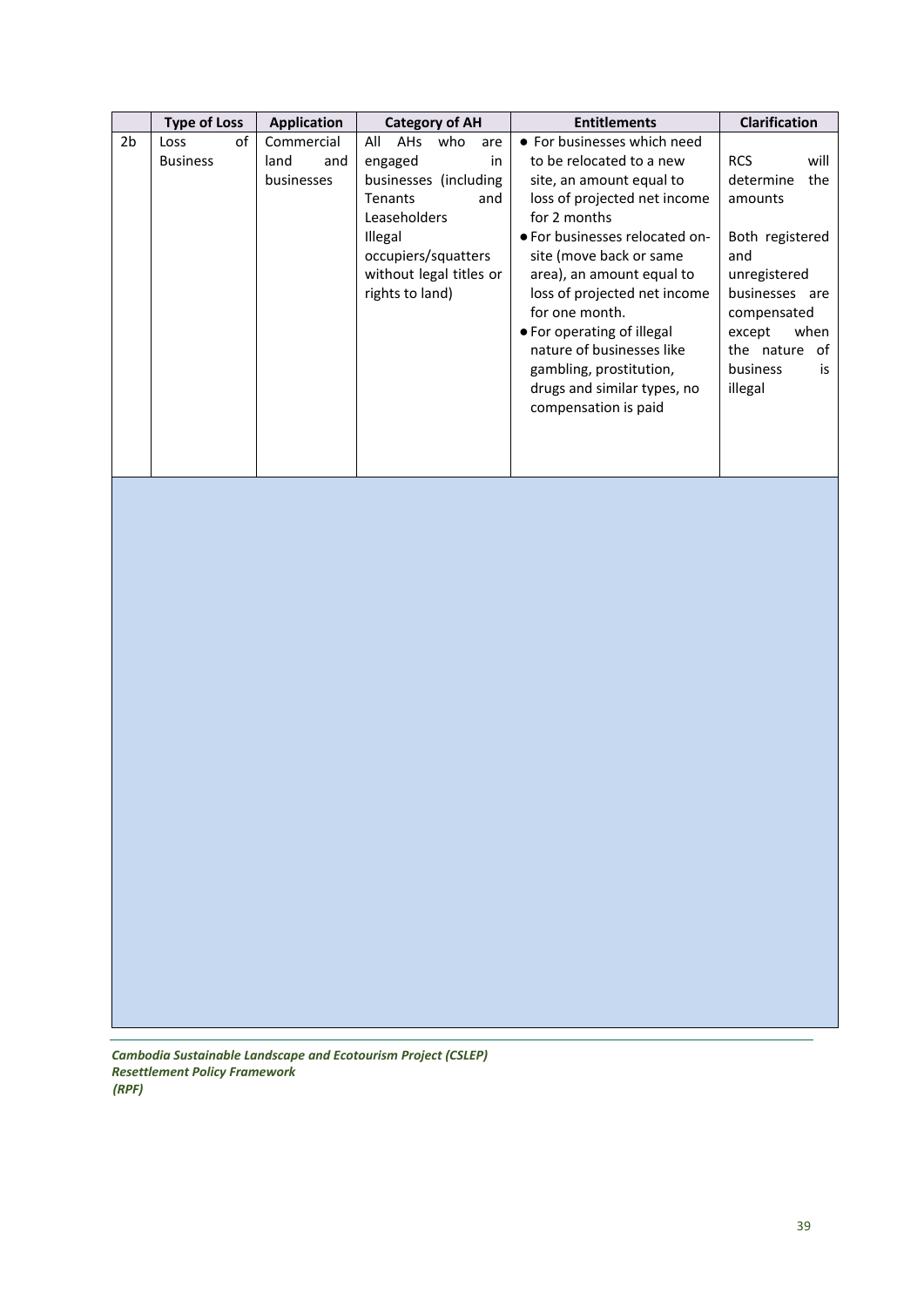|                                      | <b>Type of Loss</b><br><b>Application</b><br><b>Category of AH</b> |                                                                    | <b>Entitlements</b>                                                                                                                                                              | Clarification                                                                                                                                                                                                                                                                                                                                                                                                                                                                                                                                                                                                                                                                                                                                                                                                                            |                                                                                                                     |  |  |  |
|--------------------------------------|--------------------------------------------------------------------|--------------------------------------------------------------------|----------------------------------------------------------------------------------------------------------------------------------------------------------------------------------|------------------------------------------------------------------------------------------------------------------------------------------------------------------------------------------------------------------------------------------------------------------------------------------------------------------------------------------------------------------------------------------------------------------------------------------------------------------------------------------------------------------------------------------------------------------------------------------------------------------------------------------------------------------------------------------------------------------------------------------------------------------------------------------------------------------------------------------|---------------------------------------------------------------------------------------------------------------------|--|--|--|
| <b>Loss of Houses and Structures</b> |                                                                    |                                                                    |                                                                                                                                                                                  |                                                                                                                                                                                                                                                                                                                                                                                                                                                                                                                                                                                                                                                                                                                                                                                                                                          |                                                                                                                     |  |  |  |
| За                                   | of<br>Loss<br>Houses<br>and<br>Structures                          | Residential,<br>commercial<br>structures<br>and<br>other<br>assets | Owners of houses,<br>buildings<br>and<br>structures (including<br>Tenants<br>and<br>Leaseholders<br>Illegal<br>occupiers/squatters<br>without legal titles or<br>rights to land) | • Cash compensation<br>equivalent to replacement<br>value of lost portion of the<br>house/building/structure. If<br>the owner rents or leases,<br>compensation for any<br>improvements/construction<br>carried out by the<br>renter/leaseholder will be<br>deducted from the<br>compensation payment to<br>the owners.<br>. In case of loss of only part of<br>the<br>houses/buildings/structure<br>and the remaining portion is<br>not livable or useable,<br>compensation will be paid<br>for complete structure at<br>same replacement cost.<br>In case houses/buildings are<br>rented/leased, any<br>improvements/construction<br>added by renters and<br>leaseholders will be<br>compensated at<br>replacement cost and paid<br>to renter/leaseholder.<br>Owners will not get<br>compensation for such<br>improvements/construction | <b>RCS</b><br>will<br>determine<br>the<br>replacement<br>cost<br>When loss is 75<br>% or more of<br>the floor space |  |  |  |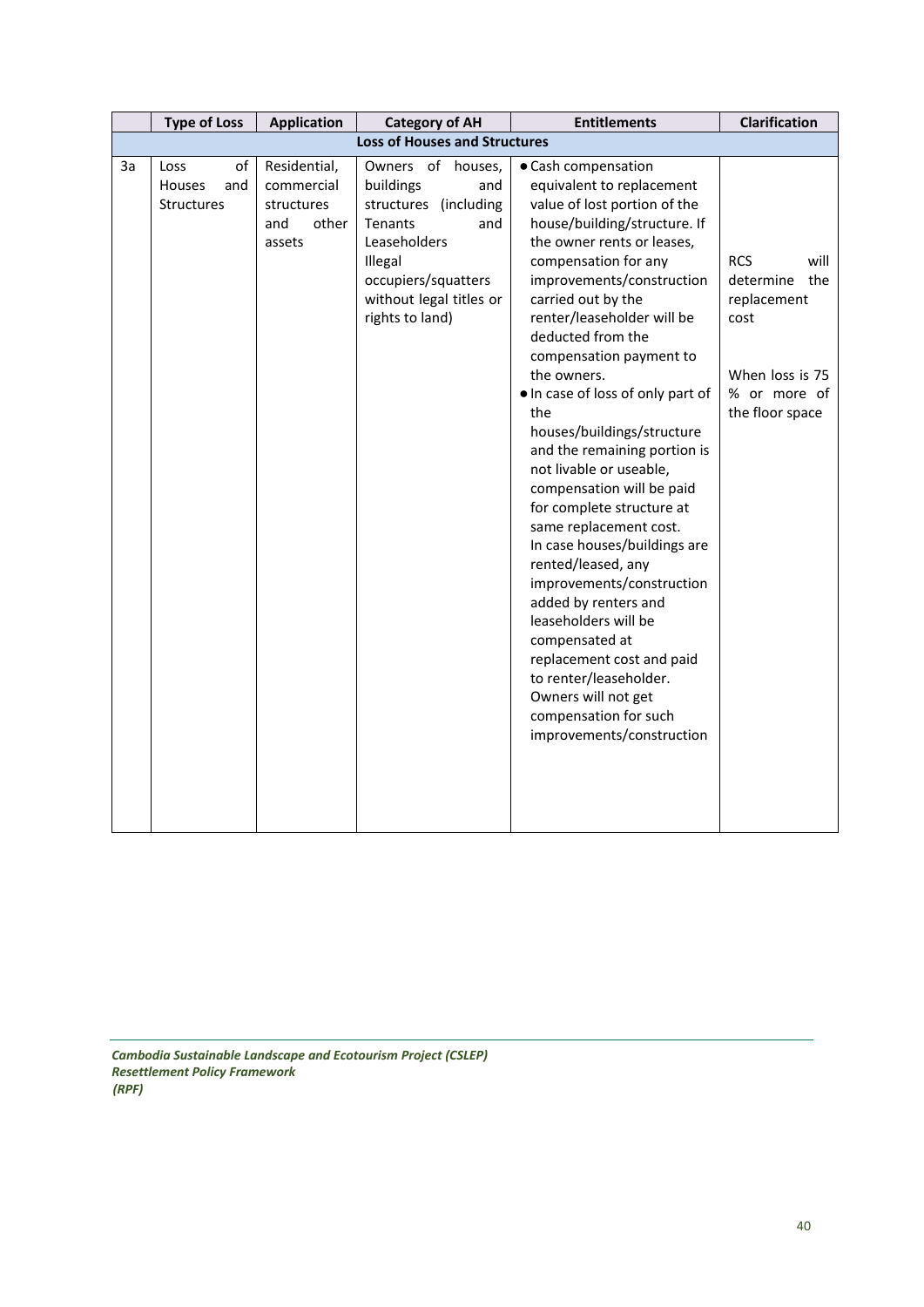|    | <b>Type of Loss</b><br><b>Application</b><br><b>Category of AH</b>    |                                                                     | <b>Entitlements</b><br><b>Clarification</b>                                                                                                                        |                                                                                                                                                                                                                                                                                                                                         |                                                                                                     |  |
|----|-----------------------------------------------------------------------|---------------------------------------------------------------------|--------------------------------------------------------------------------------------------------------------------------------------------------------------------|-----------------------------------------------------------------------------------------------------------------------------------------------------------------------------------------------------------------------------------------------------------------------------------------------------------------------------------------|-----------------------------------------------------------------------------------------------------|--|
| 3b | of<br>Loss<br>and<br>Houses<br>Structures                             | Residential,<br>commercial<br>structures<br>and<br>other<br>assets  | <b>Tenants</b><br>and<br>Leaseholders<br>(including<br>Tenants<br>and Leaseholders<br>Illegal<br>occupiers/squatters<br>without legal titles or<br>rights to land) | Cash compensation at<br>$\bullet$<br>replacement cost for any<br>improvements or<br>construction by the<br>tenants or leaseholders<br>In case of no<br>$\bullet$<br>improvements or<br>construction, no<br>compensation is paid.<br>Transfer/Disturbance<br>$\bullet$<br>Allowance equivalent to<br>1month of rental or lease<br>amount | <b>RCS</b><br>will<br>determine<br>replacement<br>cost<br>Documentary<br>evidence<br>is<br>required |  |
| 3c | Loss<br>of<br>Houses<br>and<br>Structures                             | Residential,<br>commercial<br>structures<br>and<br>other<br>assets  | Illegal<br>occupiers/squatters                                                                                                                                     | Cash compensation<br>$\bullet$<br>equivalent to<br>replacement value of loss<br>of structures constructed<br>by illegal<br>occupier/squatters                                                                                                                                                                                           | <b>RCS</b><br>will<br>determine<br>replacement<br>value                                             |  |
| 3d | Loss<br>of<br>Houses<br>and<br>Structures<br>(Transport<br>Allowance) | Transport<br>allowance<br>for<br>household<br>and personal<br>goods | Ahs<br>(including<br><b>Tenants</b><br>and<br>Leaseholders<br>Illegal<br>occupiers/squatters<br>without legal titles or<br>rights to land)                         | Fixed Lump Sum<br>$\bullet$<br>allowance per AH based<br>on average cost of<br>transportation to new<br>relocation place.<br>Up to 5 km<br>$\bullet$<br>More than 5 km<br>$\bullet$                                                                                                                                                     | <b>RCS</b><br>will<br>the<br>determine<br>lump<br>sum<br>amount for the<br>2 rates                  |  |
|    |                                                                       |                                                                     |                                                                                                                                                                    |                                                                                                                                                                                                                                                                                                                                         |                                                                                                     |  |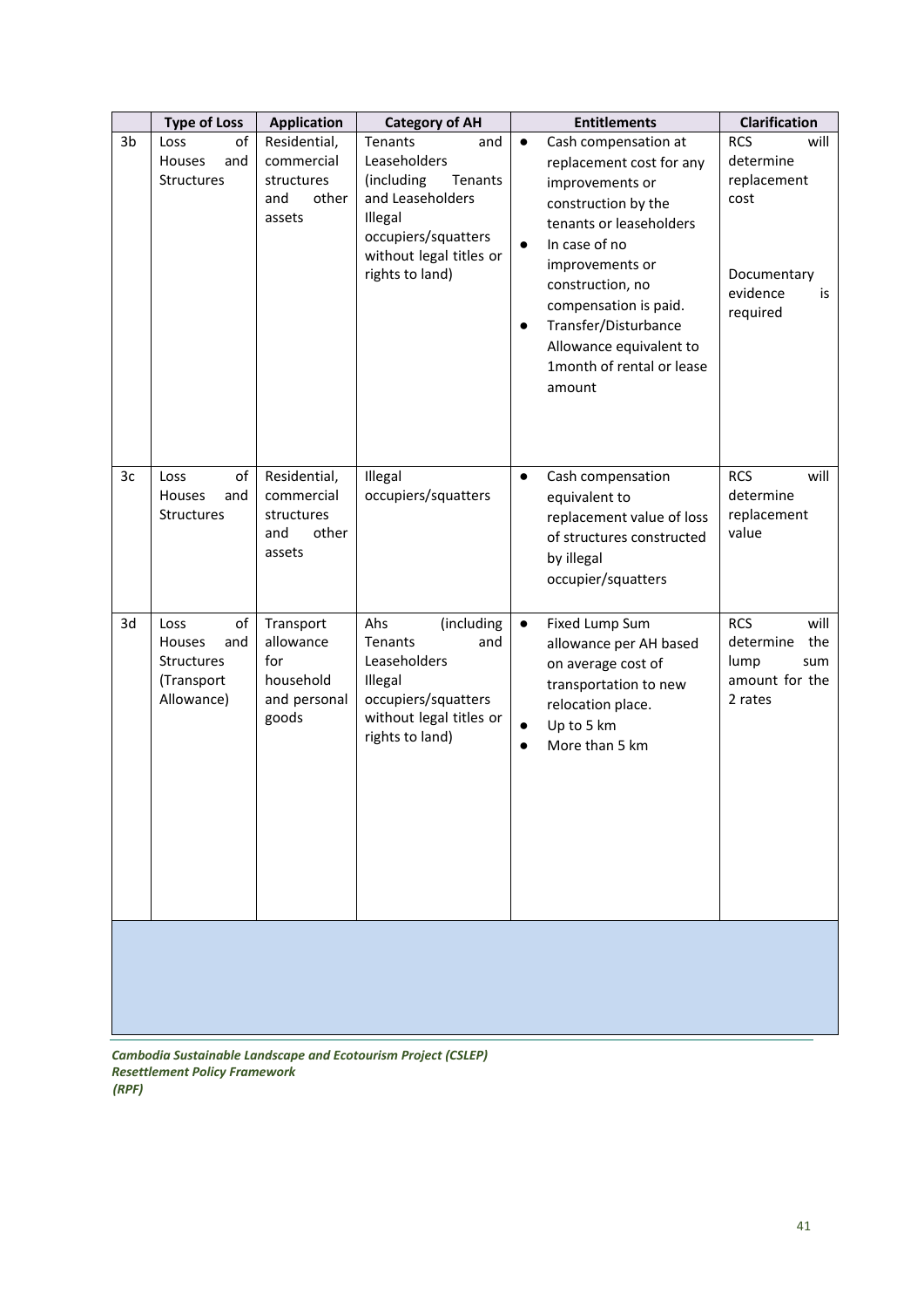|                | <b>Type of Loss</b>                                                                                                                                                          | <b>Application</b>    | <b>Category of AH</b>                                                                                                                                                                          | <b>Entitlements</b>                                                                                                                                                                                                                                                                                                                                                                                                                                                                                                                                                                                                                                                                                                                                                                                                              | <b>Clarification</b>                                                                                                                                                                                                                                                                                                                                                                                       |  |  |  |
|----------------|------------------------------------------------------------------------------------------------------------------------------------------------------------------------------|-----------------------|------------------------------------------------------------------------------------------------------------------------------------------------------------------------------------------------|----------------------------------------------------------------------------------------------------------------------------------------------------------------------------------------------------------------------------------------------------------------------------------------------------------------------------------------------------------------------------------------------------------------------------------------------------------------------------------------------------------------------------------------------------------------------------------------------------------------------------------------------------------------------------------------------------------------------------------------------------------------------------------------------------------------------------------|------------------------------------------------------------------------------------------------------------------------------------------------------------------------------------------------------------------------------------------------------------------------------------------------------------------------------------------------------------------------------------------------------------|--|--|--|
|                | <b>Loss of Income and Livelihood</b>                                                                                                                                         |                       |                                                                                                                                                                                                |                                                                                                                                                                                                                                                                                                                                                                                                                                                                                                                                                                                                                                                                                                                                                                                                                                  |                                                                                                                                                                                                                                                                                                                                                                                                            |  |  |  |
| 4a             | of<br>Loss<br>Income<br>during<br>Transition<br>Period-<br>Subsistence<br>Allowance                                                                                          | of<br>Loss<br>Income  | AHs who lose income<br>during the transition<br>(including<br>period.<br><b>Tenants</b><br>and<br>Leaseholders<br>Illegal<br>occupiers/squatters<br>without legal titles or<br>rights to land) | $\bullet$<br>Lump sum amount<br>equivalent to 3 months of<br>income based on the<br>official monthly poverty<br>rate established by RGC.<br>Monthly Poverty Rate X<br>Number of Members in<br>AHX3<br>In case AH is classified as<br>$\bullet$<br>poor vulnerable group,<br>the above lump sum<br>amount is doubled.                                                                                                                                                                                                                                                                                                                                                                                                                                                                                                             | Monthly<br>Poverty Rate as<br>established<br>by<br>the RGC                                                                                                                                                                                                                                                                                                                                                 |  |  |  |
| 4 <sub>b</sub> | Permanent<br>of<br>Loss<br>Livelihood<br>Source due to<br>Physical<br><b>Relocation OR</b><br>where<br>remaining<br>of<br>portion<br>land acquired<br>is no longer<br>viable | Income<br>Restoration | AHs who lose their<br>source of livelihood<br>permanently<br>(including<br>Tenants<br>and Leaseholders<br>Illegal<br>occupiers/squatters<br>without legal titles or<br>rights to land)         | Entitled to participate in<br>$\bullet$<br>any one of the<br>3Livelihood<br>Restoration/Support<br>Programs:<br>Land Based Livelihood<br>$\bullet$<br><b>Restoration for AHs</b><br>engaged in land based<br>livelihood. (i) facilitate<br>access to other land<br>based sources of income,<br>if productive land is<br>available, like vegetable<br>gardening, fruit tree,<br>livestock and other<br>similar land based income<br>generating sources; (ii)<br>provision of training in<br>farming or livestock; and<br>(iii) lump sum cash grant<br>of USD 200 to re-start<br>land based livelihood<br>In case of unavailability of<br>$\bullet$<br>suitable land, the AHs can<br>opt for either<br>employment or business<br>base livelihood program.<br><b>Employment Based</b><br>Livelihood Restoration for<br>AHs who lose | Land Based for<br>AH who lose<br>land<br>based<br>livelihood<br>Employment<br>based for AH<br>who<br>lose<br>employment<br>based<br>livelihood<br>Business based<br>livelihood<br>program for AH<br>who<br>lose<br>business based<br>livelihood.<br>Can<br>be<br>provided for the<br>AHs who may<br>opt for this.<br>AHs will only be<br>eligible for any<br>one<br>of<br>the<br>above<br>three<br>options |  |  |  |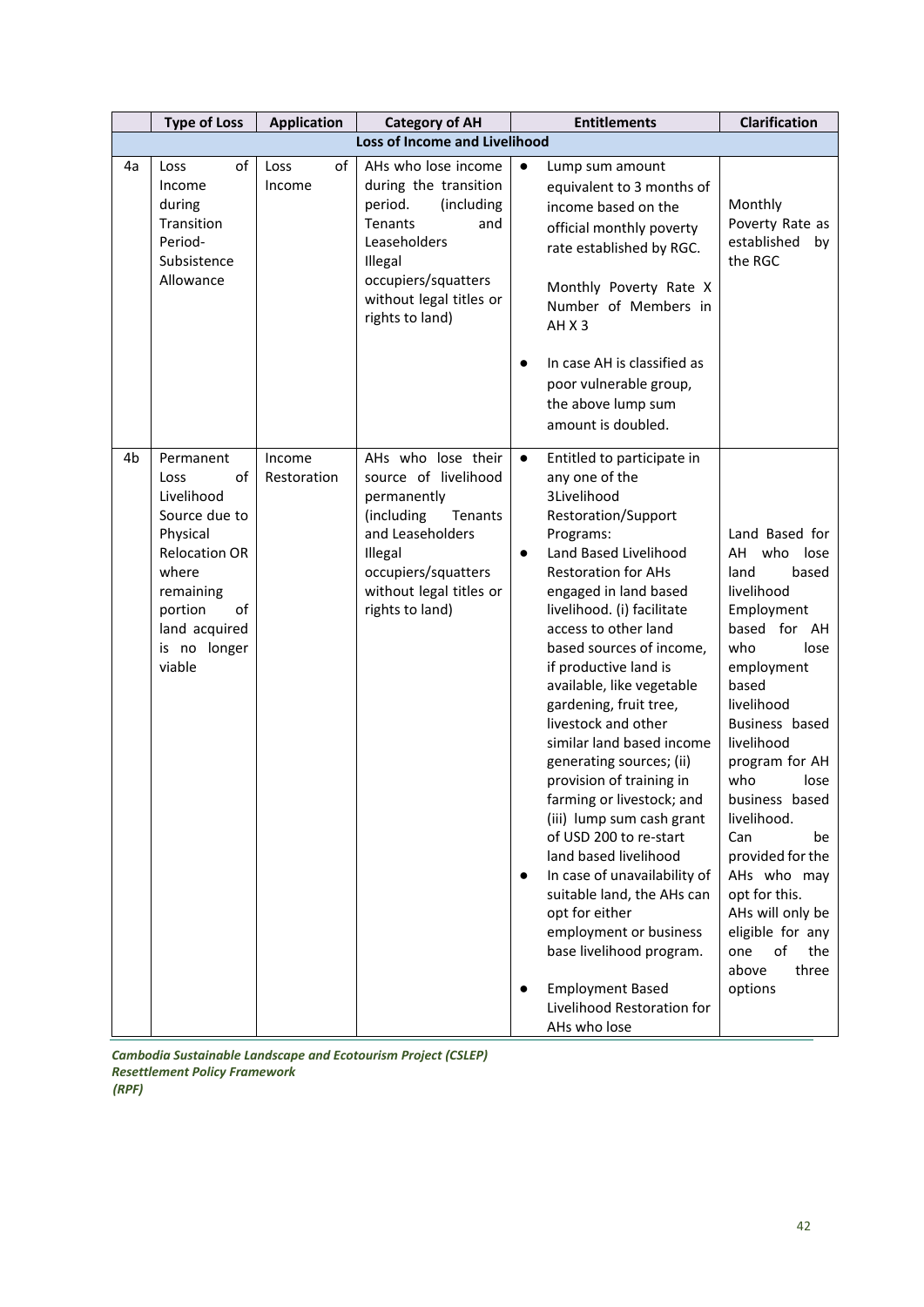| <b>Type of Loss</b> | <b>Application</b> | <b>Category of AH</b> | <b>Entitlements</b>                                                                                                                                                                                                                                                                                                                                                                                                                                                                                                                                                                                     | Clarification                                                                                                                                                                        |
|---------------------|--------------------|-----------------------|---------------------------------------------------------------------------------------------------------------------------------------------------------------------------------------------------------------------------------------------------------------------------------------------------------------------------------------------------------------------------------------------------------------------------------------------------------------------------------------------------------------------------------------------------------------------------------------------------------|--------------------------------------------------------------------------------------------------------------------------------------------------------------------------------------|
|                     |                    |                       | employment<br>permanently. (i) provision<br>of employment skills<br>training; and (ii)<br>lump<br>sum cash grant<br>equivalent to 3 months of<br>income based on official<br>poverty rate to<br>supplement income<br>support during the<br>training period.<br>OR.<br><b>Business Based Livelihood</b><br>$\bullet$<br>Restoration for AHs who<br>lose businesses<br>permanently or AHs who<br>opt for this as an<br>alternative livelihood<br>source. (i) provision of<br>business skills; and (iii) a<br>lump sum cash grant of<br>USD 200 to assist in<br>starting micro or home-<br>based business. |                                                                                                                                                                                      |
|                     |                    |                       | For Poor and Vulnerable<br>$\bullet$<br>AHs. In addition to skills<br>training, (i) lump sum<br>cash grant will be<br>doubled; and (ii) priority<br>in any employment<br>opportunity under the<br>Project                                                                                                                                                                                                                                                                                                                                                                                               | Classification<br>will be carried<br>out during the<br><b>DMS</b><br>and<br>in<br>accordance<br>with<br>the<br>established<br>criteria<br>prescribed<br>in<br>Section<br>IV.D<br>SOP |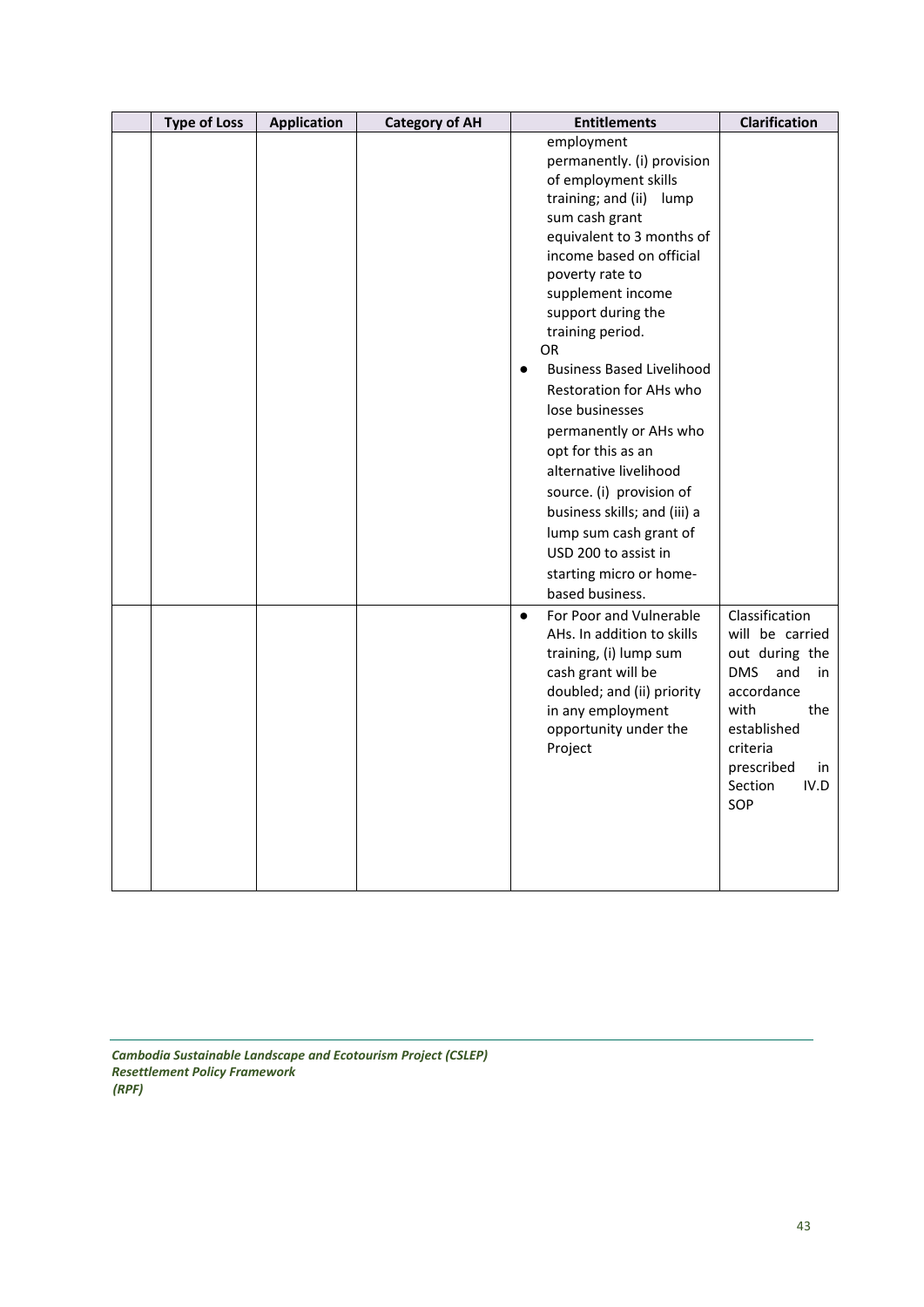#### <span id="page-43-0"></span>**ORGANIZATIONAL PROCEDURES FOR RESETTLEMENT**

MOE is the Executive Agency for the CSLEP and MRD will be the lead implementation agency for road improvements. However, in cases where land acquisition is related to road improvement GDR will be the lead agency directly responsible for the implementation of the ARAPs and RAPs. MRD is responsible for improvement of secondary rural roads and has extensive experience. In cases of voluntary donations, MRD will lead the process (or MOE for non-road components). However, if there is involuntary resettlement and land acquisition, the MRD/MOE will jointly request the Inter-Ministerial Resettlement Committee (IRC) to address resettlement and land acquisition in accordance with the policies and procedures set forth in this RPF. The MRD/MOE will work closely with the GDR/IRC-WG and PRSC to deal with resettlement issues. A Provincial Resettlement Sub-Committee Working Group (PRSC-WG) shall be established to assist the IRC-WG to deal with any resettlement issues at provincial level.

#### <span id="page-43-1"></span>**INTER-MINISTERIAL RESETTLEMENT COMMITTEE AND THE GENERAL DEPARTMENT OF RESETTLEMENT (GDR)**

The IRC mechanism was established by the Prime Minister's Decision No. 13 dated 18 March 1997, updated on 16 February 1999 by the Decision No. 98, and Decision dated 3 December 2010, with the mandate to review and evaluate the resettlement impact and land acquisition for public physical infrastructure development projects in the Kingdom of Cambodia. The IRC, by virtue of the Prime Minister's Decision, exercises the authority of the Expropriation Committee under the Expropriation Law and is a collective entity, permanently chaired and led by the MEF, and with members from different line ministries. The IRC carries out its role and responsibilities through the IRC-WG which is established for each public investment project by MEF. The powers of the IRC are delegated to its permanent Chairman. The key responsibilities of IRC include:

- Provide effective oversight and ensure LAR complies with the laws and implementing rules and regulations;
- Ensure effective coordination between Line Ministries, Provincial/Local Authorities and GDR-MEF in carrying out LAR;
- Provide overall guidance on implementing rules and regulations for LAR and propose updates as necessary;
- Initiate the establishment of PGRC, and
- Approve Basic Resettlement Plans (BRP), Resettlement Framework (RF), Detailed Resettlement Plans (DRP) and Updated Detailed Resettlement Plan (UDRP).

The GDR is the Permanent Secretariat of the IRC and the lead agency for LAR for public investment projects. It is responsible for the preparation, implementation, monitoring and reporting of resettlement plans in accordance with the laws and implementing rules and regulations related to LAR and the mandatory requirements of the safeguard policies of the DPs. It is also responsible for the

*Cambodia Sustainable Landscape and Ecotourism Project (CSLEP) Resettlement Policy Framework (RPF)*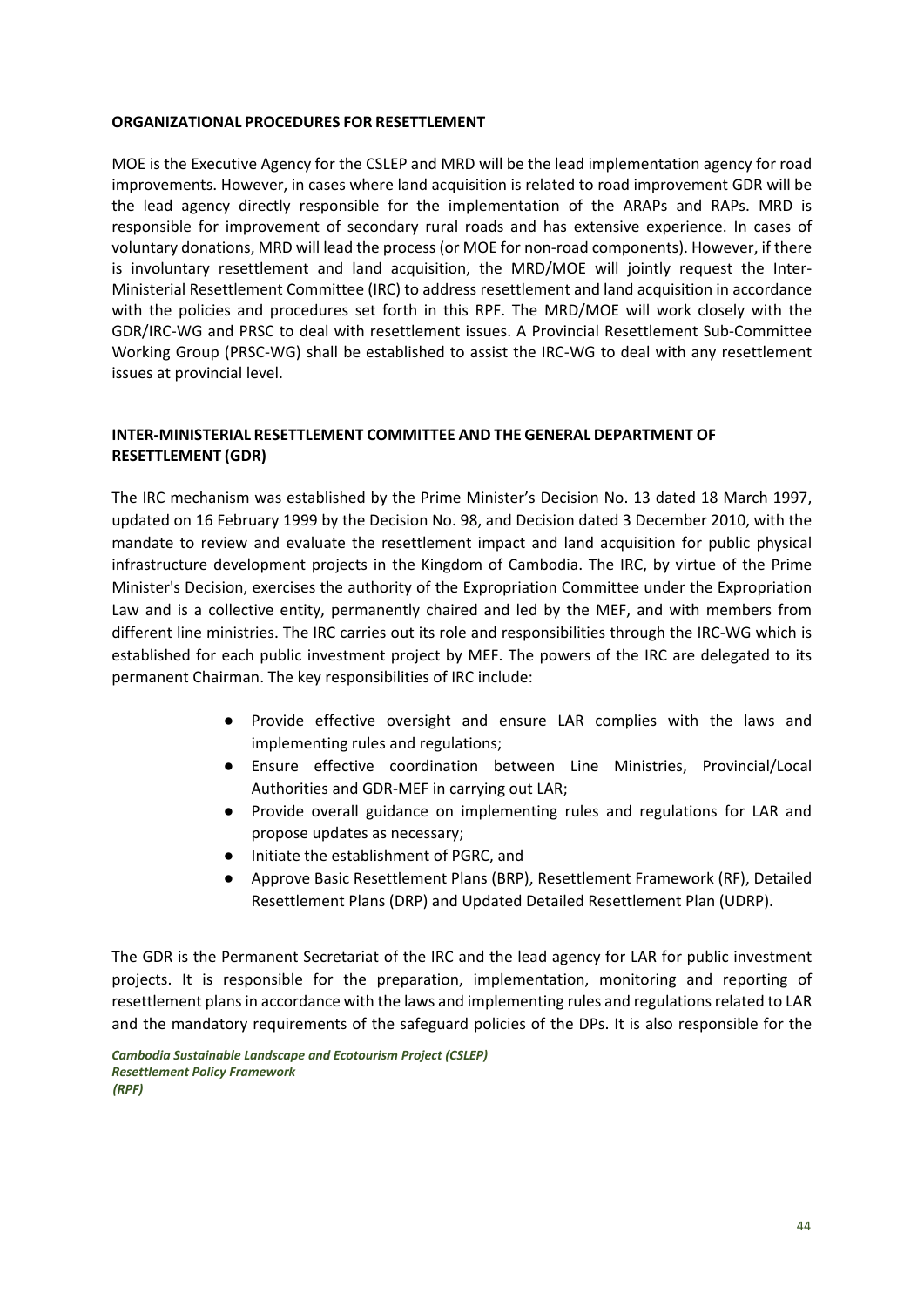formulation of new regulations or updating of the SOP and is vested with the authority to interpret and clarify provisions of the SOP which shall be final. The key responsibilities include:

- Coordinate and collaborate with line ministries, EAs/IAs and other agencies involved in LAR activities;
- Act as focal RGC counterpart for all LAR activities for cooperation with DPs;
- Guide the EAs/IAs and /or the project preparation consultants in carrying out the sample socio-economic surveys (SES) and in the preparation of the RF or the BRP during project feasibility;
- Review and endorse the draft BRP or RF prepared by the EAs/IAs during the project preparation phase for approval by IRC;
- Review and endorse all issues related to LAR contained in Aide Memoires (AM), Memorandum of Understandings (MOU) and Minutes of Discussions (MOD) prepared by DPs during the project preparation, loan processing and loan approval stage;
- Review and endorse covenants related to LAR in draft Project Administration Manual (PAM)/ Project Implementation Manual (PIM) and draft financing agreements and participate in their negotiations, as necessary;
- Conduct consultation with affected households and local authorities during the preparation of the DRP;
- Prepare the DRP based on detailed measurement survey (DMS);
- Update the DRP as and when necessary;
- Prepare and secure the necessary budget for the implementation of DRP;
- Implement all LAR activities in compliance with the DRP or UDRP;
- Calculate, prepare contracts and make payments for compensation for each affected household based on the entitlement matrix in the DRP or UDRP;
- Ensure proper functioning of the Grievance Redress Mechanism (GRM);
- Supervise, monitor, and report on implementation progress of the DRP or UDRP;
- Conduct awareness workshops for line ministries and local authorities on the implementing rules and regulations as specified in the SOP for LAR and related guidelines prepared by GDR from time to time, and
- Serve as the focal knowledge center for LAR.

#### <span id="page-44-0"></span>*PROVINCIAL RESETTLEMENT SUB-COMMITTEE (THE "PRSC")*

The Provincial Resettlement Sub-Committee (PRSC) is a collegial body set up at the provincial level. Headed by the Provincial Governor or Provincial Vice-Governor, its members are provincial department directors of line ministries represented in IRC, and also the chiefs of the districts and communes traversing along the Project road.

The technical arm of PRSC is PRSC-WG, which is headed by a representative of the relevant Provincial Hall. The regular members of PRSC-WG come from the Provincial Government, the Provincial

*Cambodia Sustainable Landscape and Ecotourism Project (CSLEP) Resettlement Policy Framework (RPF)*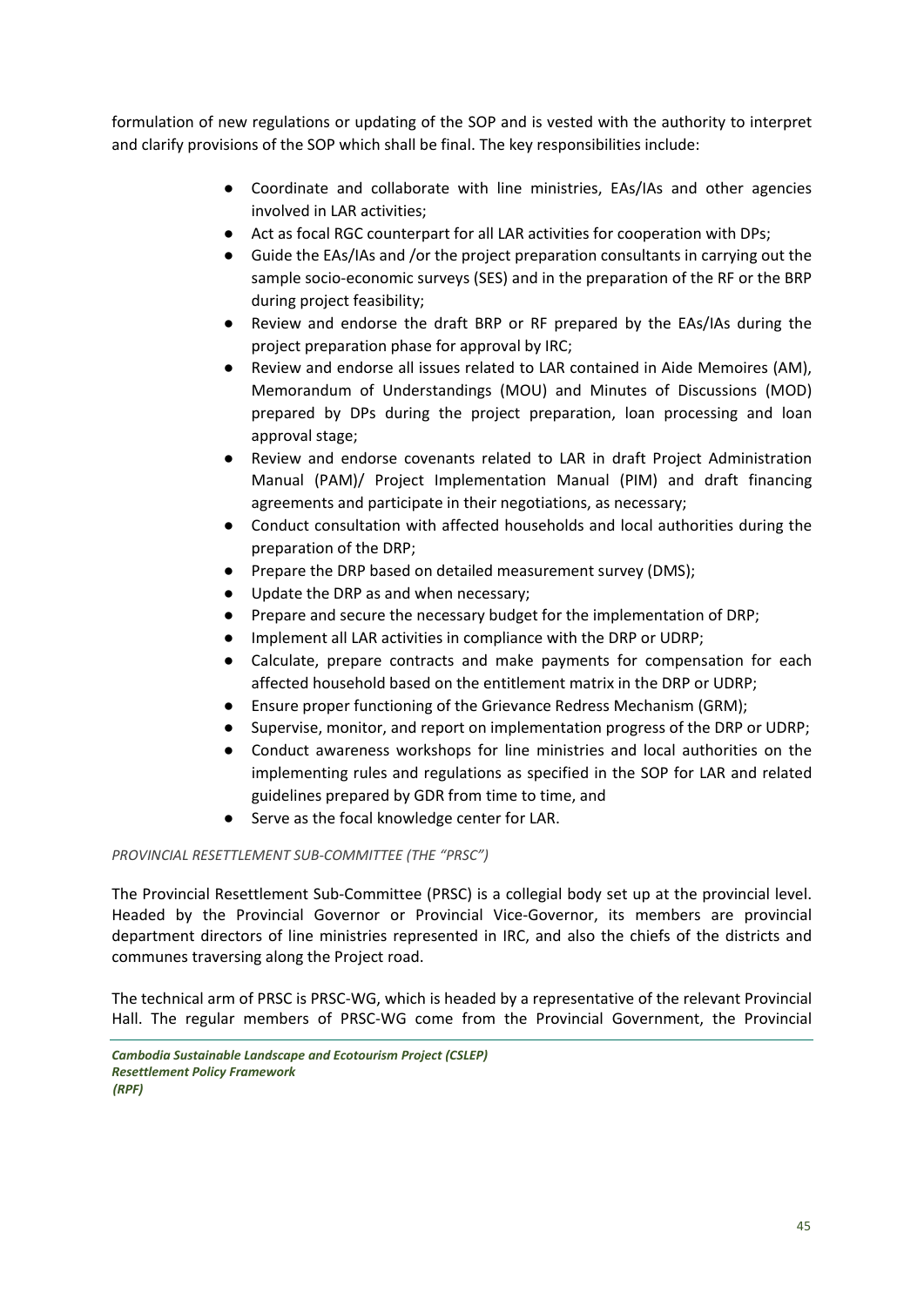Department of Economy and Finance (PDEF). In an effort to make the whole process of resettlement effective, participatory and transparent, the chiefs of the affected communes and villages in project affected communes will have a seat and be actively involved in the PRSC-WG to tackle matters concerning their respective areas of jurisdiction.

PRSC, through PRSC-WG, will have the following functions:

- (i) Facilitate a sustained public information campaign, ensuring that the public, especially the PAHs, are updated on any development regarding the Project and resettlement activities;
- (ii) Cooperate with IRC-WG in conducting the implementation of RP and assist with public consultation and information disclosure meeting(s);
- (iii) Manage the delivery of compensation and other entitlements to the PAHs;
- (iv) Receive and act on the complaints and grievances of PAHs in accordance with the Project resettlement policy; and
- (v) Maintain a record of all public meetings, grievances, and actions taken to address complaints and grievances.

#### <span id="page-45-0"></span>**PROJECT IMPLEMENTATION ARRANGEMENT**

Institutional arrangements for implementation will follow 'Government Structure', mainly guided/lead by the MOE and/or MRD in cases of road improvement. MOE and/or MRD and their concerned ministries will jointly work closely with the GDR-IRC. Tasks of MOE/MRD as implementing agencies include the following:

- a) Screening sub-projects and determination of sub-project resettlement impact categorization;
- b) Guide, support and oversee the work of the PRSC-WG and other stakeholders for activities related to planning, implementation and monitoring of plans and activities for voluntary and involuntary land acquisition;
- c) Prepare ARAP for the subproject with resettlement impacts and submit to MEF-IRC for endorsement;
- d) Coordinate with IRC and PRSC for conducting the DMS, implementing public consultations, development of resettlement sites and other resettlement activities required to implement the approved RP;
- e) Carry out the process of voluntary donation with proper documentation; and
- f) Coordinate internal monitoring activities including development of monitoring indicators, procedures and reporting.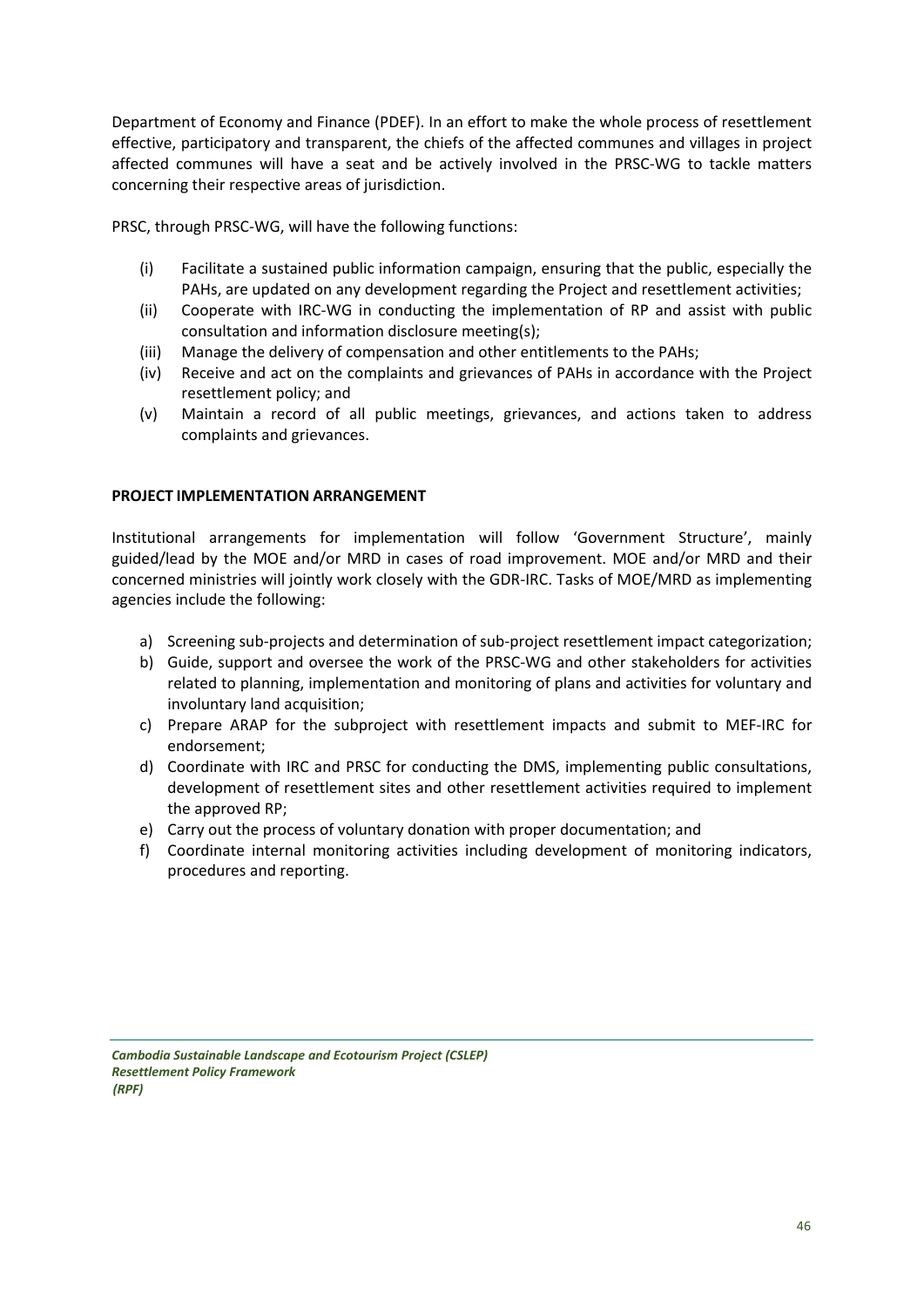#### <span id="page-46-0"></span>*PREPARING THE VOLUNTARY LAND CONTRIBUTION REPORT*

For subprojects with voluntary contribution of land, MOE/MRD must prepare a voluntary land contribution report consisting of:

- Voluntary land contribution report (VLCR);
- Land Survey Map;
- Schedule of Land Acquisition, if applicable;
- List of Voluntary Contributions of Land and other assets;
- List of participants in Land Survey with gender equality, and
- Two meeting minutes: Minutes of disclosure meeting about the right of land users and Minutes of the meeting to discuss and make agreement.

#### <span id="page-46-1"></span>*APPROVAL OF THE LAND STUDY REPORT*

The land study report (VLCR and/or Land Acquisition Report) will be conducted by the MOE/MRD and submitted to GDR for approval. The GDR will check if there are any land users' complaints on record. If the report is not complete or conform to the guidelines, the GDR may ask the government official responsible for the report (PRSC) to develop a revised version with the MOE/MRD and to re-submit for approval.

If any land users indicate that they are not satisfied with the solution offered for their land contribution, the project cannot proceed until resolution has been achieved. The MOE/MRD must notify the PRSC about any such issues and the PRSC must review the resolution arrangements to ensure the offer has been voluntary. Otherwise, the PRSC may find that the project cannot proceed. When the report has been accepted and the all resolutions finalized, the MOE/MRD should be notified. The VLCR should include the following:

- Project name;
- Location including province, commune, and district;
- Date of commencement;
- Project description;
- Public disclosure summary with number of people;
- Date of public disclosure;
- Participatory land use survey details:
	- o Date of collection of affected land and other assets;
	- o Date of meeting for discussion and agreement;
	- o Number of participants (attached list of participants);
	- o Total amount of voluntarily land contribution; and
	- o Value of voluntarily assets contribution.

*Cambodia Sustainable Landscape and Ecotourism Project (CSLEP) Resettlement Policy Framework (RPF)*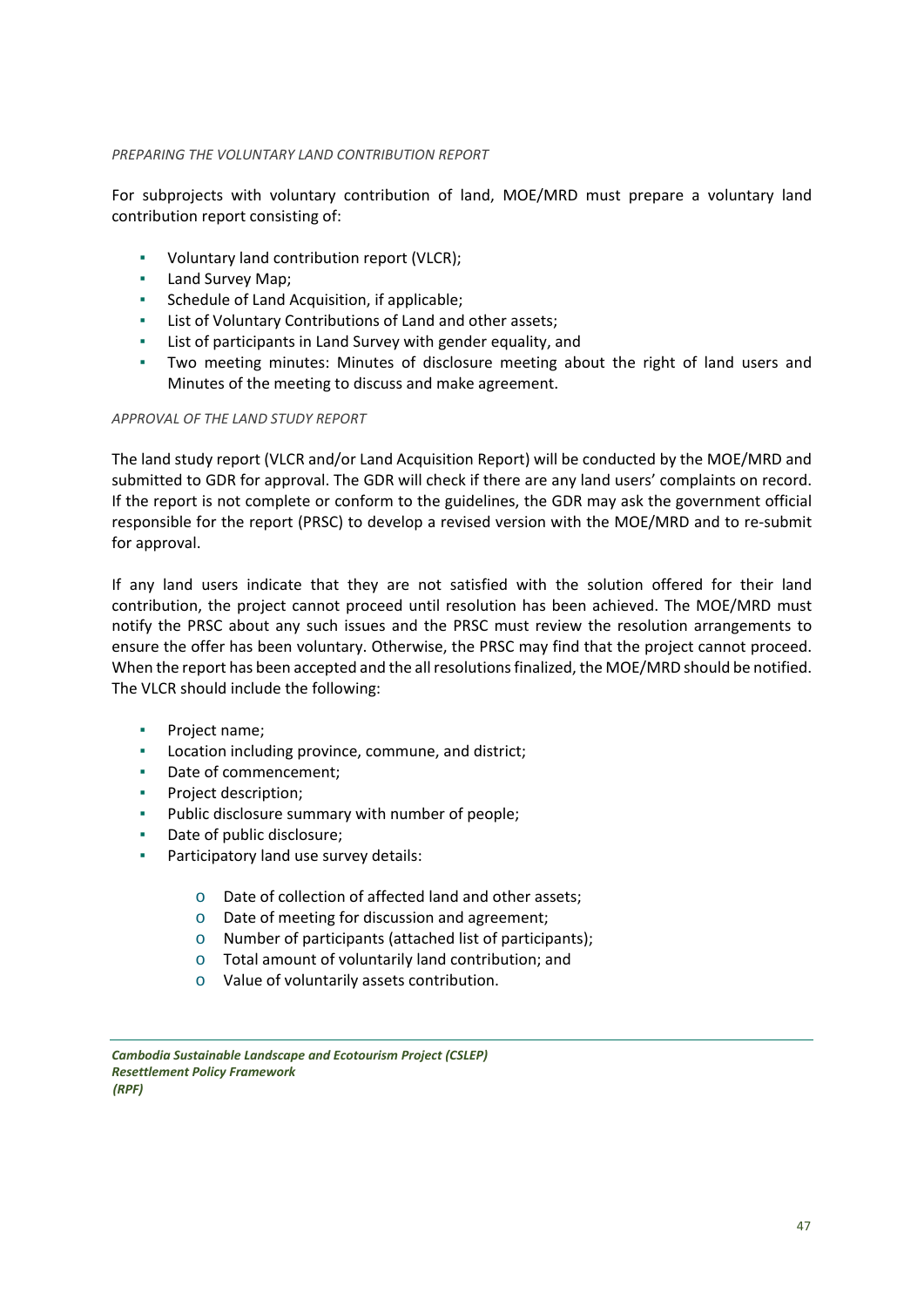The report should be signed by the PRSC or MRD/MOE and also include land survey map(s), schedule of acquisition, list of voluntary land and other donated assets, list of land survey participants and minutes of meetings.

#### <span id="page-47-0"></span>*LINKING RESETTLEMENT TO CIVIL WORKS*

As mentioned, the CSLEP is not expected to require major physical relocation as proposed sub-project roadworks repair and improvement would occur in the existing alignment and ROW, and ecotourism facilities are expected to be small. However, minor infrastructure or the use of some areas for drainage improvements, borrow pits or waste disposal sites may result in unexpected low-level impacts, including disruption of access or damage to property (i.e., land and buildings). Road maintenance activities may also require the relocation of temporary structures, temporary occupation of plots of land or may cause damage to crops and trees along the ROW.

Potential minor and temporary land acquisition may be required due to the construction of improved roadside drainage ditches within the alignment and ROW. Land acquisition would be identified during implementation when final alignment and roadworks design becomes available and/or other subprojects are designed and the extent of land acquisition required and its impact on PAPs is known. However, it may be surmised that even temporary displacement and dislocation of businesses in the short term may have an adverse social impact for different populations.

Local communities and households may elect to make a voluntary contribution of affected land without compensation. This situation should only be acceptable when benefits to PAP can be assured. The process of consultation with potential contributors should be conducted in an open and transparent manner with decisions regarding voluntary contributions based on free, prior and informed consultation and unforced choice by affected people. Local authorities must document the consultation process and agreement as guided in this RPF.

All PAP and PAH, without regard to legal status of property, will receive support of various kinds, as per the principles set out in the Entitlement Matrix, to assist them in their efforts to maintain their livelihoods and living standards prevailing prior to the Project. Squatters will not be compensated for loss of land but will receive compensation for loss of other assets that had been established with their own finances, and for loss of income such that they are assisted in their efforts to maintain their livelihoods and wellbeing. Detailed measures to be implemented will be determined based on the census and socio-economic survey conducted when the RP is developed.

PAP and PAH will be notified of the project implementation schedule and consulted regarding the principles of land acquisition and loss of or damage to assets. Damages to assets, such as, standing crops, trees, fences and kiosks, and loss of income, including loss of harvest will be minimized, although some disruption is likely inevitable. Where disruption occurs, PAP and PAH, and will be compensated without regard to legal status of ownership according to the Entitlement Matrix provided in this RPF.

*Cambodia Sustainable Landscape and Ecotourism Project (CSLEP) Resettlement Policy Framework (RPF)*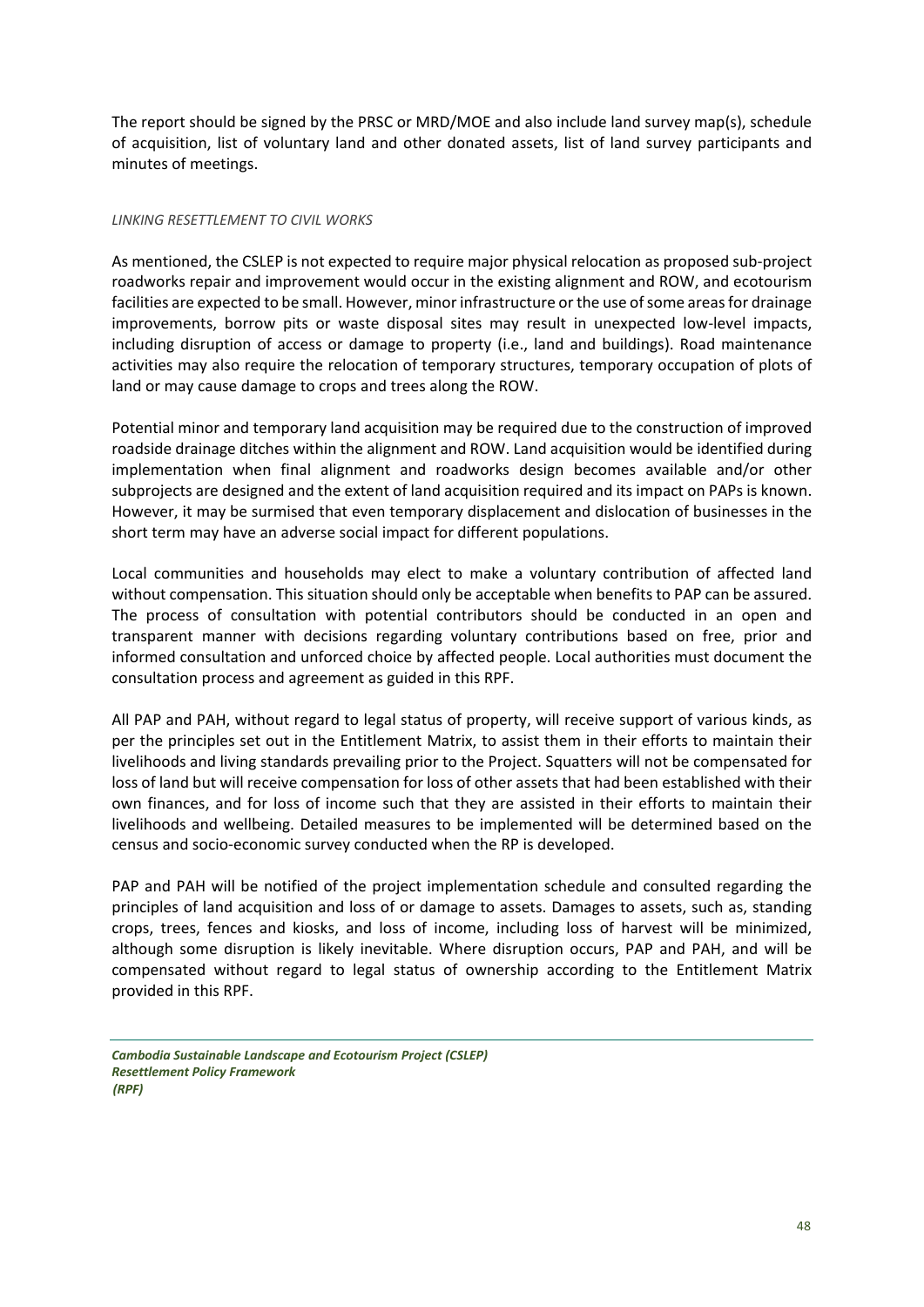A market survey will be conducted to assess the prevailing market prices of land and construction materials for affected structures, crops and relevant items which will be used as the unit prices to determine compensation. This exercise will provide assurance to PAP and PAH that they will be able to purchase equivalent value replacement land/asset. Loss of income and assets will be compensated on a net basis without tax, depreciation or any other deduction.

#### <span id="page-48-0"></span>*CUT-OFF DATES OF ELIGIBILITY*

A household survey and census will be conducted as soon as the sub-project road selection has been confirmed and date of public consultation with PAP and PAH in order to develop the inventory of project impacts on affected household and business. Care will be taken to set cut-off dates immediately after the determination of the final sub-project road improvement sections are confirmed and at date of public consultation with PAP and PAH.

The household survey including IOL and DMS and RCS will be used to record all loss of assets incurred as a result of project implementation. A binding legal instrument will be used to record all loss of assets which will be signed by PAP and PAH, their neighbors and representatives of local government. The compensation eligible to each affected entity will be determined based on the legal instrument and the detailed methodology to calculate compensation will be articulated in the RP.

#### <span id="page-48-1"></span>*PROJECT IMPLEMENTATION PROCESS*

IRC will mobilize its working group to work closely with PRSC-WG and if required the External Monitoring Agency (EMA) before commencement of any resettlement activities. Land acquisition and relocation of PAH will not commence until the detailed ARAP or RAP has been reviewed and approved by both IRC and WB. Several steps are integral to the RP implementation process, including:

- (i) Detailed Measurement Survey (DMS) and Replacement Cost Study (RCS): a detailed DMS and RCS will be conducted under management of the IRC-WG based the approved detailed designed and as requested by MRD/MOE. The DMS will be implemented by IRC-WG in close cooperation with PRSC-WG and relevant local authorities. The RCS will be conducted by an independent agency hired by IRC. Based on the result of DMS and RCS, GDR will update the RP. IRC will then calculate the compensation amount and subsequently request budget disbursement from RGC. Before conducting the DMS, a public consultation meeting will be held by IRC-WG assisted by PRSC-WG.
- (ii) Public Disclosure and Information Meeting Prior to DMS: two separate information meetings will be held prior to the DMS, including: i) with members of the PRSC, district and commune level; and ii) with PAP and PAH and other community members at commune level which will likely be affected by the subproject. Information meetings with the PRSC will be conducted with applicable commune(s). The purpose of these meetings is: i) to provide information about the Project and subproject, the requirements for a resettlement program and the procedures of the DMS and ARAP or RAP implementation; and ii) to ensure that all stakeholders receive basic information about the Project and resettlement activities, and have
- *Cambodia Sustainable Landscape and Ecotourism Project (CSLEP) Resettlement Policy Framework (RPF)*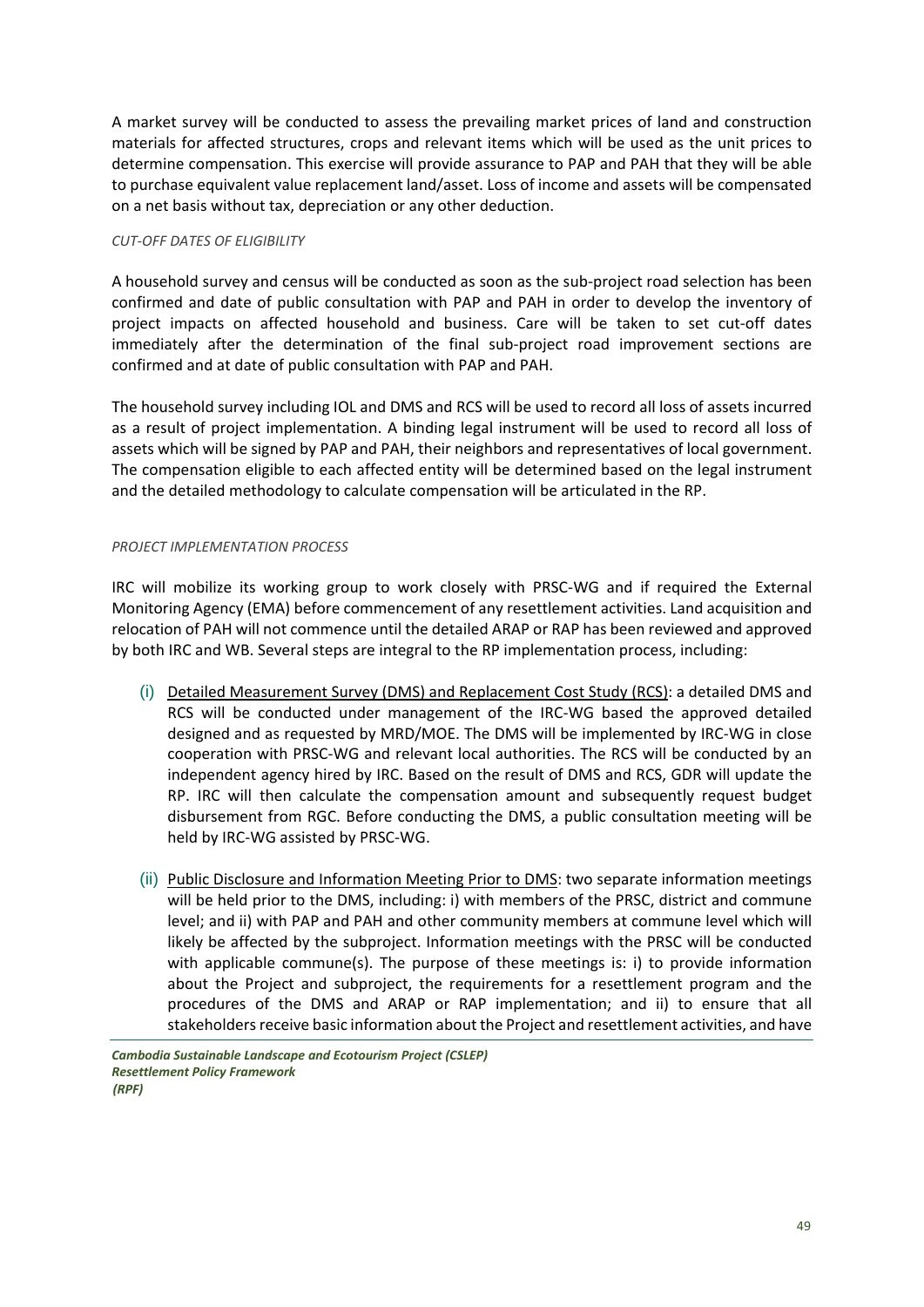an opportunity to raise questions and concerns. Information provided during the public disclosure meetings with PAP and PAH prior to the DMS will include:

- a) Information about the Project and its benefits;
- b) Scope of resettlement and land acquisition;
- c) Potential impacts of the Project on households living with the Project area(s);
- d) Policy for compensation and entitlement; and
- e) Process of Resettlement Plan preparation and implementation.
- (iii) Preparation, disclosure and consultation on APAP or RAP
- (iv) Notification on Site Clearance: PAH which would be relocated should be informed about the schedule for the project site clearance and start-up of the physical works. PAHs should be given enough time to relocate and harvest their crops, where applicable, prior to start-up of enclosure of the project area

#### <span id="page-49-0"></span>**GRIEVANCE REDRESS MECHANISM**

The PAP may informally seek the assistance of the commune chief or a community elder to discuss and find an amicable solution to the grievance with the leader of the PRSC-WG. This is done verbally and a formal written complaint by the PAP is not required (although the complaint and how it was resolved will be recorded as part of the monitoring process). The PRSC-WG will consult with the IRC-WG to ensure grievance is properly addressed. This approach can help to resolve issues quickly. However, if the grievance is not resolved to the satisfaction of the PAP or in case the PAP prefers, he/she may seek the formal route for lodging the grievance as explained below:

#### **First Step**

The aggrieved PAP can lodge a written complaint to the Head of the District Office. The PAP can bring a community elder or representative to mediate in the matter at the District level. The IRC-WG will let the Head of the District Office know about the matter. If the complaint is resolved at the District Level to the satisfaction of the PAP, the IRC-WG will inform and seek the approval of GDR for appropriate action.

If the complaint is rejected at this stage and the PAP is not satisfied with the result, he/she can proceed to the next step and lodge a written complaint to the GDR for resolution.

#### **Second Step**

The GDR is responsible for recording and reviewing complaints and grievances. The appointed officer in the GDR, Grievance Officer, will record the compliant and check the merits of the claim within the framework of the agreed Entitlement Matrix. For example, there is a possibility that a complaint refers to a entitlement which was not envisaged at the time of preparation of the Entitlement Matrix and the aggrieved displaced person has a just cause to seek remedy.

*Cambodia Sustainable Landscape and Ecotourism Project (CSLEP) Resettlement Policy Framework (RPF)*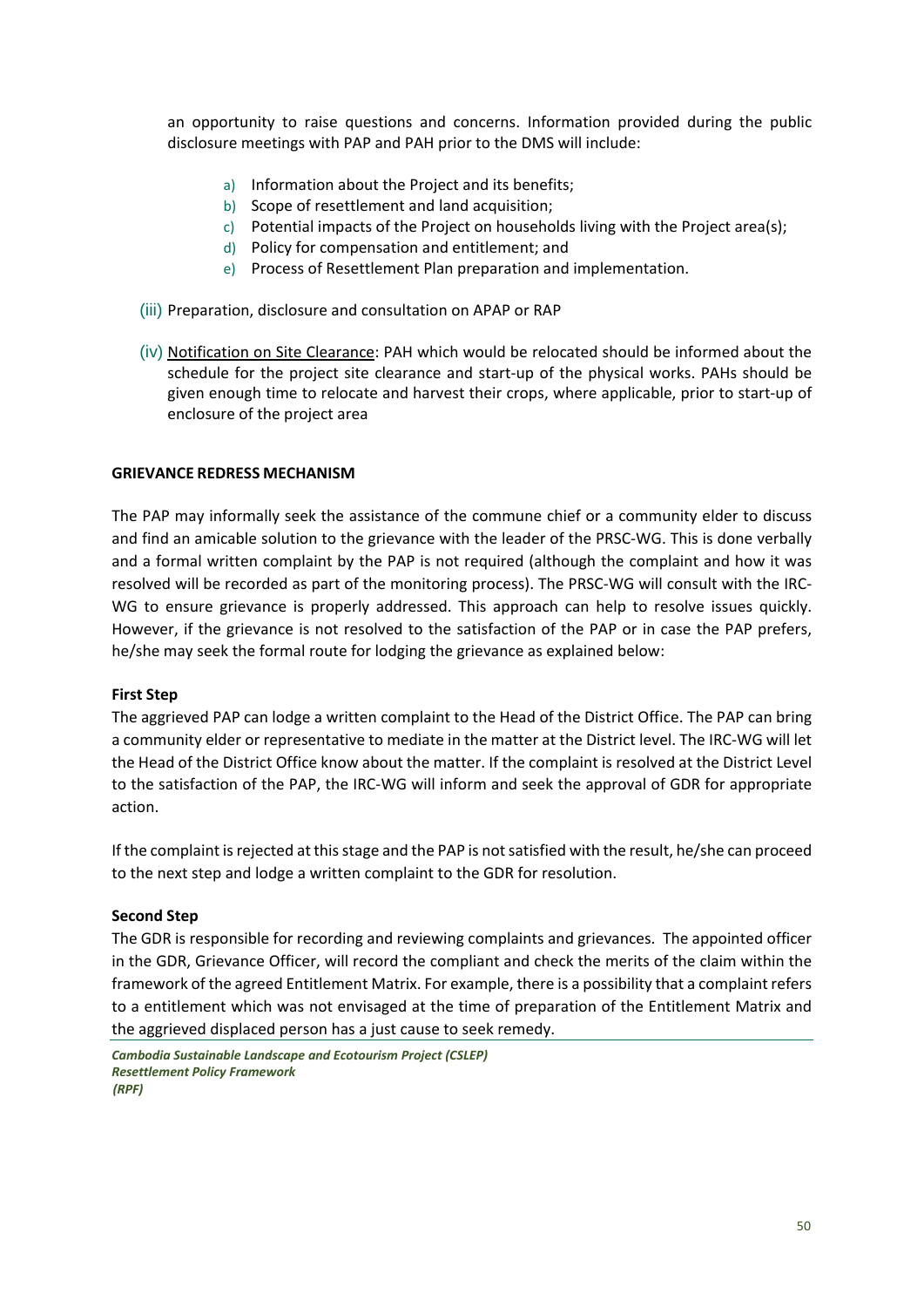The Grievance Officer will therefore carry out a holistic review and prepare and submit a report on its findings with the relevant recommendations, if any, to the GDR for a decision. It may also conduct a field visit to meet the aggrieved PAP and the IRC-WG and carry out the assessment of the complaint. The final report must be completed within 30 working days from the date of receipt of the complaint. The final decision will be made by the Director General of the GDR within 5 working days after receipt of the report. If the subject matter requires a policy level intervention, it will be referred to the IRC for a decision, in which case 10 more working days will be added to the deadline for final decision.

The GDR will issue a written response and convey the decision to the aggrieved PAP. If the complaint has been found to have merit, the Grievance Officer will inform the relevant Department of Resettlement in the GDR will be tasked to settle the claim within 15 working days after the decision is made. In case the complaint is rejected at the second step, the displaced person will have the option to submit the complaint to the PGRC for its consideration.

The Grievance Officer will create a central database to record all the relevant details about the complaints, including summary of the findings and the decision taken. A summary report on the status of all complaints will be prepared quarterly and submitted to the IRC and the World Bank for information.

#### **Third Step**

This is a formal stage where the aggrieved PAP can seek a final administrative decision by the PGRC. The PAP will submit a written complaint with the PGRC through the Provincial Governor's Office. The displaced person or a representative will be given an opportunity to present its case during the meeting and the PGRC may consider any compelling and special circumstances of the PAP when reaching a decision. The GDR will send a representative, as a non-voting member, to provide explanation for the rejection of the complaint at the second step by the GDR. The decision of the PGRC must be reached on a consensus basis and will be final and binding except when the matter relates to any policy of RGC. Decisions on RGC policy matters on LAR are decided by the IRC. The PGRC will have 40 working days from the date of receipt of the complaint to reach a final decision.

The decision of the PGRC will be sent to the IRC through the GDR for endorsement before any remedial action is taken.

The handling of the complaint ends at the Third Step. There are no fees or charges levied on the PAP for the lodgment and processing of the complaints under the First, Second and Third Steps.

However, as provided for in the Expropriation Law, the aggrieved PAP can file a suit at the Provincial/Municipal Courts, as applicable, to seek a resolution. Such actions will be at the cost of the PAP. At this stage, there is no involvement of the GDR, PRSC or IRC-WG unless there is a judicial order from the competent courts.

*Cambodia Sustainable Landscape and Ecotourism Project (CSLEP) Resettlement Policy Framework (RPF)*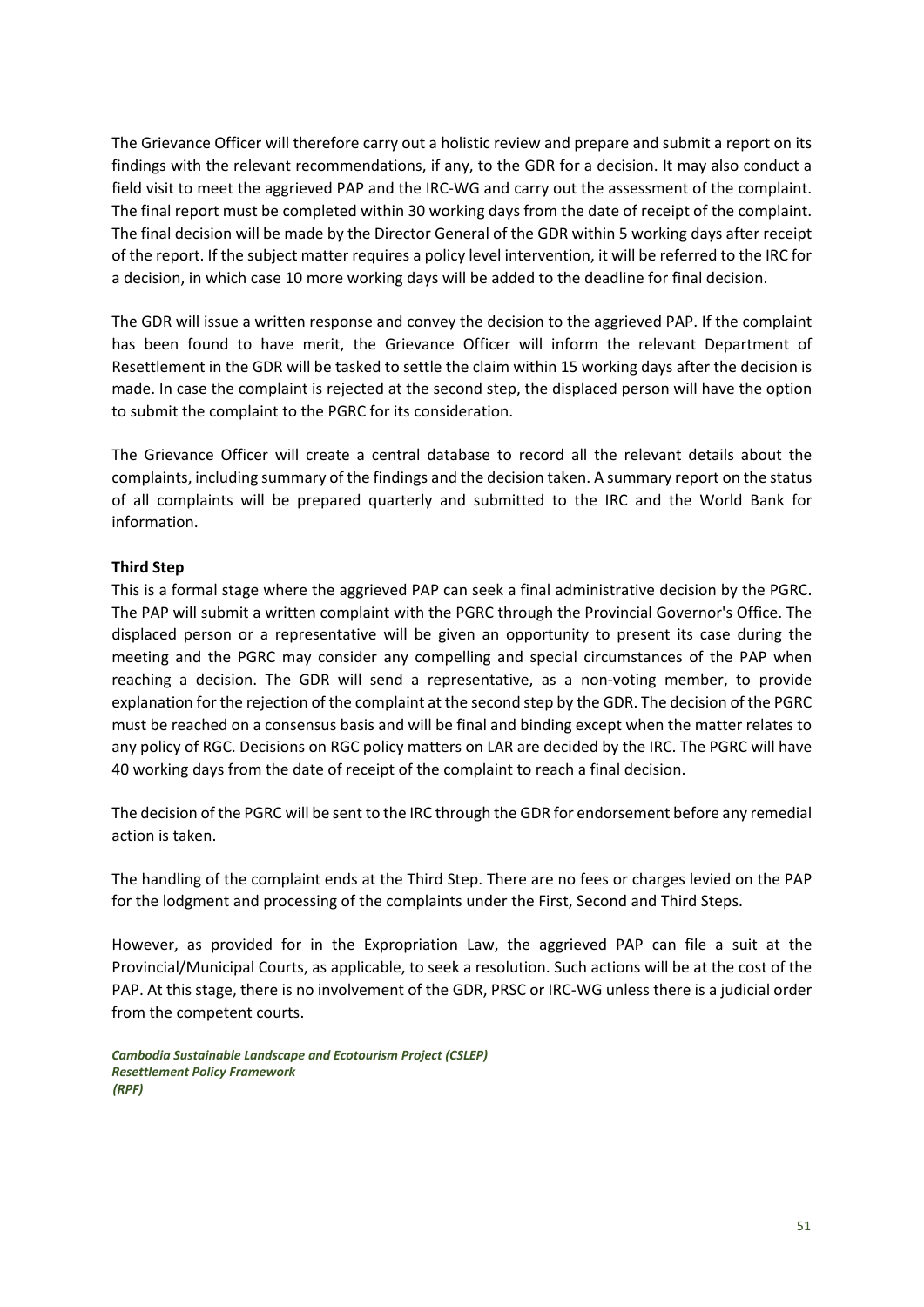#### <span id="page-51-0"></span>**ARRANGEMENTS FOR FUNDING RESETTLEMENT**

Each ARAP or RAP will include detailed cost of compensation and other rehabilitation entitlements as part of the process to compensate relocated PAP and PAH. Arrangements will be made for PAP and PAH property and assets segregated on the basis of agricultural land, residential land, business land, houses, business assets and other holdings. The detailed budgetary estimates will make adequate provision for contingencies and the ARAP or RAP will explicitly establish sources for all funds required. The RP will ensure that fund flows are compatible with the timetable for payment of compensation and provision of all other assistance.

The budget will cover land acquisition, relocation site development, compensation costs, allowances and administration costs, and contingency. Resettlement costs will be part of the Government's counterpart fund and no loan funds will be required from the IDA. The RGC will ensure timely provision of counterpart funds for resettlement to meet any unforeseen obligations in excess of the resettlement budget estimates in order satisfy resettlement requirements and objective.

#### <span id="page-51-1"></span>**PARTICIPATORY CONSULTATIONS DURING PROJECT PREPARATION**

A stakeholder consultation to discuss social safeguards aspects of the CSLEP was held at theMOE in Phnom Penh, Cambodia, on January 23, 2019. This was the second stakeholder consultation on CSLEP safeguard aspects. A first stakeholder consultation to discuss the project's ESMF was held in Phnom Penh in December 2018.

Over 40 participants, mostly Khmer nationals, attended the 2nd Stakeholder Consultation which included participants from line ministries including MOE, Ministry of Rural Development (MRD), Ministry of Land Management, Urban Planning and Construction (MLMUPC), Ministry of Water Resources and Meteorology, Ministry of Interior (MOI) and Ministry of Agriculture, Forestry and Fisheries (MAFF), among others. Representatives from Non-Governmental Organizations (NGOs) also attended the consultation, including NGOs representing Indigenous Peoples (IP) groups, such as Indigenous Communities Support Organization (ICSO), Cambodia Indigenous Peoples Organization (CIPO) and Non-Timber Forest Exchange Program (NTFP-EP). Other NGOs in attendance included Wildlife Conservation Society (WCS), Oxfam and Wildlife Alliance. Representatives from development partners were also in attendance, including The World Bank, United Nations Development Fund (UNDP) and USAID. Finally, some representatives of the private sector, such as tourism-related businesses, also participated, including A2A Cambodia.

The Consultation introduced the project and the main safeguards documents: The Environment and Social Management Framework (in the first consultation), and the Indigenous Peoples Planning Framework (IPPF), Resettlement Planning Framework (RPF) and Process Framework (PF) during the second stakeholder consultation. Key provisions of each document were discussed as well as the rationale for triggering the World Bank policies and the WB and Cambodia's legal framework.

During the consultations the floor was opened for discussion for participants to freely ask questions and share comments. Participants were also encouraged to provide feedback on the social safeguard

*Cambodia Sustainable Landscape and Ecotourism Project (CSLEP) Resettlement Policy Framework (RPF)*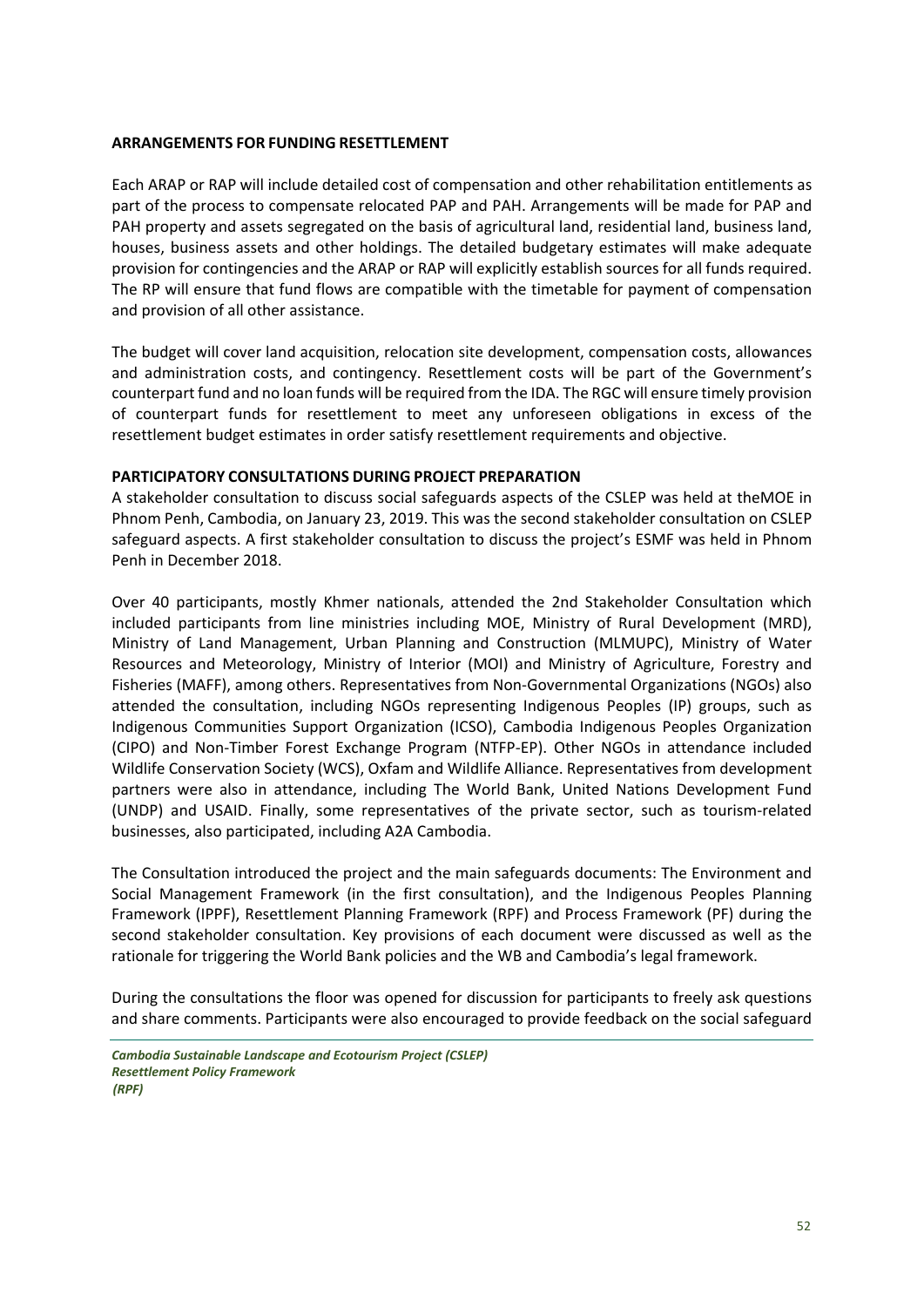instruments, in particular: (i) how best to reach IPs to ensure free, prior and informed consultations, (ii) how existing grievance redress mechanisms at the local level can be strengthened by the Project, and (iii) feedback on the Entitlement Matrix of the RPF. Participants were very active in their participation and had numerous questions and comments regarding the project, how best to address potential impacts relating to land acquisition and to Indigenous Peoples (IPs).

Representatives from various line ministries and NGOS had an opportunity to present their feedback and recommendations, including the importance of ensuring fair compensation to any affected people, and ensuring impacts to IPs are minimized and/or well mitigated so that their traditions are not impacted or eroded. Participants from NGOs were also interested in understanding how the project would ensure Free Prior and Informed Consultation, and what the role of NGOs would be in the project.

During the consultations MOE addressed these questions and reaffirmed the project's efforts to minimize any land acquisition or impacts to IPs and the measures that would be taken on this regard, including ensuring close consultation with IPs and affected people during project implementation, as well as working closely with NGOs.

#### <span id="page-52-0"></span>**PARTICIPATORY CONSULTATIONS DURING IMPLEMENTATION**

As discussed above, PAP and PAH will participate throughout the development and implementation process of land acquisition and the land donation process. PAP and PAH will be consulted by commune councils, district and provincial authorities. The PAP and PAH will be invited to participate in public meetings in the early stages of the process and will be provided with reliable information on the proposed sub-project(s), its impacts and proposed mitigation measures and economic rehabilitation activities. Information publicly disclosed will also include cut-off dates for each subproject, eligibility criteria and entitlements, modalities of compensation, complaints and grievance redress procedures.

The PAP and PAH and different populations will be provided with an opportunity of presenting their ideas and suggestions as inputs into the planning and implementation of the sub-project(s). These will be achieved through a series of participatory exercises and focused discussions with PAP and PAH, thus ensuring that the affected parties have a stake in the process.

As mentioned, PAP and PAH will be involved in various committees, including the grievance redress committee, to be established, which will ensure their participation in the decision-making process throughout various stages of the ARAP and RAP process, including preparation and implementation. Following sub-project completion, a survey could be undertaken by the MRD/MOE and their concerned ministries amongst PAP and PAH to assess their level of satisfaction with the process and results of the ARAP or RAP.

If IPs are impacted by project component, consultations will have to be done in line with IPPF or IPPs to ensure free, prior and informed consultation leading to broad community support.

*Cambodia Sustainable Landscape and Ecotourism Project (CSLEP) Resettlement Policy Framework (RPF)*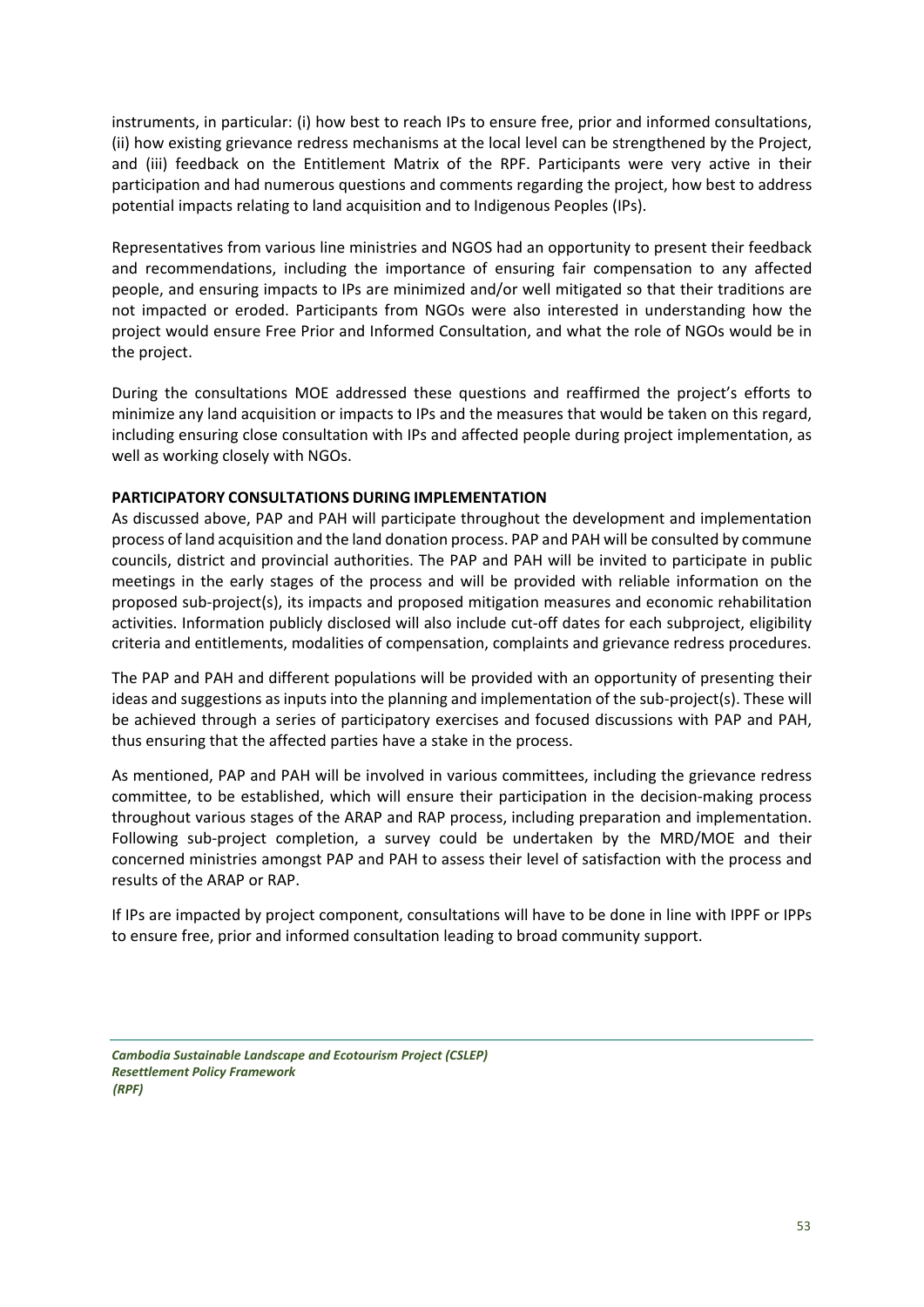#### <span id="page-53-0"></span>**MONITORING AND REPORTING**

<span id="page-53-1"></span>Monitoring is a key component of the CSLEP during implementation. *INTERNAL MONITORING*

The primary responsibility for gathering the data and information on the progress of the LAR from the field rests with IRC-WG and the PRSC-WG which will submit monthly reports to the Resettlement Department 2 (RD2) of GDR. The RD2 will compile the field reports and prepare a consolidated report for the subproject on a monthly basis. The report will be submitted to the Department of Internal Monitoring and Data Management (DIMDM) of GDR which is responsible for internal monitoring. The responsibility of the DIMDM is to (i) review the monthly progress reports, including fielding its own missions to verify the progress and the validity of the data and information, if deemed necessary; and (ii) compile quarterly monitoring report for submission to the Director General of GDR. After the quarterly report is endorsed by the GDR, it will be submitted to the World Bank.

In cases where a serious problem is encountered at any time during the preparation or implementation of the ARAP or RAP, the DIMDM will field a special mission to assess the situation and prepare a special report for remedial action and submit to the Director General of GDR for endorsement.

#### <span id="page-53-2"></span>*EXTERNAL MONITORING*

The external monitor has the specific responsibility of studying and reporting on RAP implementation and on social and economic situations of PAH particularly disrupted by subproject subcomponents. The external monitor also has the responsibility of reviewing potential for job opportunities for PAH, including women and youth, which would be assisted by provincial authorities.

If required and needed based on the subproject impact, IRC will hire an External Monitoring Agency (EMA) to carry out external monitoring. The TOR for the engagement of the EMA will be prepared before procurement process. The external monitoring reports will be submitted to GDR on quarterly basis. GDR will review and endorse the report, and then forward to MRD/ MOE and to WB.

#### <span id="page-53-3"></span>**VOLUNTARY LAND DONATION (VLD) FRAMEWORK**

In accordance with community customary practices, villagers may choose to voluntarily contribute land or assets without compensation. This can often be justified because the sub-project may provide a direct benefit to the affected people; provisions for voluntary land donations (VLDs) are included in Appendix A2 and a draft form in Appendix A3.

**Scope of voluntary land donation.** VLD is applied for beneficiary communities with no involuntary land acquisition and based on community-driven demand. VLD will be accepted when small areas of private land and assets where the affected users of the assets and land have agreed to give their land and other assets as a voluntary contribution to the sub-project. No individual or family will lose more than 10% of their land, or other assets worth more than 400,000 Riels. Smallholder of residential land with area of 300 m2 or less will not be allowed for VLD. Additionally, the land portion to be voluntarily donated shall be free of houses, structures or other fixed assets. For this type of sub-project, the

*Cambodia Sustainable Landscape and Ecotourism Project (CSLEP) Resettlement Policy Framework (RPF)*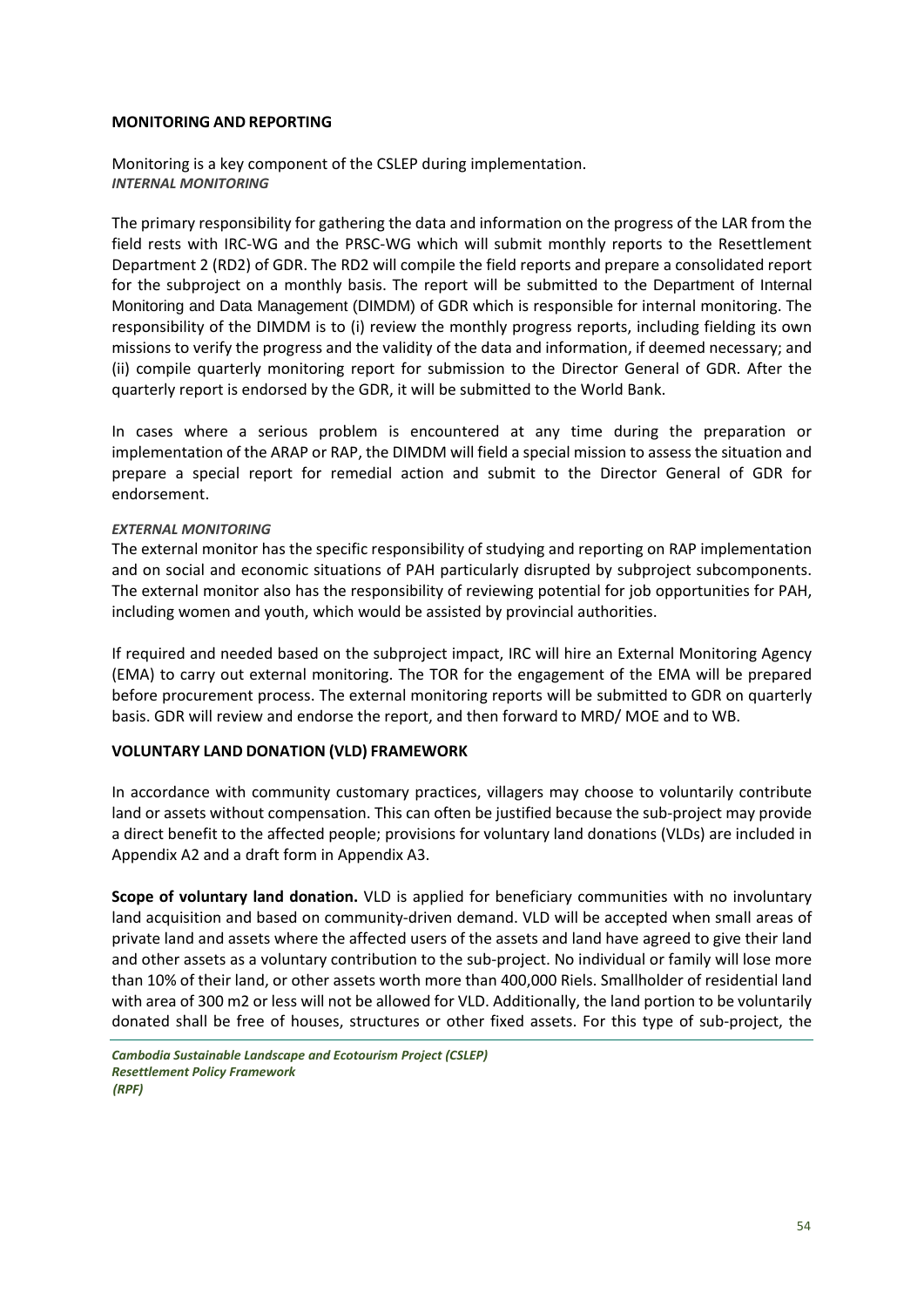Commune Chief, working with MOE/MRD, should prepare a report showing that the land users have been fully informed about the sub-project, and about their right to refuse to give their land and other assets without compensation. This report will be called the "Voluntary Land Donation Report," as per the Commune/ Sangkat Fund Project Implementation Manual (CSF-PIM).

**Voluntary contribution is an act of informed consent.** Sub-project staff will assure that voluntary contributions are made with the prior knowledge that other options are available including compensation in replacement values and are obtained without coercion or duress. PAPs have the right to refuse to donate assets and receive their entitlement and compensation for their land and assets lost. They will be fully informed of their rights and access to grievance mechanisms described in this RPF.

**Due Diligence.** The voluntary land donation due diligence will be documented in the subproject investment's feasibility assessment report and will incorporate at a minimum the following:

- Verification and documentation that land required for the project is given voluntarily and the land to be donated is free from any dispute on ownership or any other encumbrances;
- Verification that no individual household will be impoverished by the land donation (i.e., no more than 10% of total land holding donated) will require that community development groups negotiate livelihood restitution measures such as reduction in operation and maintenance fees or sharing of cultivable land of other beneficiary community members;
- Verification that land donation will not displace tenants or bonded labour, if any, from the land;
- Meaningful consultation has been conducted in good faith with all potential land donors. Documented verification that land donors agree with the subproject and its benefits. Separate discussions to be held with women and community groups as required to facilitate meaningful participation, and
- Assurance that a community mechanism for investment activity implementation is operational and has a fair system of grievance redress, as well as a system for project monitoring and reporting.

**Documentation.** Sub-project staff will document the voluntary land donation due diligence report in each beneficiary community that requires donation of private land. They will ensure completion of the written consent form for land donation. The donation will be verified by two witnesses who are community leaders but not the direct beneficiaries of the investment activity, to ensure that the land was voluntarily donated without any form of duress. The voluntary land donation due diligence information will be verified during sub-project detailed design and updated as necessary.

**Voluntary Land Donation Monitoring.** The voluntary land donation issues will be monitored by subproject staff and the World Bank may periodically review the land donation agreement forms and randomly interviewing the individual donors. During review missions, WB will verify that land donation due diligence has been conducted in accordance with the above procedures.

**Grievance Redress Mechanism.** Anticipated grievances may relate to coercion for land donation or a donation of more than 10% of private land holding, leading to impoverishment. Any complaint will go to the Grievance Redress Committee (GRC) established for the subprojects.

*Cambodia Sustainable Landscape and Ecotourism Project (CSLEP) Resettlement Policy Framework (RPF)*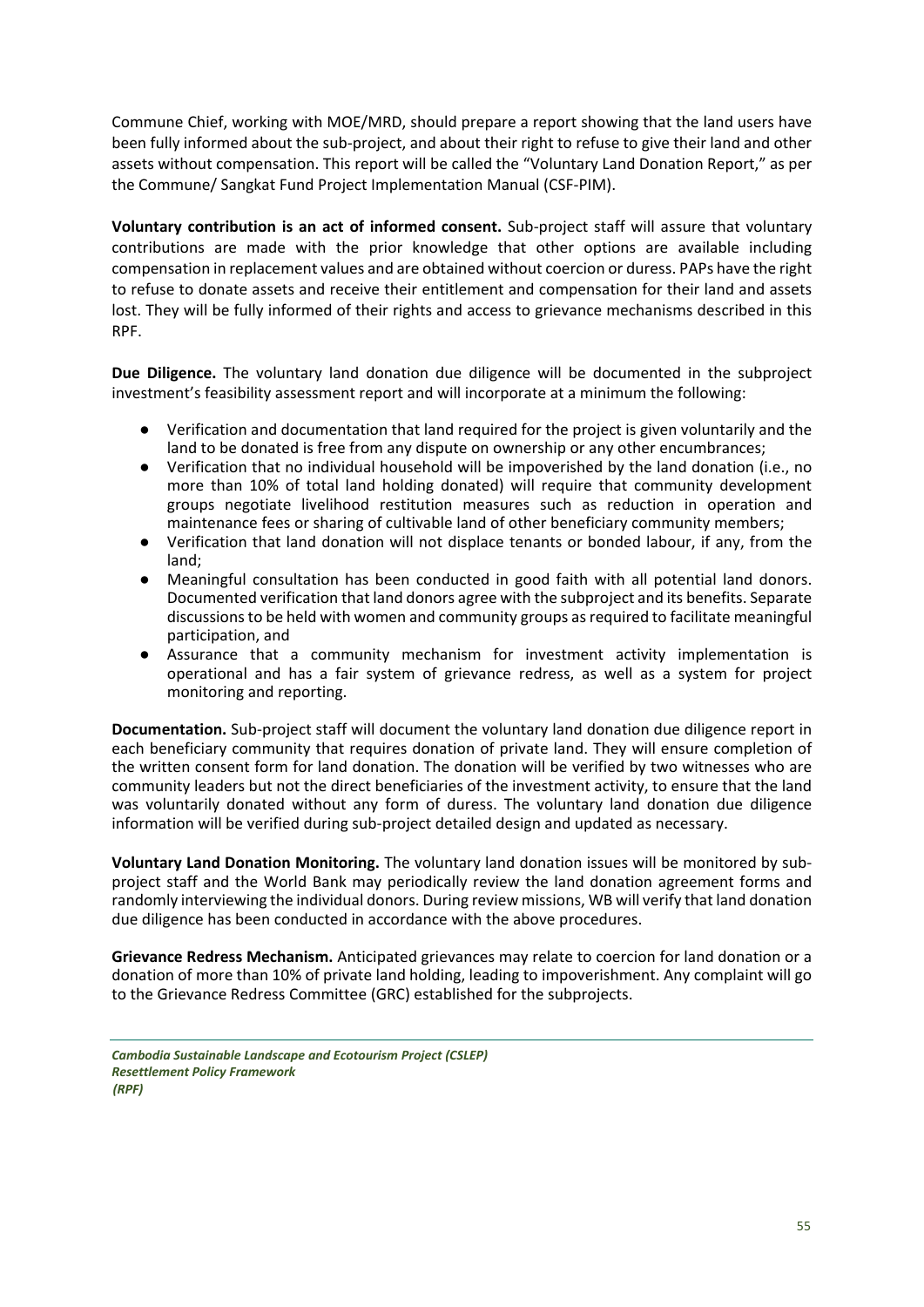## **APPENDICES Appendix A1**

## **Resettlement Plan Formats**

## **Abbreviated Resettlement Action Plan (ARAP): Annotated Document Contents and Information Requirements**

## **A. Introduction**

Briefly describe the project, its subprojects, and/or its components (Project Development Objective; Project Beneficiaries; Project Description; Project Components; Overview of Project Location; and the requirement for land acquisition)

## **B. Legal and Policy Framework for LAR**

Describe (i) the laws and regulations (Sub-Decrees) governing Land Acquisition in Cambodia (Land Law 2001, Expropriation Law 2010, Sub-Decree on ROW, etc.). Include a table showing the comparison of the mandatory requirements under the safeguard policies of the DP and the RGC laws and regulations on land acquisition. Show the gap analysis and measures to close the gaps. [Reproduce from SOP. This will be standard for all RFs/BRPs]

## **C. Policy Framework of the BRP**

Describe (i) definitions of terms used; (ii) objective of the BRP and the guiding principles; (iii) legal framework for compensation (refer to SOP as the guide); (iv) Eligibility Criteria (legal owner, illegal occupiers/squatters; lawful tenants/leaseholders; customary land) and Cut-Off Date; (v) Asset Valuation Methods- RCS; (vi) types of special assistances for poor and vulnerable groups (refer to SOP as guide)

## **D. Census and Sample Socioeconomic Information**

Describe and tabulate (i) data collected on APs and IOLs for sample SES (household surveys), (ii) data/results from census and inventories of losses, and assessments of land and other asset losses; (iii)poor and vulnerable groups and (iii) social profile from the Sample SES.

## **E. Compensation, Income Restoration, and Relocation**

Describe and provide (i) entitlements for compensation for displaced persons; (ii) measures proposed for income support, including compensation and additional measures to help vulnerable households

```
Cambodia Sustainable Landscape and Ecotourism Project (CSLEP)
Resettlement Policy Framework 
(RPF)
```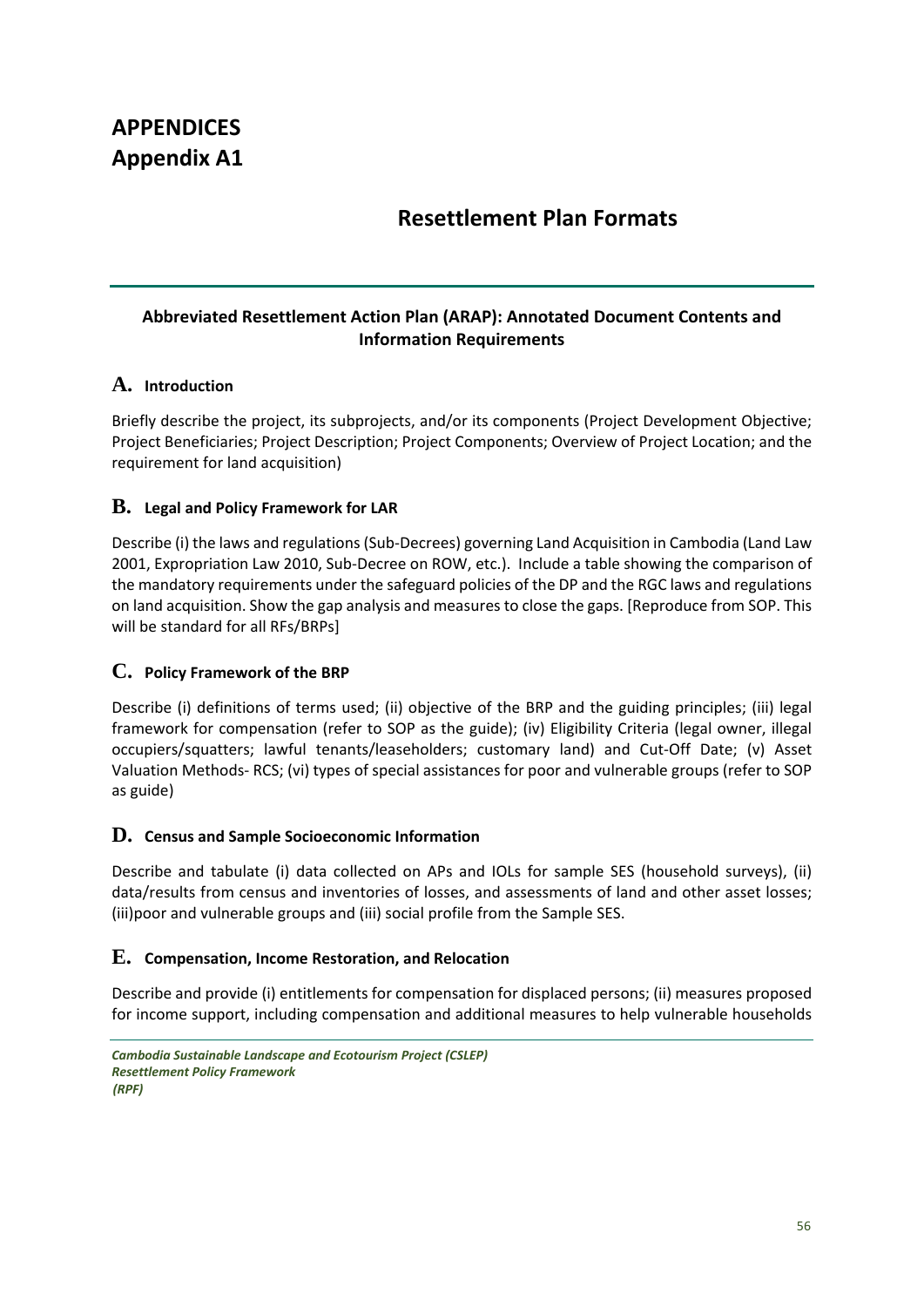improve their status; (iii) measures to provide replacement land, where applicable; and (iv) selection of Relocation Sites, where applicable.[Use Standard Entitlement Matrix provided in Appendix 6 of the SOP].

## **F. Consultation, Participation, and Disclosure**

Outline and describe (i) the mechanisms that will be adopted for conducting meaningful consultation with affected persons and for enabling their informed participation in preparing, implementing, and monitoring resettlement plans; (ii) institutional responsibilities; and (iii) disclosure arrangements, such as the information to be disseminated and the method of dissemination. [Reproduce from the SOP and standard for all Projects].

## **G. Grievance Redress Mechanisms**

Describe (i) the project grievance redress mechanism; (ii) the establishment of the PGRC; and (iii) the Guidelines for receiving, recording, handling and decision-making process [Reproduce Appendix 8 of the SOP and is standard for all Projects].

## **H. Institutional Arrangements and Implementation**

Describe (i) the institutional arrangements for preparing, implementing, and monitoring resettlement activities, and describes additional measures necessary to enhance institutional capacity, including their costs, if any; (ii) the process for the preparation of the subsequent DRP and its approval and responsibility for its implementation [Standard for all Projects and provided in the SOP].

## **I. Budget and Budget Disbursements**

Provide the indicative budget, including flow of funds; and identify funding sources (Counterpart Funds from National Budget).

## **J. Monitoring and Reporting**

Describe (i) internal and external monitoring (where required) of resettlement arrangements; (ii) responsibilities; and (iii) reporting requirements [Standard for all Projects and provided in the SOP].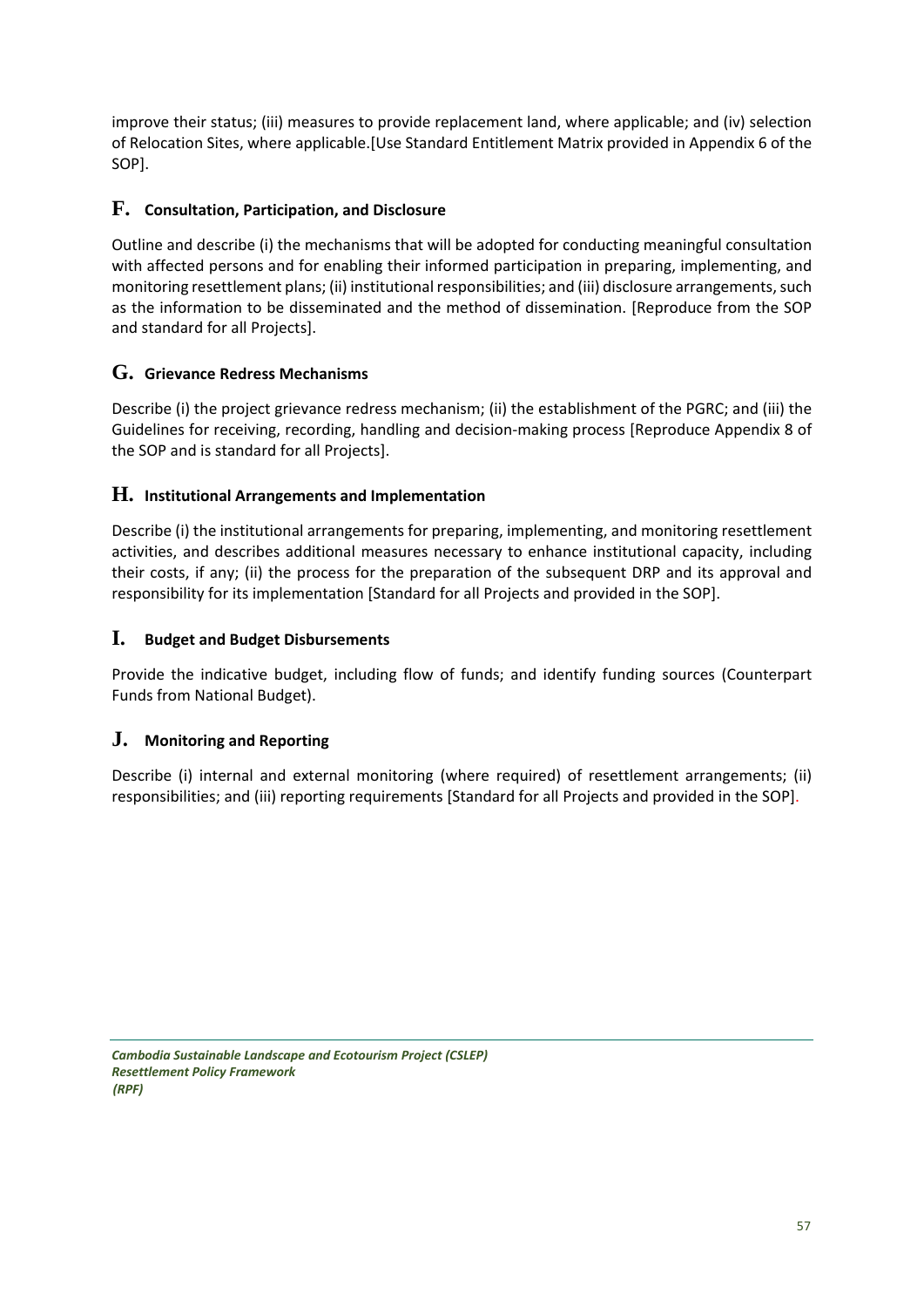## **Resettlement Action Plan (RAP): Annotated Document Contents and Information Requirements**

## **A. Executive Summary**

Provide a concise statement of project scope, key survey findings, entitlements and recommended actions.

## **B. Project Description**

(i) Describe the project and project components that result in land acquisition, involuntary resettlement, or both and identify the project area [This is same as the description in RF/BRP] (ii) Set out the measures taken to avoid or minimize resettlement.

## **C. Legal Framework**

(i) Describe the national and local laws and regulations that apply to LAR [Same as the description in the RF/BRP]

(ii) Describe the DP's safeguard policy and an analysis of the gaps between the DP policy and the national laws and regulations and measures to close the gaps [Same as the matrix of comparison in the RF/BRP]

## **D. Scope of Land Acquisition and Resettlement**

(i) Discuss the project's impacts and includes maps of the areas or zone of impact of project components or activities.

(ii) Describe the key principles that will be followed in the implementation of the Involuntary Resettlement under the Project [Same as the description in RF/BRP]

(iv) Describe DMS and the methodology used for the Inventory of Losses, Census, and establishment of the Cut-Off-Date for eligibility [Refer to DMS Questionnaire, Appendix 5 of SOP]

(v) Replacement Cost Study and Unit Rates

(vi) Summarize the key effects in terms of assets acquired and displaced persons [All categories of assets-Land and Structures, Crops and Trees, Businesses & All categories of APs- Non-Poor, Poor and Vulnerable; Indigenous and Ethnic Minorities, Women]

## **E. Socioeconomic Information and Profile**

Outline the results from the 100% SES, Census, IOL (from DMS Questionnaire) with information and/or data disaggregated by gender, vulnerability, and other social groupings, including:

(i) Describe the methodology used for SES (DMS Questionnaire and house-to-house Interviews) [same as described in RF/BRP]

(ii) Identify, and enumerate the people and communities to be affected

(iii) Provide the summary of socio-economic status in tabulated form (income level, income/livelihood sources, and other data collected in the DMS Questionnaire) disaggregated by gender, vulnerability, widow/women/disabled headed and other social group.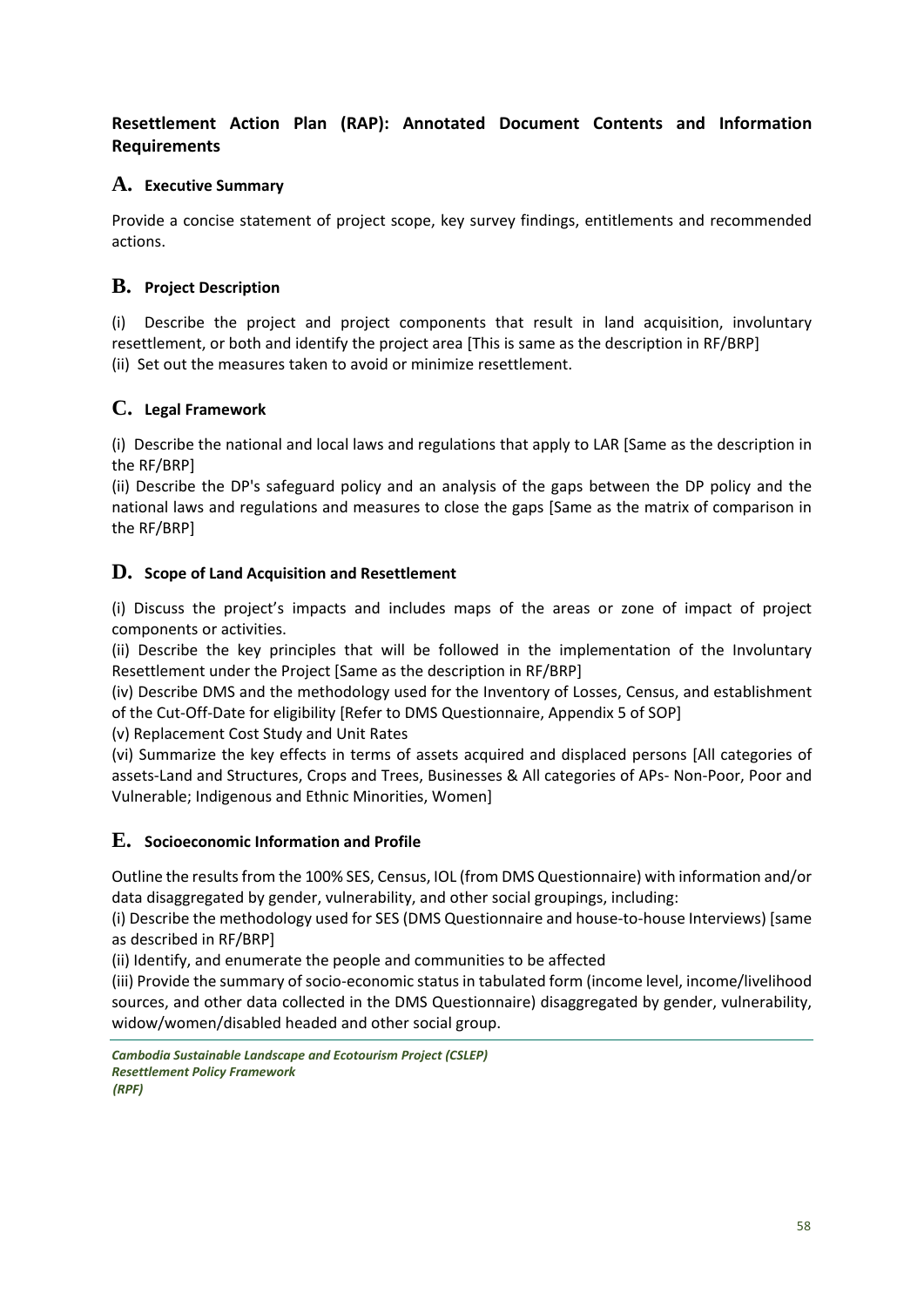(iv) Describe the main social impacts

(v) Describe the impacts on poor, vulnerable, indigenous people and ethnic minorities and other vulnerable groups.

### **F. Information Disclosure, Consultation, and Participation**

(i) Describe the consultation and participation mechanisms used during the preparation of the DRR; (ii) Describe the contents of PIB

(iii) Summarize the results of consultations with affected persons (including host communities), and discusses how concerns raised and suggestions made were addressed in the resettlement plan

(iv) Confirm the disclosure of the draft resettlement plan to displaced persons and include arrangements to disclose any subsequent updated plans, if needed

## **G. Grievance Redress Mechanisms**

(i) Describe legal framework for Grievance Redress [Same as described in RF/BRP]

(ii) Describe the mechanism for grievance redress for the Project [Same as the description in RF/BRP]] (iii) Describe the composition of the Provincial Grievance Redress Committee [Same as the description in RF/BRP]

(iv) Mention Guidelines for GRM Procedures [Refer to Appendix 8 of the SOP]

## **H. Entitlements, Assistance and Benefits**

(i) Describe the legal framework for compensation policy [Same as description in RF/BRP]

(ii) Define the entitlements and eligibility [Same as description in RF/BRP]

(iii) Describe the public and AH consultations for compensation [Reproduce from SOP]

(iv) Provide Entitlement Matrix [Standard from SOP]

(v) Describe the special/additional assistance for the poor and each category of vulnerable groups

(vi) Describe income support program, if any

## **I. Relocation**

(i) Describe the need for relocation, criteria for selection, and the number of AHs to be relocated (if any)

(ii) Describe alternatives for resettlement sites considered and basis for selection of sites for the Project (give location)

(iii) Describe availability of access to schools, health centers, water, power, markets, employment/livelihood opportunities, and road connectivity. Also describe the host communities.

(iv) Describe the size of land plot, legal arrangements for regularizing tenure and land title, and the plans for provision of basic civic infrastructure

(v) Describe the entitlements (transport allowances, income support/income support program)

(vi) Schedule for site development and relocation

*Cambodia Sustainable Landscape and Ecotourism Project (CSLEP) Resettlement Policy Framework (RPF)*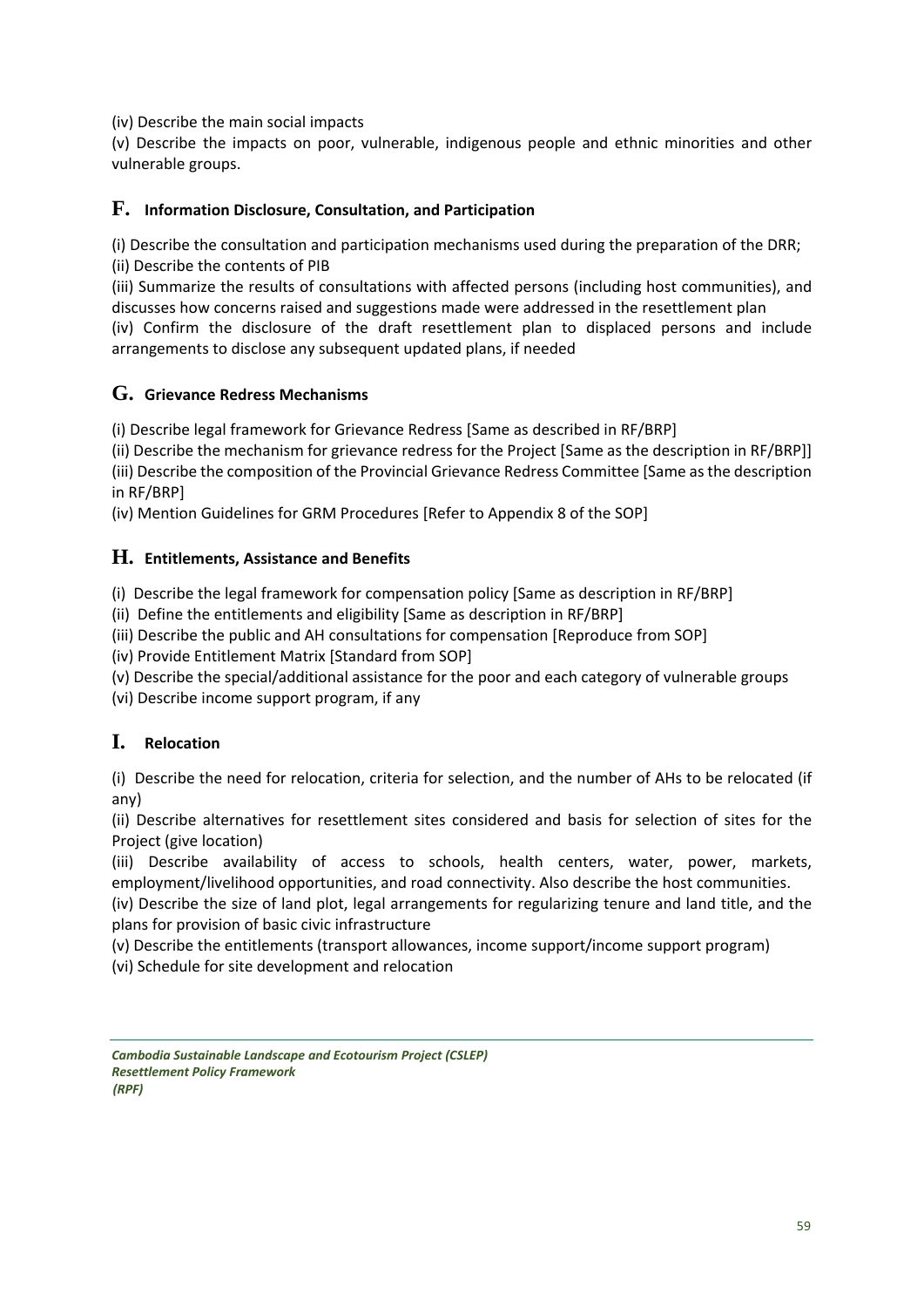## **J. Resettlement Budget and Financing Plan**

(i) Budget estimates and breakdown for all resettlement activities

- (ii) Describe the flow of funds
- (iii) Financing Source

## **K. Institutional Arrangements**

(i) Institutional arrangements and role and responsibilities [Reproduce from SOP] (ii) Implementation capacity and implementation support, if any

## **L. Implementation Schedule**

(i) Schedule for construction works (ii) Implementation schedule for key resettlement activities

## **M. Monitoring and Reporting**

(i) Institutional arrangements for monitoring and reporting [Same as description in RF/BRP]

(ii) Internal monitoring [Same as description in RF/BRP]

(iii) External monitoring, if any [Same as description in RF/BRP]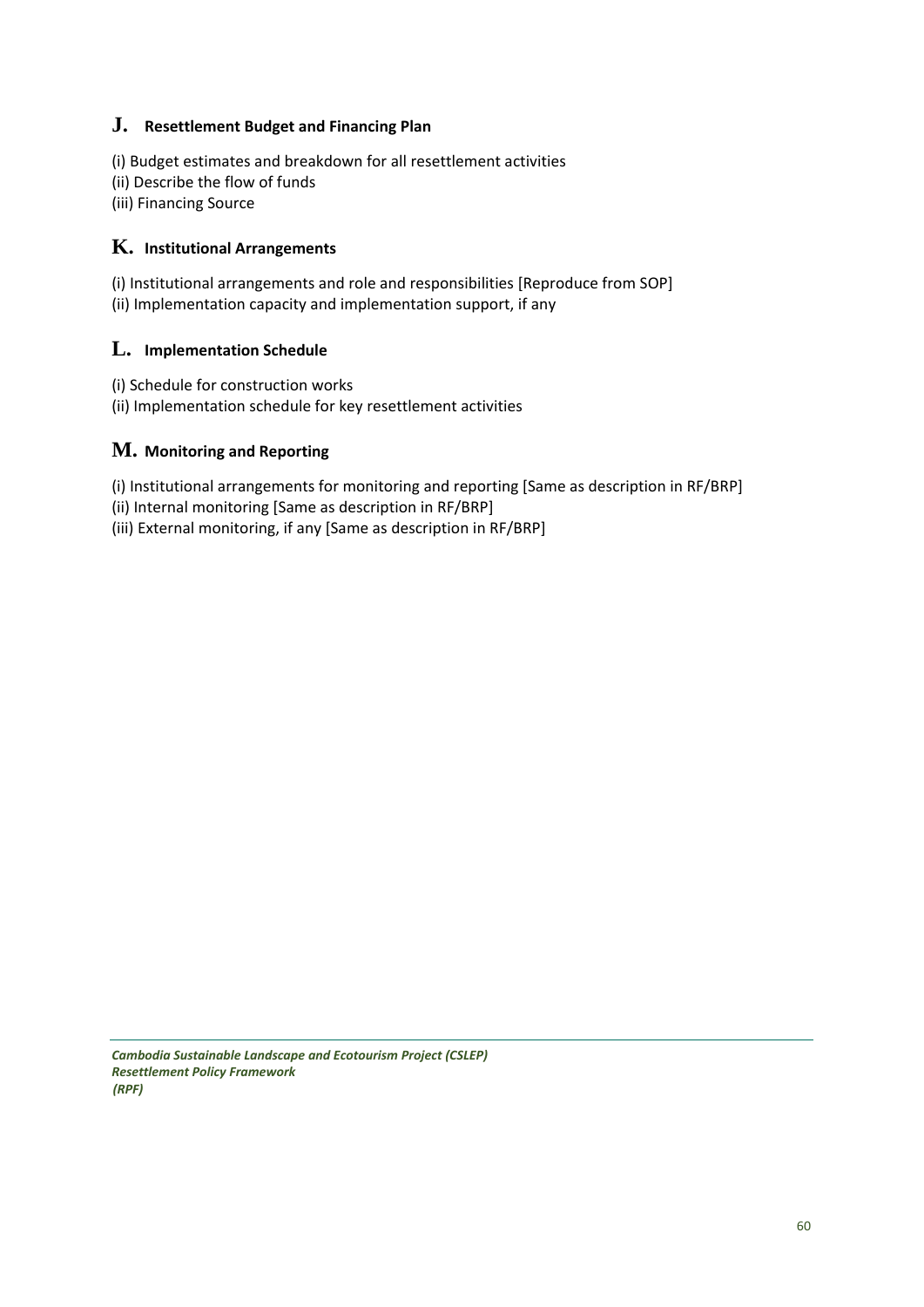## **Appendix A2**

## **Land Donation Protocol**

#### **The Land Donation Process will include the following:**

- 1. Official information and initial assessment. Determining the appropriateness of VLD in the circumstances of project. Activities that will require VLD as a result of the screening process and the land study specifically the Voluntary Land Contribution Report sub- project staff will inform the village head and villager or land owners through official notification on where the activities will be implemented the will be require VLD. Record and document the reasons why donation of land is appropriate for the project. The Commune Chief will take into consideration the following details for such document:
	- o What the land will be used for;
	- o How much land the project will be require on both a permanence and temporary basis;
	- o How much of the will be donated;
	- o What alternatives to donation exist (e.g., right of use, right of way)
	- o The terms of the donation;
	- o The identifies of the parties who intend to donate;
	- o The beneficiary of the donations; and
	- o Any details that are related to why donation may be appropriate

Preparation of land survey map and schedule of land acquisition. After collected the information related to land and assets which will be affected by sub-project implementation, the responsible official, with assistance from the related persons, will prepare a land survey map and schedule of land acquisition.

The land survey map shows each parcel of land that will be affected and each parcel of land should be given a code (a letter or number).

- 2. Verification of voluntary donations. The following condition will be confirmed by the Committee including the village chief.
	- a) Confirmation that affected people agree to donate land or asset, based on a face to face meeting;
	- b) No one would lose more than 10% of the total productive assets;
	- c) The total land holding of the affected person should be 300m² or more; and
	- d) No physical relocation necessary.

*Cambodia Sustainable Landscape and Ecotourism Project (CSLEP) Resettlement Policy Framework (RPF)*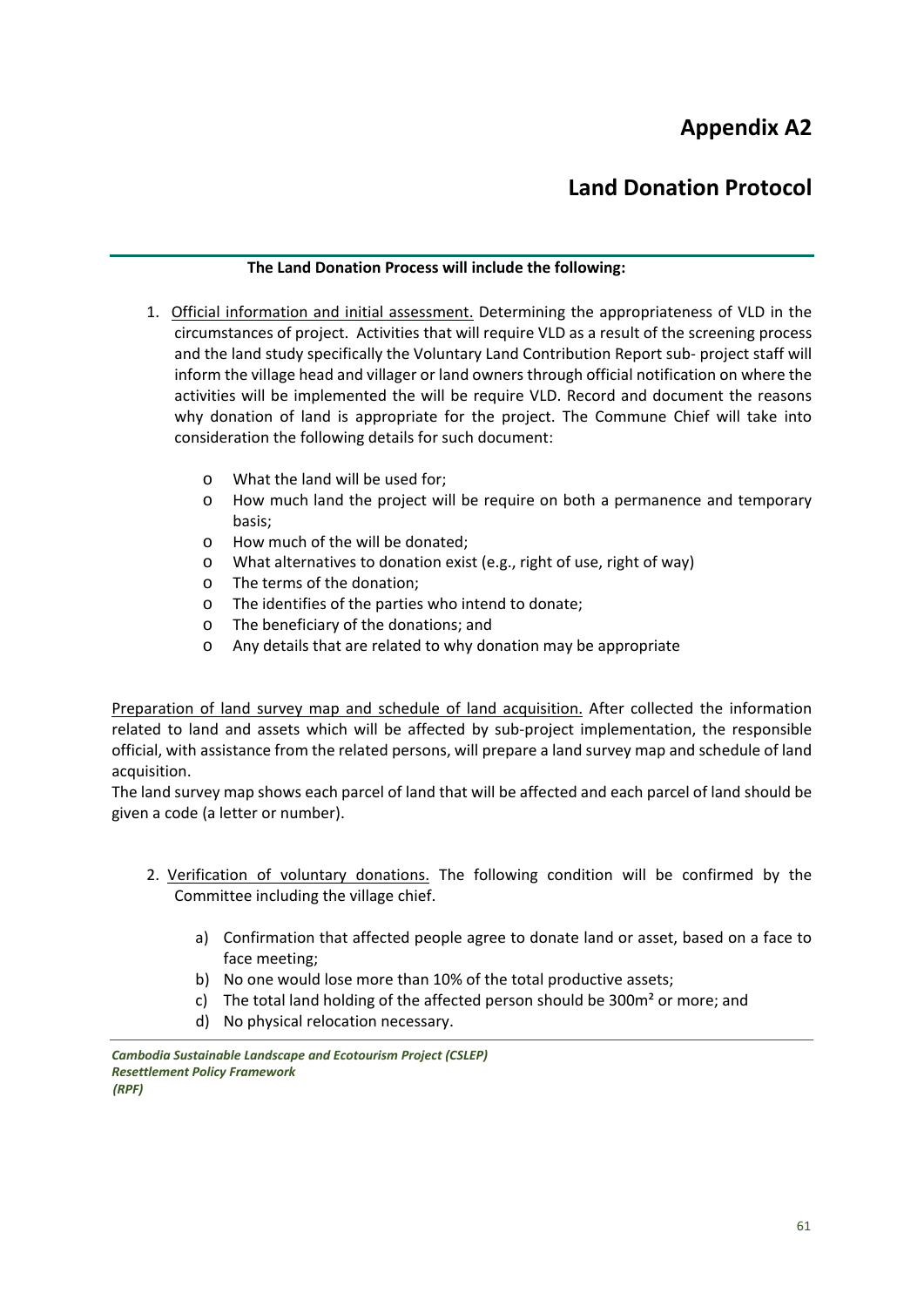- 3. Initial Village Consultation. Under the Village head leadership, a consultation process will be launched to invite different interest parties, including landowners to discuss and ratify the appropriateness of the voluntary basis of land donation.
- 4. Transferring and formalizing the land. Process for lad donation including very clear procedures that explain the process that should be followed to transfer the land, and appropriate ways to formalize the respective transfer. The process includes consideration of legal land administrative requirement based on Cambodia's legal framework. The process will describe a clear and transparent decision making process.
- 5. Verification process (surveys) to identify land ownership and use. Commune Chief and Technical Assistant will ensure that the land study will include specific survey to understand the type of land right that exist in the sub –project area, and to identify any particular issues relating to land ownership and use. The specific survey must be on each parcel of land proposed for donation to identify:
	- a) The owners or owners of the land;
	- b) The users of the land, or any parties that occupy the land (either physically or through ownership of as asset or conduct of livelihood or business activities on the land);
	- c) Any competing claims of ownership or use;
	- d) Structures and assets on the land; and
	- e) Any encumbrances on the land
- 6. It is important to (i) identify the right that is being transferred (an ownership right, a sue right, a right of way, etc.,); and (ii) check whether the transferees actually has the right s/he claims to have. In many circumstances where careful due diligence has not been carried out significant conflict has arisen at a later stage when another party claim that they have the same or a evidence of such right. Where no such evidence exists, the due diligence can establish right by speaking with local community officials and neighbors.
- 7. Public consultations and disclosure. The decision to donate must be taken because of a full understanding of the sub project and the consequences of agreeing to donate the land. Accordingly, the parties that will be affected by the donation (the owners and user of the land) must be provided with accurate and accessible information regarding what the land will be used for, for how long, and the impact the donation will have on them and their families. It is important be provided and that its intended use for the sub project is disclosed.
- 8. Where the intended is to deprive the parties affected by the donation of the land permanently, or for a significant length of time, this must be made clear. It should be noted that in many communities the concept of alienation of land is uncommon and difficult to understand, and care needs to be taken to ensure that the implications of this are fully understood. It is also important to decision who else should be consulted about the proposed donation; for example, spouses and older children.

*Cambodia Sustainable Landscape and Ecotourism Project (CSLEP) Resettlement Policy Framework (RPF)*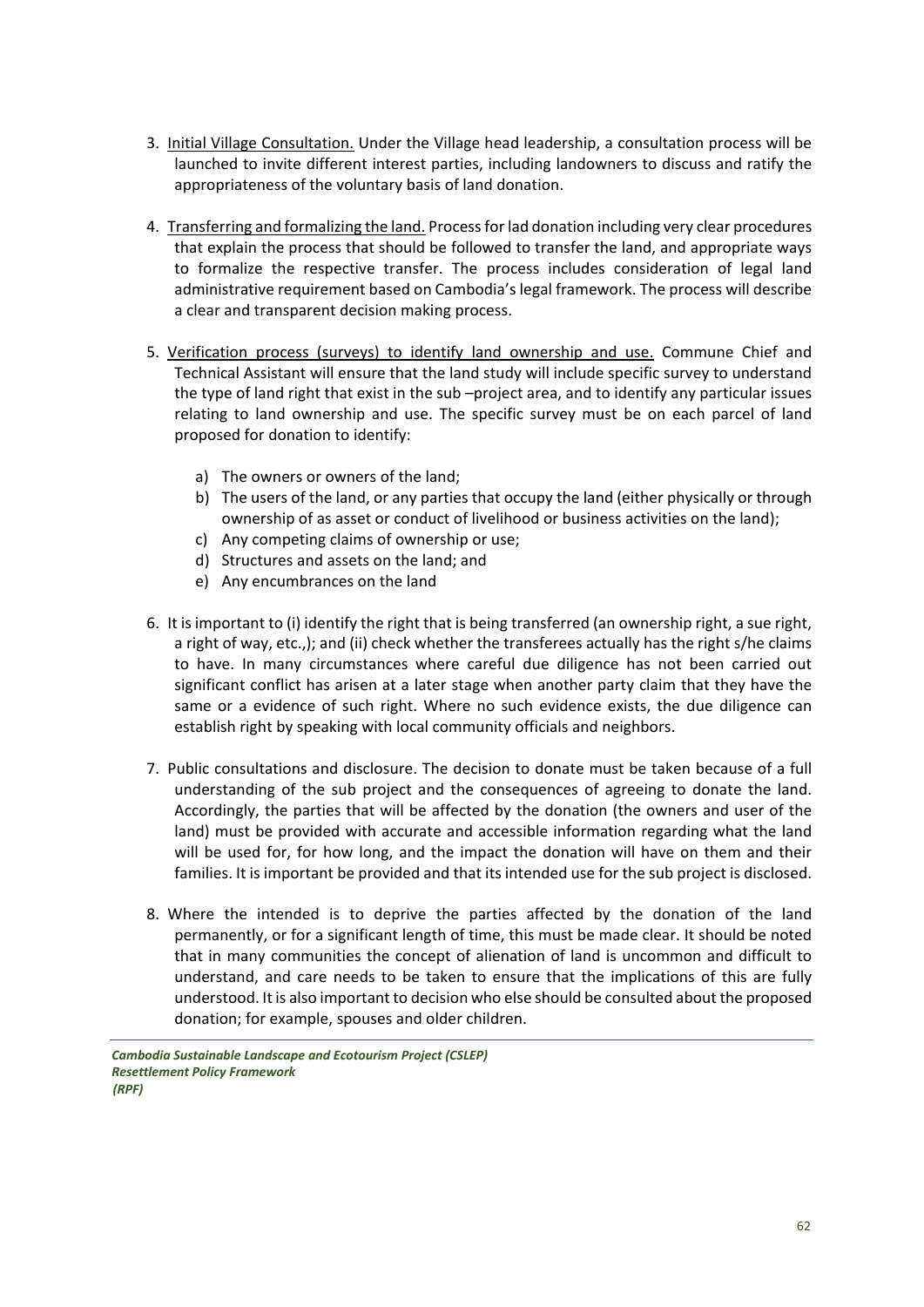9. There should be clear agreement as to which party will pay the cost association with the donated land. This could include measurement costs. Documentation and notaries fees, transfer taxes, registration fees. It should also included the costs of re-measuring/re –titling the transferee's remaining land and new documentation relating to it.

#### **Establishing information consent**

- 1. The Commune Chief, in coordination with sub- project staff, verifies the informed consent or power of choice by the people who would donate land or an asset. In particular, the following will be verified and documented in the voluntary donation report:
	- a) What the land is going on to be used for, by whom and for how long:
	- b) That they will be deprived of the ownership or right or right to use the land, and what this really means:
	- c) That they have a right to refuse to donate the land;
	- d) Whether there are alternatives to using this land;
	- e) What they will need to donate the land (e.g., execute documents, get spousal consents, pay taxes)
	- f) The effect of the donation on their family, and what they can do if they (or their family or heirs) want the land back; and
	- g) All condition provided in the paragraph 2 above.
- 2. The right to refuse must be a legitimate right, unconditional, and the potential transferee must be capable of exercising it in the local community and political context. For this reason, it is important to be sure that the decision to donate is undertaken without coercion, manipulation, or any form of pressure on the part of public or traditional authorities. For collective or communal land, donation must be based upon the informed consent of all individuals using or occupying the land.
- 3. Proper documentation. During the VLD process for sub-project investments. It is important to distinguish between: (a) the agreement donation of the land; and (b) the document carries out and evidences the legal transfer of the land. While it is important to have evidences of an intention and agreement to donate the land, it is equally important to ensure, where require and appropriate, that the land is legally transferred. While the process relating to the legal transfer to legal transfer of the land is frequently complicated and time consuming. It must be addressed. [in specific circumstances, for example where the land is being transferred to the community. It may not be necessary to legally transfer the land. However, experience indicates that lack of formal transfer can create significant uncertainty in the future, which impacts on the sustainability of the infrastructure and services, and can have a negative on community relations] (Appendix A3).
- 4. Commune Chief and sub- project staff should:
	- a) Identify the appropriate documentation, including the agreement to make the transfer and any legal documentation that may be required;

*Cambodia Sustainable Landscape and Ecotourism Project (CSLEP) Resettlement Policy Framework (RPF)*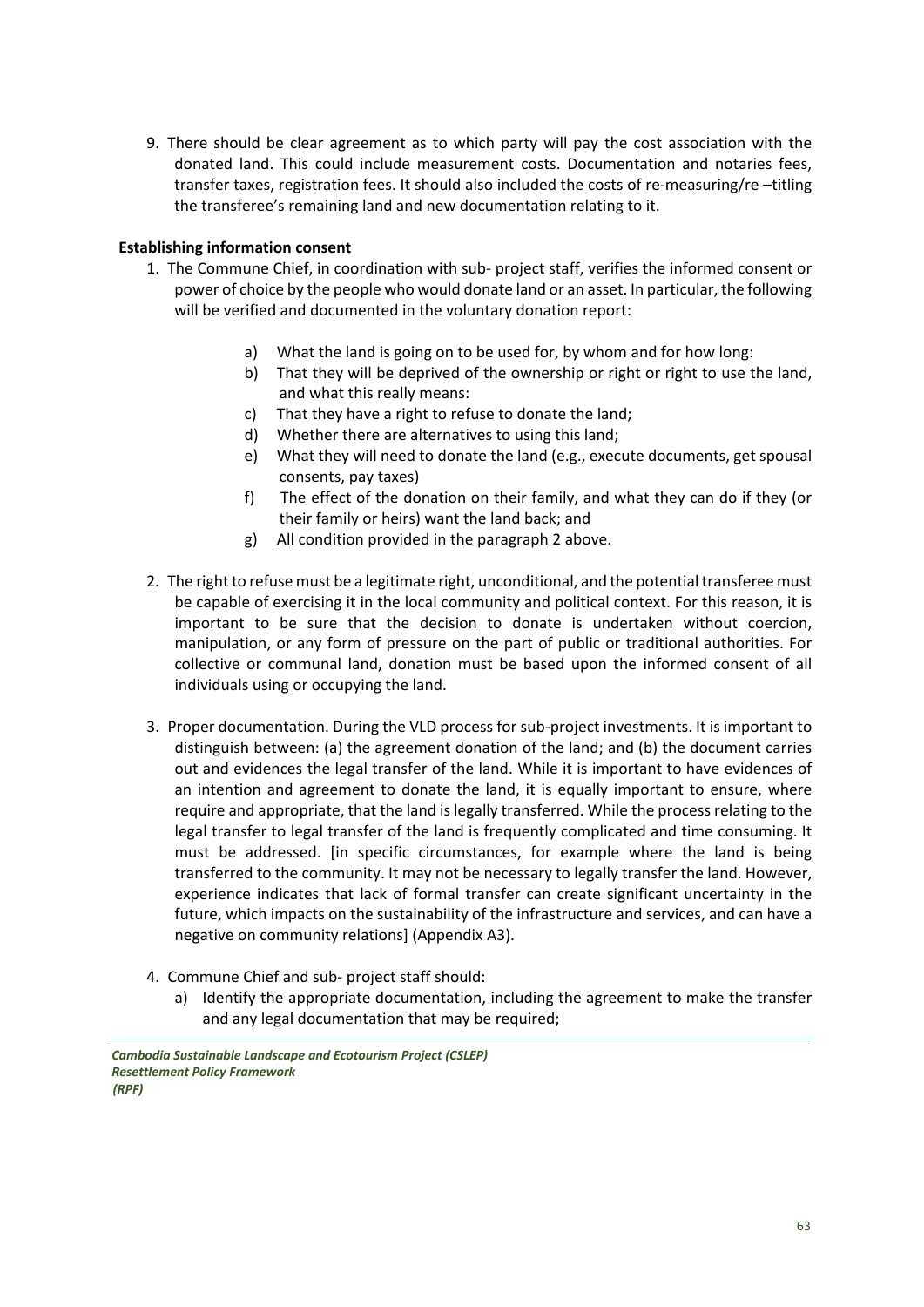- b) Ensure that the agreement:
	- Refers to the consultation has taken place;
	- Sets out terms of the transfer;
	- Confirms that the decision to transfer was freely made was not subject to coercion, manipulation, or any of pressure;
	- Attaches an accurate map of the land transferred (boundaries, coordinates);
	- Sets out who will bear the cost of the transfer (e.g., notarial fees, taxes title issued) and documenting the residual land right.
- c) Ensure that all necessary parties sign the documents, including obtaining consent from spouses and children over a certain age;
- d) Ensure that the transfer and title is registered or record; and
- e) Ensure that the land remaining after the donate land is excised is properly title, registered or recorded.
- 5. It is also important to maintain a record of the process that has been followed. Such documents could include the following:
	- a) The notification indicating the location and amount of land that is sought and its public;
	- b) Record of the consultation that were held and what was discussed;
	- c) A copy of the due diligence that were held and what was discussed;
	- d) Copies of each of the formal statements of donation establishing informed consent as described above, and signed by each owner or user involved;
	- e) Copies of all documents, registrations or records evidencing the legal transfer of the land and;
	- f) A map, showing each parcel of land

The Project Coordination Office should be maintaining a record with documentation for each parcel of land donated. Such documentation must be available for World Bank review, and for review in relation to any grievances that may arise.

#### **Grievances redress arrangements.**

The sub- project specifies means by which donors (and potentially, person whose use or occupancy was not recognized in the transfer of land) may raise grievances, and measures to ensure consideration of and timely response to grievances raised. The grievance process includes participation of reviewers not directly affiliated with the project-implementing agency. The grievances process imposes no cost upon those raising grievances, and participation in the grievances process does not preclude pursuit of legal remedies under the laws of the country.